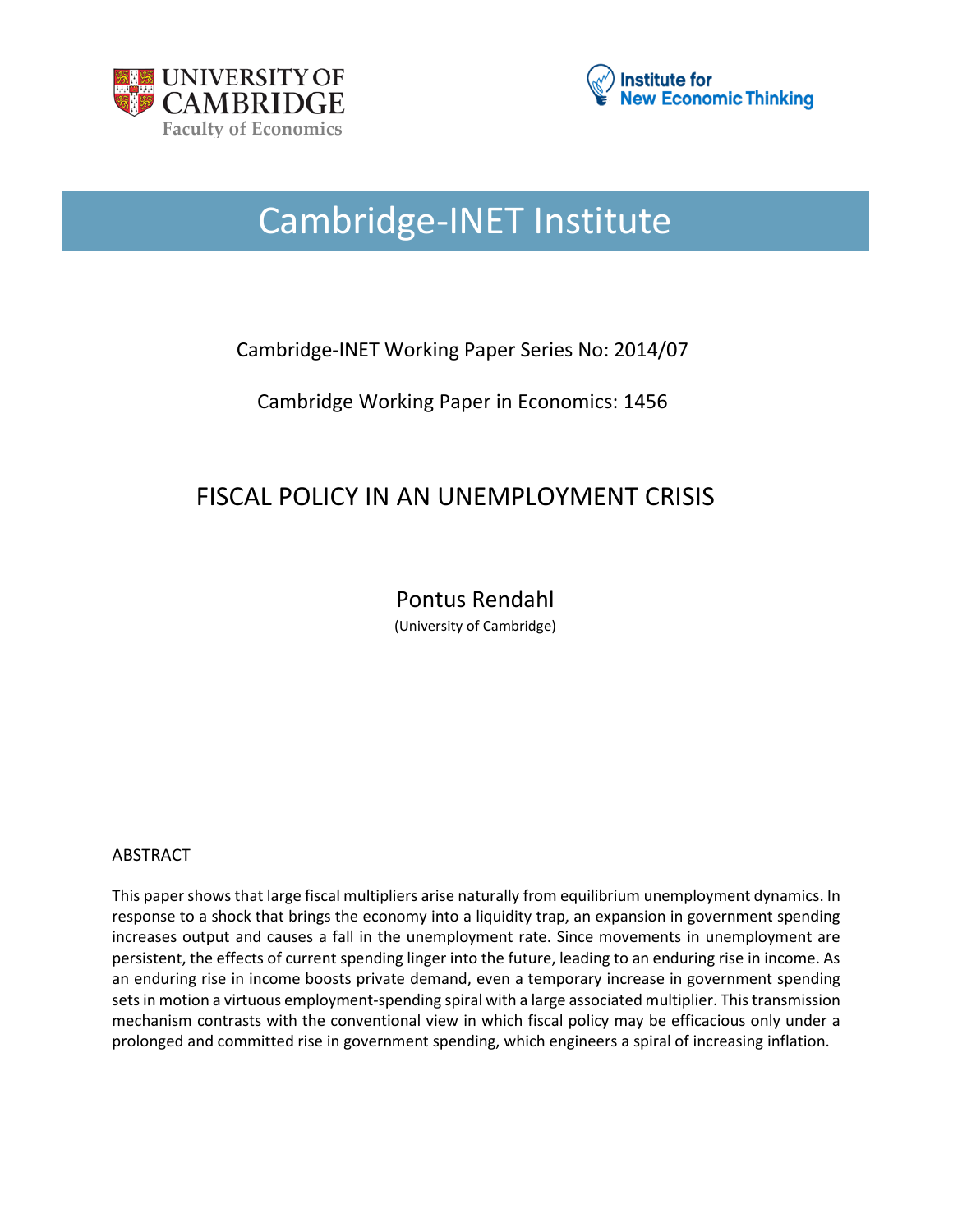# Fiscal Policy in an Unemployment Crisis<sup>∗</sup>

Pontus Rendahl†

University of Cambridge, CEPR, and Centre for Macroeconomics (CFM) April 30, 2014

#### Abstract  $\equiv$

This paper shows that large fiscal multipliers arise naturally from equilibrium unemployment dynamics. In response to a shock that brings the economy into a liquidity trap, an expansion in government spending increases output and causes a fall in the unemployment rate. Since movements in unemployment are persistent, the effects of current spending linger into the future, leading to an enduring rise in income. As an enduring rise in income boosts private demand, even a temporary increase in government spending sets in motion a virtuous employment-spending spiral with a large associated multiplier. This transmission mechanism contrasts with the conventional view in which fiscal policy may be efficacious only under a prolonged and committed rise in government spending, which engineers a spiral of increasing inflation.

Keywords: Fiscal multiplier, liquidity trap, zero lower bound, unemployment inertia.

<sup>∗</sup>The first version of this paper can be found as Cambridge Working Papers in Economics No. 1211.

<sup>†</sup>The author would like to thank Andrea Caggese, Giancarlo Corsetti, Wouter den Haan, Jean-Paul L'Huillier, Giammario Impulitti, Karel Mertens, Emi Nakamura, Kristoffer Nimark, Evi Pappa, Franck Portier, Morten Ravn, Jon Steinsson, Silvana Tenreyro, and Mirko Wiederholt for helpful comments and suggestions. I am grateful to seminar participants at LSE, Royal Economic Society, UCL, European University Institute, EIEF, ESSIM 2012, SED 2013, Bonn University, Goethe University, UAB, and in particular to James Costain, and Jonathan Heathcote for helpful discussions and conversations. Financial support is gratefully acknowledge from the Centre for Macroeconomics (CFM) and the Institute for New Economic Thinking (INET). The usual disclaimer applies. Email: pontus.rendahl@gmail.com.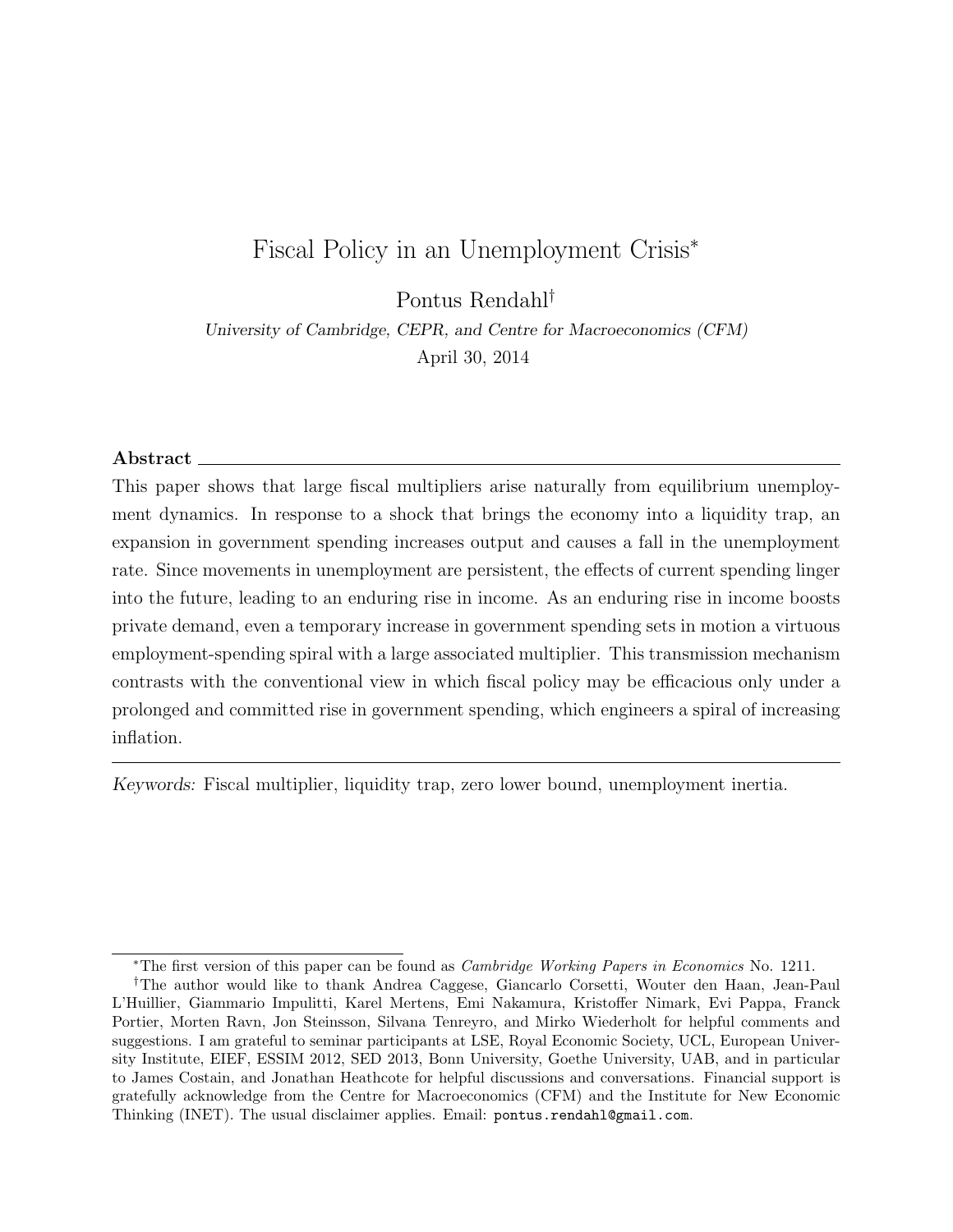# 1 Introduction

The aggressive fiscal response to the financial crisis of 2008 sparked a heated debate over the merits of countercyclical government spending. Critics questioned the transmission mechanisms typically invoked to support the effect of fiscal policy, expressing concerns over their theoretical and empirical foundations. These concerns applied to both the traditional view, essentially inspired by the "Keynesian cross" linking current income to current spending, and the new Keynesian view, which stresses the need to sustain demand over time in order to reduce long-term interest rates by engineering a rise in expected inflation. This paper addresses some of those concerns by exploring a novel channel through which large fiscal multipliers can arise from equilibrium unemployment dynamics.

The key mechanism underlying the main results in this paper stems from the interaction between two widely accepted premises. First, at a zero rate of nominal interest, output is largely determined by demand. If households wish to consume more, firms will also produce more. Second, the labor market is frictional. Any change in current unemployment will therefore partly persist into the future. The core contribution of this paper is in showing that the interaction of these two properties implies that even a temporary expansion in government expenditures can have a large and lasting impact on output.

To appreciate this result, consider the effect of a transitory spending hike. Higher spending raises output (premise 1) and lowers the unemployment rate both in the present and in the future (premise 2). As forward-looking agents desire to smooth consumption over time, a rise in future output feeds back to a rise in present private spending, and the unemployment rate falls further. This interplay between present and future economic activity sets off a virtuous "employment-spending" cycle which propagates the effect of demand stimulating policies many times over. The fiscal multiplier associated with these dynamics is often around two, with unambiguous improvements in welfare.<sup>1</sup> These results contrast to the existing literature, in which policy efficacy hinges on either the effect of current spending on current income, or the effects of persistent government spending on expected inflation dynamics.

The main idea can more clearly be illustrated by showing how the same mechanism can tilt the economy into a slump in the first place. I model a negative demand shock as the arrival of disappointing news concerning future labor productivity.<sup>2</sup> The sudden rise in

<sup>&</sup>lt;sup>1</sup>A Lucas (1987) style welfare calculation suggests gains of approximately 0.8 dollars of private consumption per dollar spent on government consumption.

Note that Ricardian equivalence implies that there is no conflict between a tax- or debt-financed expansion in government spending, nor any dichotomy between the fiscal multiplier and the balanced budget multiplier (see Barro (1974) and Haavelmo (1945)).

<sup>&</sup>lt;sup>2</sup>The idea that news about future fundamentals may be a key driver of business cycles originates from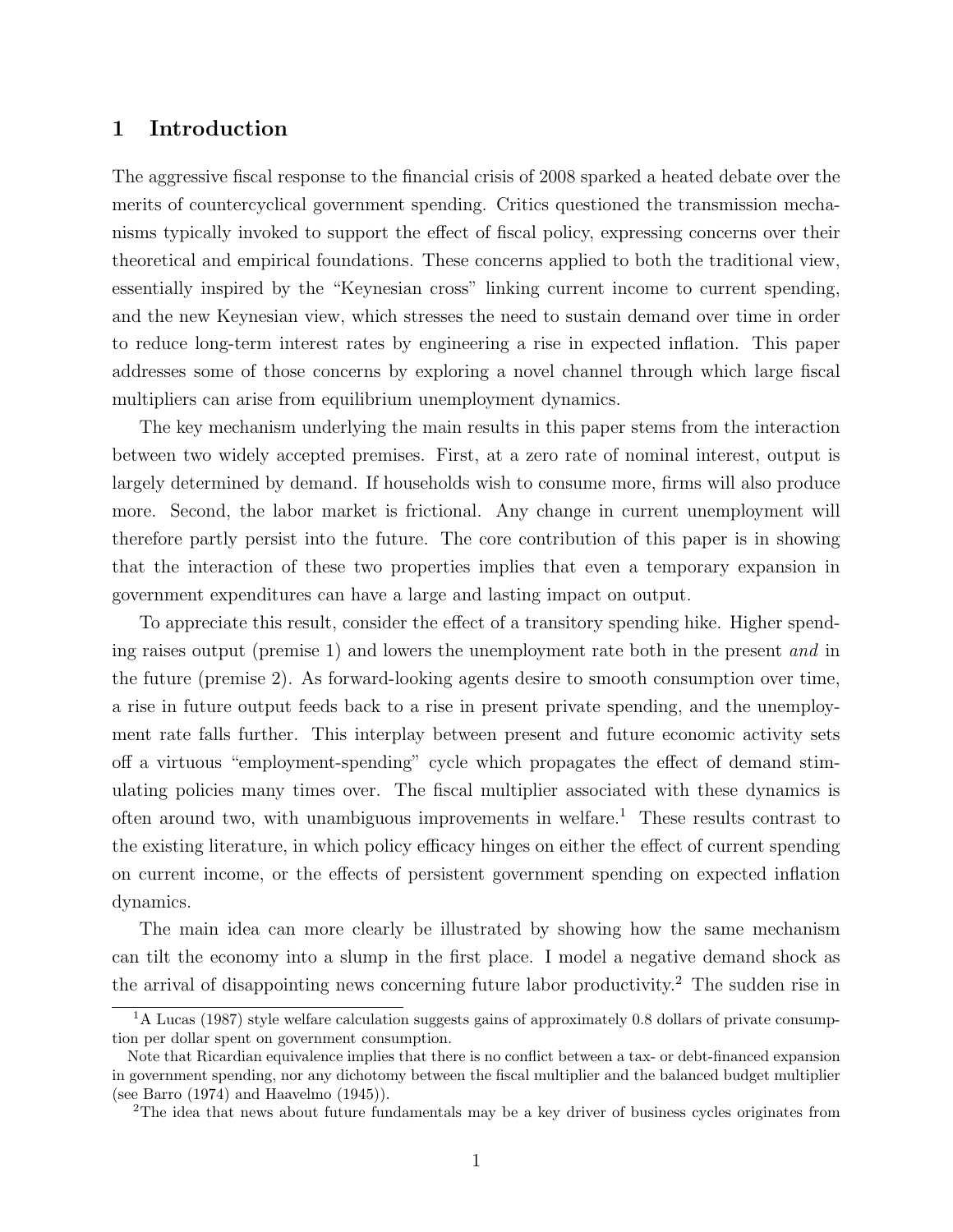pessimism leads households to save rather than to spend, causing a decline in the nominal interest rate. If the news is sufficiently bad, the interest rate is pushed to zero and nominal spending plummets.

In a Walrasian goods market, a fall in demand causes a decline in the price level. Provided that nominal wages are downwardly rigid, falling prices reduce profits, discourage hiring, and provoke a decline in current economic activity. With *persistent* unemployment, a slump in the present makes the future appear even bleaker. Troubled by an outlook of both low productivity and elevated joblessness, households take further measures to smooth consumption. But the additional savings only make matters worse, and the economy is set on a downward spiral of self-reinforcing thrift.

Where does this process end? Agents save because the future appears worse than the present. Eventually, however, the rise in savings erodes enough current output to restore intertemporal optimality, and the spiral comes to a halt. I quantitatively gauge this effect by calibrating the model to the US economy at a quarterly frequency. In the baseline scenario, agents unexpectedly learn that labor productivity will temporarily fall in the consecutive period. Even though the shock is short-lived and reverts back within one quarter, output falls by 1.9 percent on impact, and recovers slowly over the course of about 1.5 years (see Figure 1).

Yet the same force that propels the economy downwards can also be turned around. An increase in government spending increases demand and puts upward pressure on prices. The rise in profits spurs economic activity and encourages hiring, and the unemployment rate falls. Moreover, since also a decline in unemployment is persistent, the future appears brighter. Amidst a less troubling outlook households start to spend, and the vicious cycle is soon turned virtuous. A temporary burst in spending equal to one percent of GDP attenuates the fall output in the above scenario from 1.9 to 0.5 percent. Thus, a simple back of the envelope calculation suggests a fiscal multiplier of around 1.4.

These results relate to a long-standing literature in economics, originating of course with Keynes (1936). But though the Keynesian literature indeed suggests a large fiscal multiplier, it is difficult to draw a meaningful comparison due to the profound methodological differences. Just as the Keynesian narrative draws heavily on agent myopia, the current paper draws equally heavily on the idea that agents are forward-looking and rational. The fiscal multiplier is not large in spite of rational expectations, but because of rational expectations.

The theoretical landscape is of course more leveled now. In the context of a standard

Pigou (1927). Beaudry and Portier (2004) inspired a renewed interest in the topic (e.g. Jaimovich and Rebelo (2009); Den Haan and Kaltenbrunner (2009)); recent empirical studies lend support to this view of macroeconomic fluctuations (e.g. Beaudry and Portier (2006); Barsky and Sims (2012)).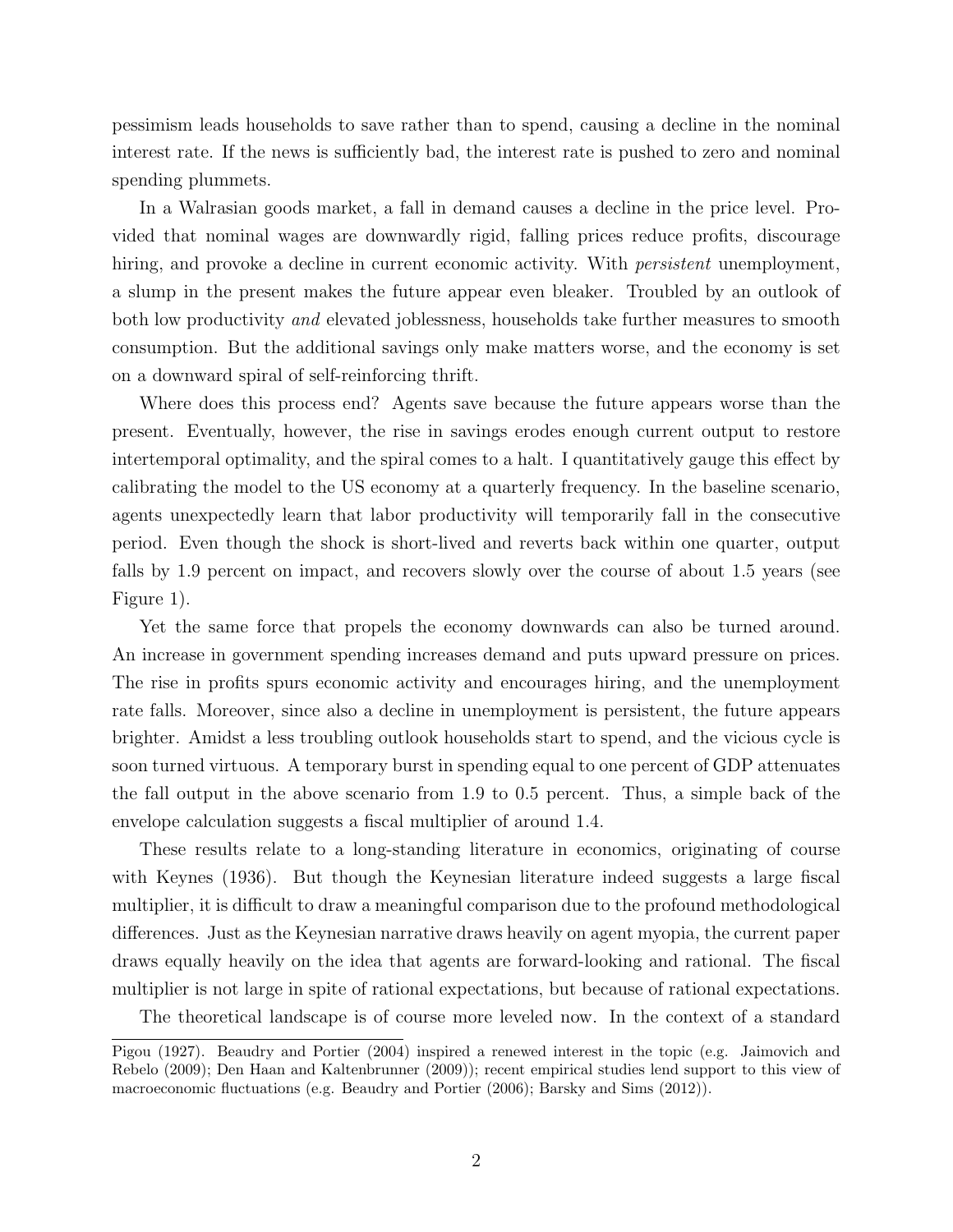flexible price, real business cycle model, a rise in government spending reduces private wealth and stimulates labor supply (e.g. Barro and King (1984), Aiyagari et al. (1992), and Baxter and King (1993)). Real wages fall in response to clear the labor market, but the net effect on output is unambiguously positive. However, the same wealth effect which instills a rise in output is also responsible for crowding out private consumption, and the multiplier falls short of unity.<sup>3</sup>

In the context of the new Keynesian literature, a rise in public spending again stimulates labor supply, but increases (instead of decreases) real wages, and cushions the aforementioned fall in private consumption. The eventual effect on economic activity, however, depends crucially on the conduct of monetary policy, and the fiscal multiplier remains below one under a wide range of circumstances.<sup>4</sup>

Those circumstances do not extend to the situation of a liquidity trap. In recent seminal work, Eggertsson (2011) and Christiano et al. (2011) study the effect of government spending in the context of a standard new Keynesian model with staggered pricing. In similarity to this paper, they find that the efficacy of demand stimulating policies can be significantly higher when the nominal interest rate is up against zero.<sup>5</sup> But behind these similarities hide several pronounced differences; some are merely narrative, but most are substantive.

Eggertsson (2011) and Christiano et al. (2011) model a negative demand shock as a decline in the rate of time preference. In similarity to a news shock, this decline pushes the nominal interest rate towards zero, after which any further fall instead erodes output. Without a frictional labor market, however, there are no endogenous intertemporal linkages, and a purely temporary shock subdues any internal propagation. The negative effect on output is small and short-lived, and the fiscal multiplier equals one.<sup>6</sup> These results contrast with those in this paper, in which even a transitory demand shock can lead to a deep and prolonged recession, and a large fiscal multiplier.

However, when the economy instead is struck by an extended sequence of shocks, Eggertsson's (2011) and Christiano et al.'s (2011) results take another turn. The fall in demand

<sup>3</sup>Baxter and King (1993) show that when the rise in government spending is permanent, the long run multiplier may exceed one at the expense of dynamic efficiency.

From an empirical perspective, Fatas and Mihov (2001), Blanchard and Perotti (2002), Galí et al. (2007), Perotti (2008), Fisher and Peters (2010) find support of a positive response in consumption. But studies such as Ramey and Shapiro (1998) and Ramey (2011) do not.

<sup>&</sup>lt;sup>4</sup>Monetary policy tends to "lean against the wind". See for instance, Galí et al. (2007), Monacelli and Perotti (2008), and Woodford (2011) for a detailed discussion. Hall (2009) provides an excellent survey.

<sup>5</sup> In the baseline analysis, Christiano et al. (2011) find a multiplier of 3.7, and Eggertsson (2011) of 2.3. The difference can be traced to the choice of preferences.

<sup>6</sup>A multiplier of one follows from temporary demand shock with an expected duration of one period: i.e., setting  $\mu$  to zero in equation (30) of Eggertsson (2011), and p to zero and  $\sigma$  equal to one in equation (32) of Christiano et al. (2011)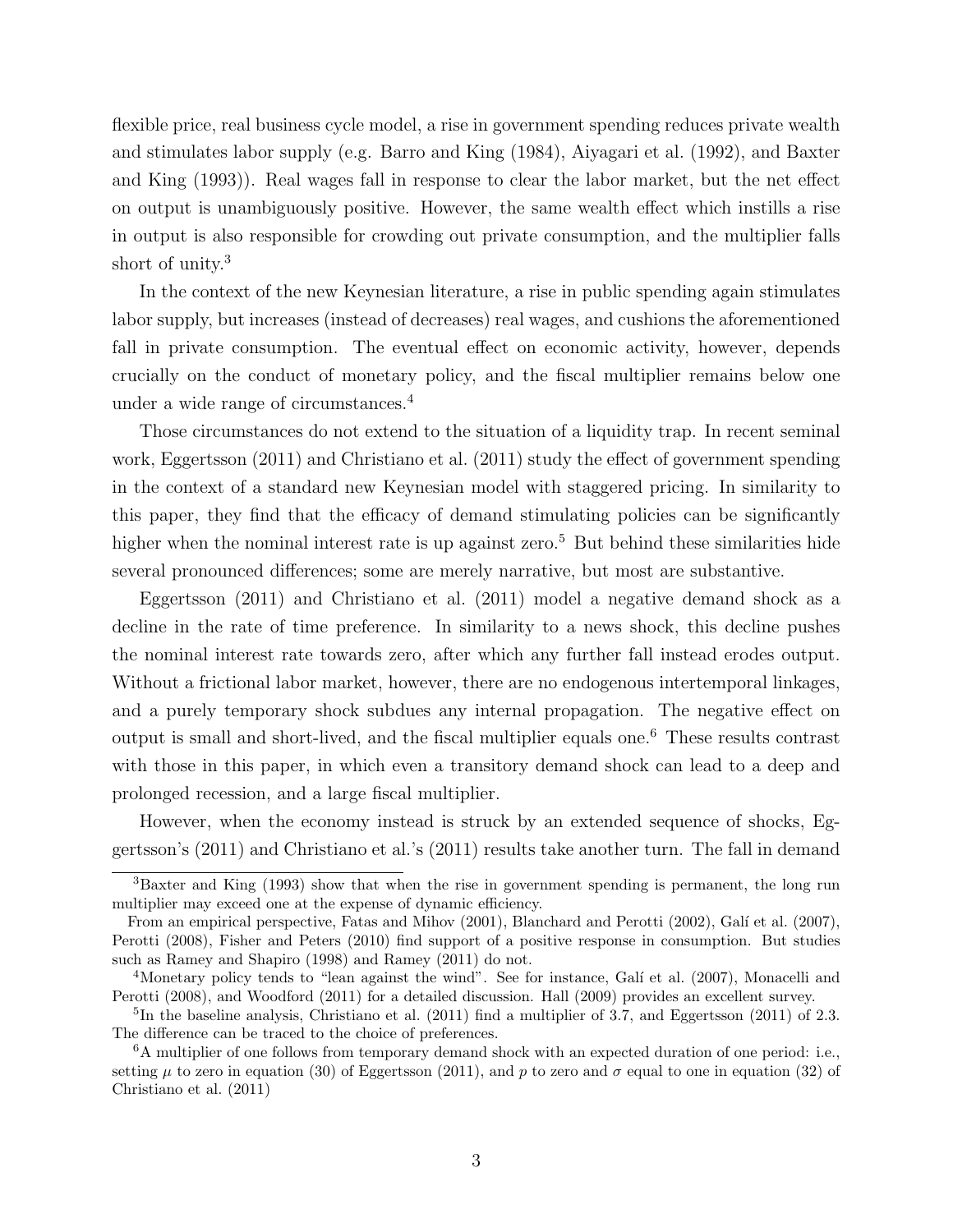leads to a fall in the contemporaneous price level. This fall would be inconsequential if the duration of the crisis was expected to be short. But in a prolonged slump, staggered pricing implies that only a small fraction of firms will manage to reduce their prices in the present, with a larger mass instead doing so in the future. The associated deflationary path raises the real interest rate, stifles spending, and sets the economy on a vicious downward cycle.

These authors show that a rise in government spending can unwind this cycle.<sup>7</sup> But analogously to the situation of a temporary demand shock, a temporary rise in spending is toothless unless accompanied by an expectation of future increases. Consequently, only a long lasting, committed expansion in government spending becomes an efficacious tool in combatting a deep and prolonged recession.

These results expose some important contrasts to this paper. As here, Eggertsson's (2011) and Christiano et al.'s (2011) results hinge on an intertemporal feedback mechanism which propagates the efficacy of policy. In their studies, however, this feedback stems from the inflationary/deflationary spirals associated with the prolonged nature of the recession and with the positive "news" associated with the committed rise in future spending.<sup>8</sup> In this paper the feedback mechanism is instead endogenous, relying on the inherent sluggishness observed in frictional labor markets which tightly interlinks current economic activity with the future and vice versa.

At a deeper level, the mechanisms emphasized by both approaches reflect distinct channels of policy transmissions. At a first pass, a rise in government spending increases output and makes the private sector richer through an increase in income – but also poorer through an increase in present value taxation. The net result is a wash. Then, however, the stories start to diverge. In this paper, the rise in public spending stimulates private consumption because the rise in income is associated with a job, and jobs last. In Eggertsson (2011) and Christiano et al. (2011), private spending takes off because the general equilibrium effect associated with a committed rise in future government spending sets off an inflationary spiral and lowers the real interest rate.

Several studies have explored the empirical support for each channel. Bachmann et al. (forthcoming) study US households' readiness to spend in response to changes in inflation expectations. They find that the effect is statistically insignificant outside a liquidity trap, and significant but negative inside. Dupor and Li (2013) question whether the US economy was characterized by a deflationary spiral before the passage of the American Recovery

 ${}^{7}$ A rise in government spending – the argument goes – increases output, and puts upward pressure on prices. If this rise in prices sets the economy on an inflationary path, the vicious cycle is turned around.

<sup>8</sup>Woodford (2011), p. 24, phrases this as: "Eggertsson (2011) obtains a multiplier of 2.3, 1.0 of this is due to the increase in government purchases during the current quarter, while the other 1.3 is the effect of higher anticipated government purchases in the future". An analogous argument applies to Christiano et al.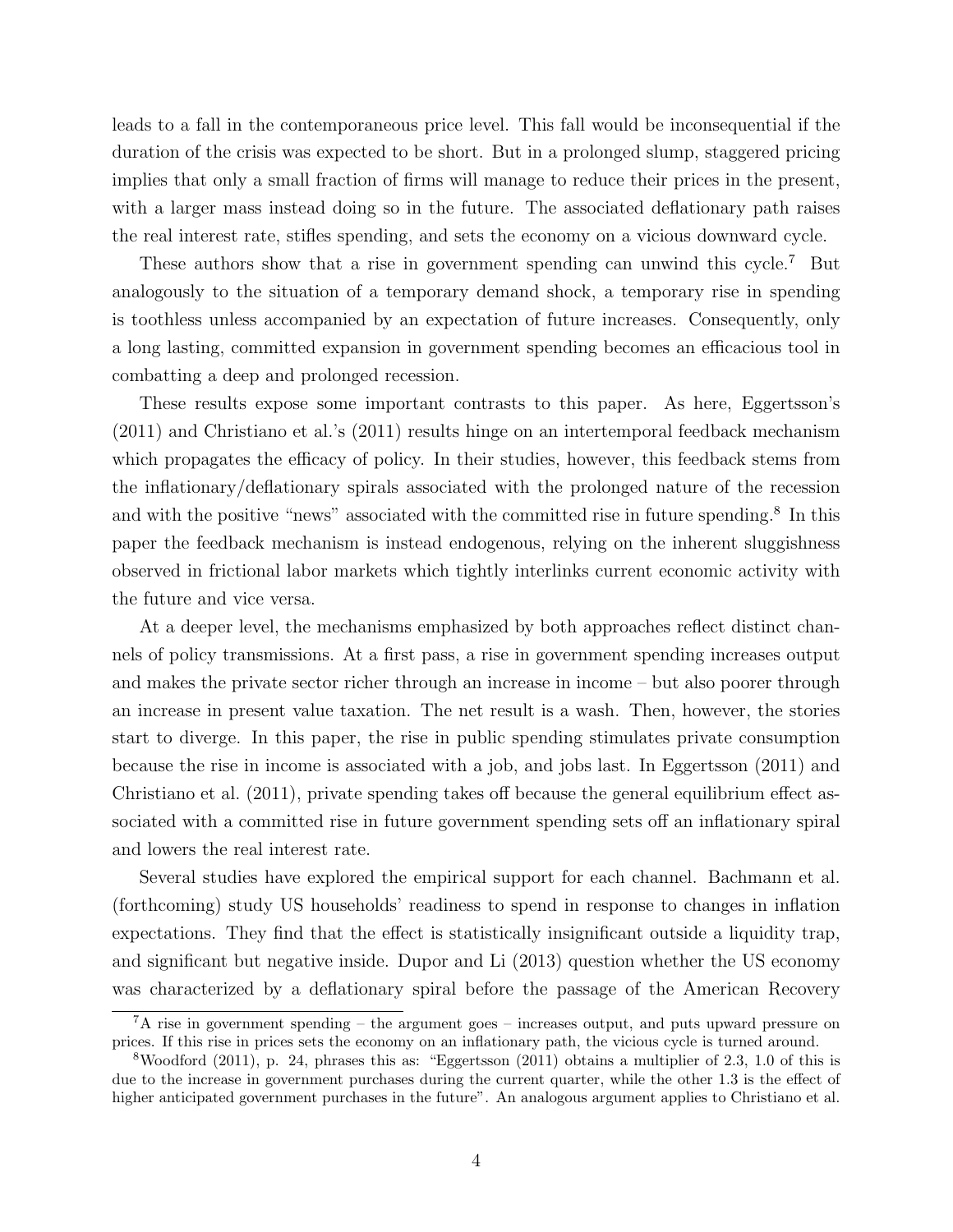and Reinvestment Act of 2009. They argue that while measures of expected inflation had increased by a modest amount by the time of the Act's passing, there is no evidence of a systematic link between an individual forecaster's expectation of government spending and his or hers expectation of inflation. On the contrary, in the context of a structural VAR, Dupor and Li (2013) show that inflation systematically responds negatively to innovations in government spending – even during periods of passive monetary policy. Overall, the empirical support for the inflation-expectation channel is not strong.

Evidence related to the mechanism studied in this paper is produced by Bachmann and Sims (2012). These authors assess the impact of government spending on output through a mechanism of consumer "confidence", which is strongly predictive of future fundamentals (c.f. Barsky and Sims  $(2012)$ ).<sup>9</sup> Following the methodology developed in Auerbach and Gorodnichenko (2012), Bachmann and Sims (2012) deploy a regime-switching structural VAR and find that fiscal multipliers are small or even negative in expansions, but rise to about two in recessions. More interestingly, about half of the effect of government spending on output in recessions can be attributed to the associated – and causal – rise in confidence.

Monacelli et al. (2010) study the effect of government spending on factors closely related to the functioning of the labor market. Using a structural VAR they find that a rise in spending equal to one percent of GDP not only increases output with about 1.6 percent, but also raises labor market tightness with around 20 percent and employment by 1.6 percent, lowering the unemployment rate by 0.6 percentage points. Recent cross-state studies further corroborate these findings. Suárez Serrato and Wingender (2011), Chodorow-Reich et al.  $(2012)$  and Shoag  $(2013)$  assess the effect of the Recovery Act on job creation. Suárez Serrato and Wingender (2011) find that each job-year cost around \$30,000 in government spending, suggesting around 3.3 job-years created per \$100,000 spent. Chodorow-Reich et al. (2012) find that \$100,000 in government spending generated 3.8 job-years, of which 3.2 were outside the government, health, and education sectors.<sup>10</sup> Shoag (2013) finds that  $$100,000$  in government spending added around 4.8 jobs, of which 2.5 can be attributed to a reduction in unemployment, with the addition 2.3 stemming from a rise in labor market participation.<sup>11</sup> Lastly, Nakamura and Steinsson (2014) use historical data on military procurement spending

<sup>9</sup>Bachmann and Sims (2012) use the Index of Consumer Expectations from the Michigan Survey of Consumers as a proxy of confidence.

 $10C$ hodorow-Reich et al. (2012) assume that jobs end immediately with the Act's expiry, and therefore interpret these numbers as a lower bound. Using an average total compensation of \$56,000, Chodorow-Reich et al. (2012) estimate the associated fiscal multiplier to be about two.

 $11$ Other studies such as Wilson (2012) and Feyrer and Sacerdote (2012) suggests smaller effects with around a cost of \$125,000 and \$107,000 per job, respectively. The differences across studies appear to lie in the precise data used, the definition of spending, and the source of exogenous variation. All these studies come with the usual "local multiplier" caveat (see Nakamura and Steinsson (2014)).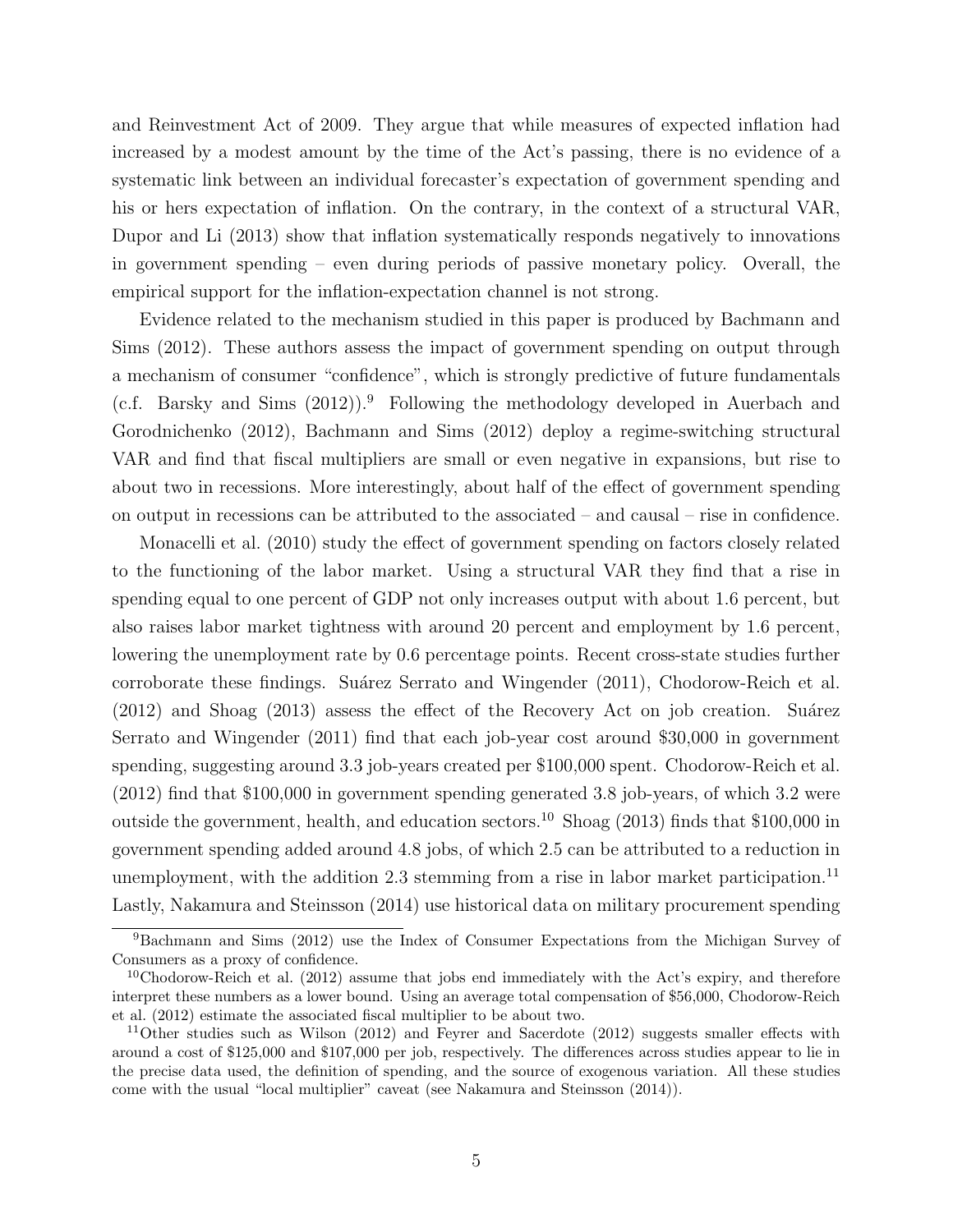and find that a rise in government expenditures equal to one percent of GDP increases the employment rate by about 1.5 percentage points.

While these results can be considered tentative at best, they do lend support to the view taken in this paper. The transmission mechanism of fiscal policy appears to be closely intertwined with the labor market. A rise in government spending can have a profound, positive effect on job-creation and confidence, and can jointly raise both employment and output.

# 2 Two-period intuition

This section presents a simplified version of the model to provide some key intuition. The full model is introduced in Section 3, which is self-contained. To enhance analytical tractability, I here make use of two simplifying assumptions. First, the persistence in unemployment is assumed to be exogenous. As shown below, this assumption comes at a surprisingly small loss in generality. Second, because of price rigidities, the model displays a disequilibrium in which labor demand falls short of supply.<sup>12</sup> Thus, the simplified model presented here will to a large extent follow Krugman (1998), extended with an inertial labor market. Both assumptions will be relaxed in the subsequent section.

#### 2.1 Baseline setting

An optimal intertemporal plan allocates consumption between periods t and  $t + 1$  according to the Euler equation

$$
u'(c_t) = \beta(1 + i_{t+1}) \frac{p_t}{p_{t+1}} u'(c_{t+1}),
$$
\n(1)

where, as usual,  $c_t$  denotes consumption,  $p_t$  the price level, and  $i_{t+1}$  the nominal interest rate. The utility function,  $u(\cdot)$ , is of constant relative risk aversion such that  $u(c) = c^{1-\gamma}/(1-\gamma)$ , with  $1/\gamma < 1$ . To keep the analysis as simple as possible, I consider a deterministic setting.<sup>13</sup>

A cash-in-advance structure determines the price level. If the cash-in-advance constraint is binding in period  $t + 1$ , which I assume, the price level is given by  $p_{t+1} = m_{t+1}/y_{t+1}$ , where  $m_{t+1}$  denotes the monetary base. The price level in period t is instead rigid and set to one.<sup>14</sup>

<sup>&</sup>lt;sup>12</sup>This type of analysis is susceptible to Barro's (1977) criticism. Despite this, disequilibrium analysis has recently experienced a bit of a renaissance due to its usefulness as an illustrative tool. For recent, and related, examples, see for instance Shimer (2012), Schmitt-Grohé and Uribe (2012), or Simsek and Korinek (2014). The model in the subsequent section avoids the objections raised by Barro (1977) in the way proposed by Hall (2005).

<sup>13</sup>Section 4.3.1, page 23, deals with the stochastic case.

<sup>&</sup>lt;sup>14</sup>An alternative interpretation is that the price level instead is rigid at  $p_t = m_t/\hat{y}_t$ , where  $\hat{y}_t$  denotes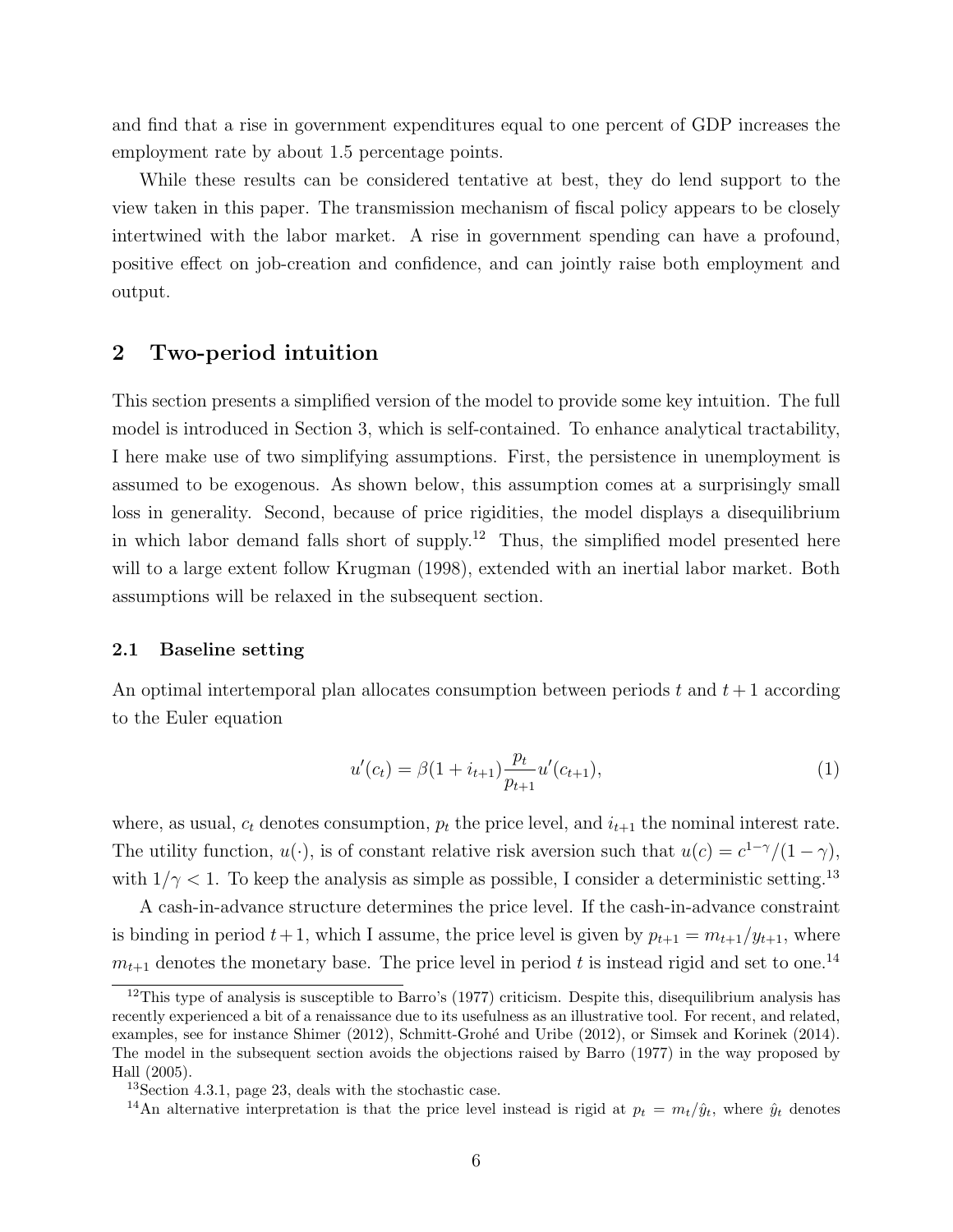The economy is closed and there are no investments. The resource constraint is therefore given by  $y_t = c_t + g_t$ , where  $g_t$  denotes government spending. Since the main focus of this paper is on the aggregate effects of a contemporaneous rise in government spending,  $g_{t+1}$  is equal to zero.<sup>15</sup>

Using this additional structure we can rewrite equation (1) as

$$
u'(y_t) = \beta(1 + i_{t+1}) \frac{y_{t+1}}{m_{t+1}} u'(y_{t+1}),
$$
\n(2)

where  $g_t$ , for the time being, is left out. With an elasticity of intertemporal substitution  $(EIS), 1/\gamma$ , less than one, the nominal interest rate is an increasing function in future output. Thus, in similarity to Krugman (1998), "bad news" about the future prompts a saving motive which, in equilibrium, lowers the nominal interest rate.<sup>16</sup> Of course, if this news is sufficiently bad the nominal interest rate falls to zero and the economy is dragged into a liquidity trap.

How bad is bad enough? Let potential output in period  $t$  be equal to one. Then the value of  $y_{t+1}$  that puts the economy right on the cusp of a liquidity trap,  $y^*$ , is given by

$$
u'(1) = \beta \frac{y^*}{m_{t+1}} u'(y^*),\tag{3}
$$

or simply as  $y^* = (m_{t+1}/\beta)^{\frac{1}{1-\gamma}}$ . Then for any  $y_{t+1} \geq y^*$  the nominal interest rate is positive and satisfies equation (3) with  $y_t = 1$ . The fiscal multiplier is in this case zero as a rise in government spending raises the nominal (and real) interest rate sufficiently to crowd out private consumption entirely.

For any  $y_{t+1} < y^*$ , however, the nominal interest rate is instead zero. Period t output satisfies

$$
u'(y_t) = \beta \frac{y_{t+1}}{m_{t+1}} u'(y_{t+1}),
$$
\n(4)

and several of Krugman's (1998) results follow: Worse news about the future exacerbates the current recession; a committed rise in future money supply (i.e. *forward quidance*) dampens the present fall in output; and an increase in government spending gives rise to a multiplier

<sup>&</sup>quot;potential output" which can be normalized to one. Then  $m_{t+1}$  can be reinterpreted as the *relative* expansion (if  $m_{t+1} > 1$ ) or contraction (if  $m_{t+1} < 1$ ) in money supply between period t and  $t+1$ . The next subsection shows that price rigidities can be reinterpreted as nominal wage rigidities.

<sup>&</sup>lt;sup>15</sup>See Section 4.3.1, page 23, for the case of a committed rise in government spending.

<sup>&</sup>lt;sup>16</sup>In contrast to Krugman (1998), however, the value of the EIS turns out to be important for this result. The reason is that, here, the price level in  $t+1$  is endogenous. Thus a rise in  $y_{t+1}$  carries both a wealth effect, by increasing future income, and a substitution effect, by increasing future prices and thereby lowering the real interest rate. An EIS which is less than one ensures that the income effect dominates the substitution effect. In Krugman (1998) the future price level is exogenous, and the substitution effect absent.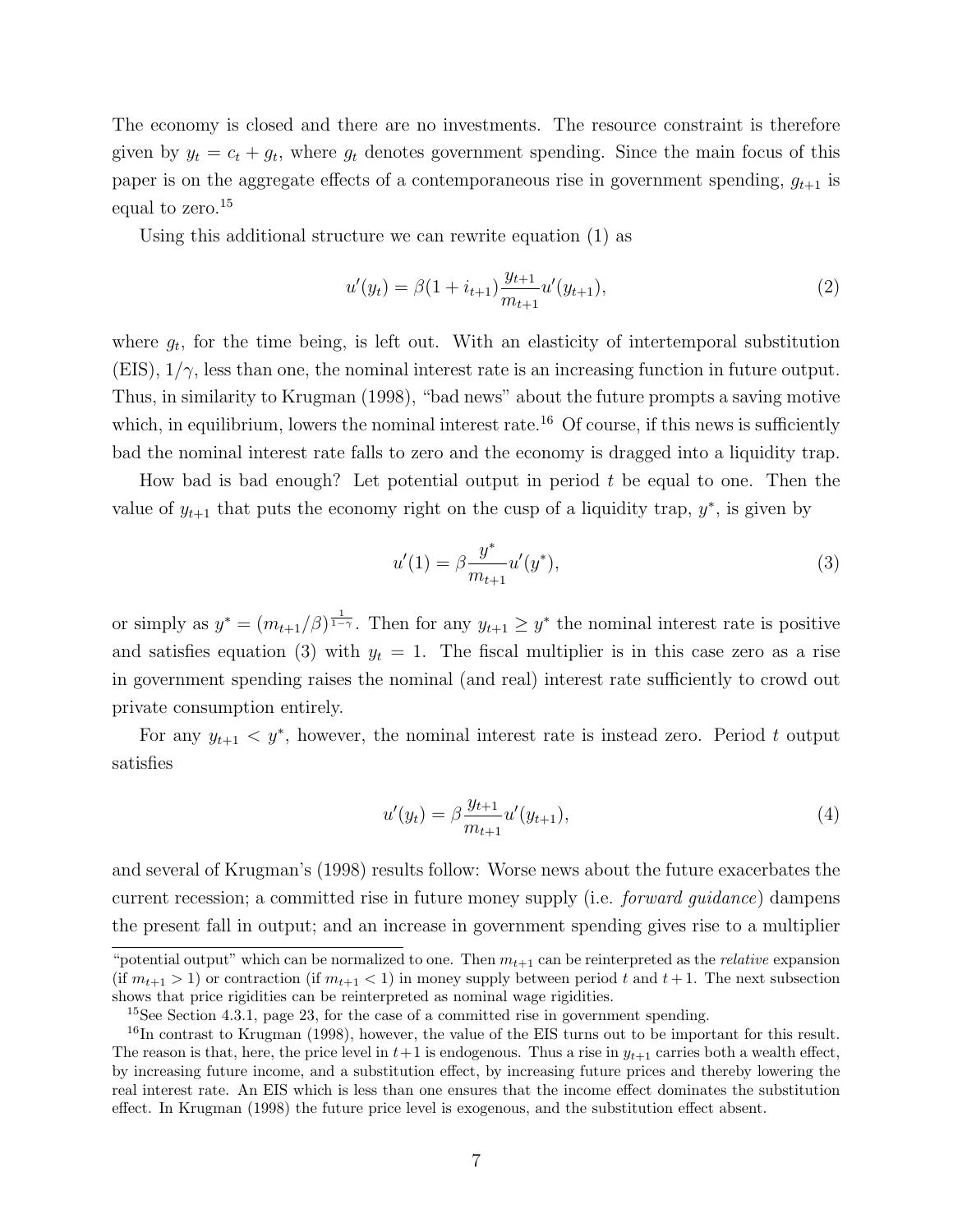of precisely one.

Lastly, and before I extend the model with an inertial labor market, it is useful to solve for  $y_t$  in terms of the threshold value  $y^*$  and the news  $y_{t+1}$ 

$$
y_t = \left(\frac{y_{t+1}}{y^*}\right)^{\frac{\gamma - 1}{\gamma}} < 1. \tag{5}
$$

Thus, output in period  $t$  is given by potential output (which is one), multiplied by a fraction determined by the ratio of news to the threshold,  $y^*$ . If  $\gamma$  approaches infinity, the EIS approaches zero and  $y_t$  approaches a trough of  $y_{t+1}/y^{*}$ .<sup>17</sup> In other words, if future output is known to fall by 2 percent below the threshold that brings the economy on the cusp of a liquidity trap, current output will fall by 2 percent below its potential.

#### 2.2 An inertial labor market

To capture the idea of frictions in the labor market, I will assume that firms produce output according to  $y_t = z_t n_t$ , where  $z_t$  denotes labor productivity and  $n_t$  labor.<sup>18</sup> Inertia is then introduced through the law of motion

$$
n_{t+1} = n_t^{\alpha}, \quad \alpha \in [0, 1], \tag{6}
$$

where the parameter  $\alpha$  governs the degree of frictions in the labor market. If  $\alpha$  is equal to zero, the labor market in period  $t + 1$  clears seamlessly, and employment is equal to its potential, which is normalized to one. If  $\alpha$  is close to one, however, employment displays hysteresis and a reduction in the present can last into the future.

Setting  $z_t$  to one, equation (3) is under the current conditions given by

$$
u'(y_t) = \beta (1 + i_{t+1}) \frac{z_{t+1} y_t^{\alpha}}{m_{t+1}} u'(z_{t+1} y_t^{\alpha}).
$$
\n(7)

Following the same steps as in the preceding subsection, we can define a threshold value of  $z_{t+1}$  that puts the economy on the cusp of a liquidity trap,  $z^*$ . However, since employment in period t does not deviate from its potential in this case,  $z^*$  takes on the same value as  $y^*$ previously.

Given this definition of  $z^*$ , if  $z_{t+1} \geq z^*$  the model repeats the previous framework, with

<sup>&</sup>lt;sup>17</sup>It should be noted that y<sup>\*</sup> is itself a function of  $\gamma$  such that  $\lim_{\gamma\to\infty} y^* = 1$ . However, this dependence does not alter the results, and is left out for expositional clarity.

<sup>&</sup>lt;sup>18</sup>Notice that the first order condition of a price taking firm is then given by  $p_t z_t = w_t$ , where  $w_t$  denotes the nominal wage. Nominal wage rigidity therefore implies price rigidity, and vice versa. Thus, the rigidity of prices should be seen more as a rhetorical tool than a statement of some fundamental pricing distortion.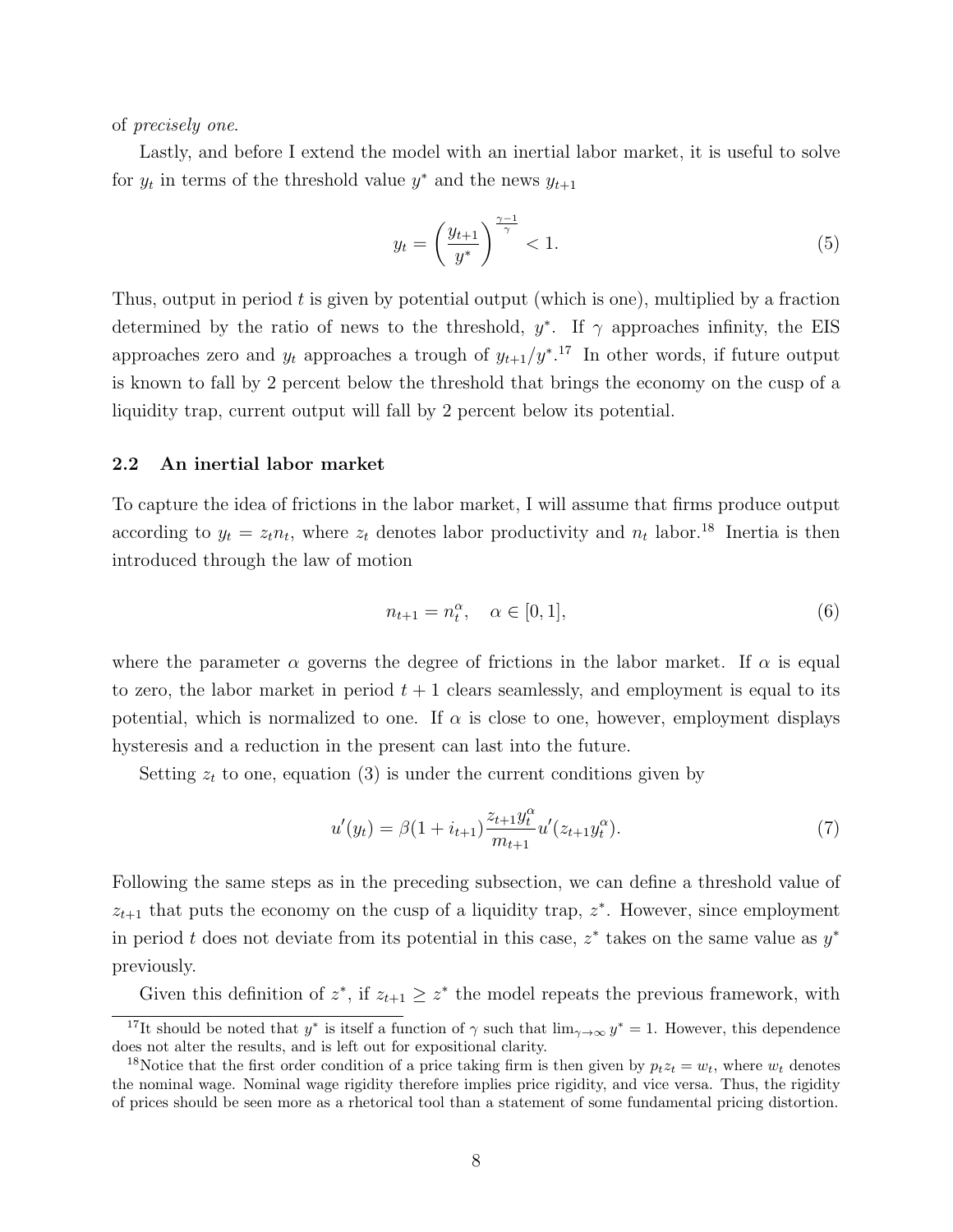identical properties. However, once  $z_{t+1}$  falls below  $z^*$ , the economy falls into a liquidity trap and output is instead given by

$$
y_t = \left(\frac{z_{t+1}}{z^*}\right)^{\frac{\gamma - 1}{\gamma - \alpha(\gamma - 1)}} \le \left(\frac{z_{t+1}}{z^*}\right)^{\frac{\gamma - 1}{\gamma}},\tag{8}
$$

where the expression on the right-hand side of the inequality sign rephrases equation (5) but in terms of labor productivity.

Equation (8) captures the consequences of unemployment inertia on output succinctly. Consider the polar cases  $\alpha = 0$ , and  $\alpha = 1$ . In the former case the weak inequality in equation (8) turns into an equality and the model collapses to that of the previous subsection. Again, as the EIS approaches zero output approaches a trough of  $z_{t+1}/z^*$ . However, when  $\alpha$  is instead equal to one this result takes an unexpected turn. With an EIS close to zero, output approaches a trough of zero, and unemployment soars to 100 percent. Thus, in this latter case, even a small reduction in future labor productivity shuts the entire economy down.

The intuition behind this result is relatively straightforward. As previously, a known drop in future labor productivity encourages saving and pushes the nominal interest rate to zero. Any further reduction in future output then translates instead to a contraction in the present. With rising and persistent unemployment, however, the future is no longer only unproductive but also plagued by a higher unemployment rate. The rise in unemployment thus reinforces the saving motive, exacerbates the current recession, and sets off a downward "unemployment-saving" spiral.

So what can the government do to address this vicious cycle? Since prices are rigid, a transitory expansion in government spending raises demand and increases output one-to-one. With rising output the unemployment rate falls. But since a reduction in the unemployment rate is also expected to last, the boost in the present makes the future appear less troubling, and the desire to save is weakened. With more private spending the unemployment rate takes yet another drop, the future appears even less troubling, and the vicious cycle turns into a virtuous. Proposition 1 formalizes this intuition.

**Proposition 1.** When  $z_{t+1} < z^*$  the fiscal multiplier is given by

$$
\frac{\partial y_t}{\partial g_t} = \frac{1}{1 - \alpha \left(1 - \frac{1}{\gamma}\right)} \in [1, \gamma].
$$

*Proof.* The Euler equation is in this case given by

$$
u'(y_t - g_t) = \beta \frac{z_{t+1} y_t^{\alpha}}{m_{t+1}} u'(z_{t+1} y_t^{\alpha}).
$$
\n(9)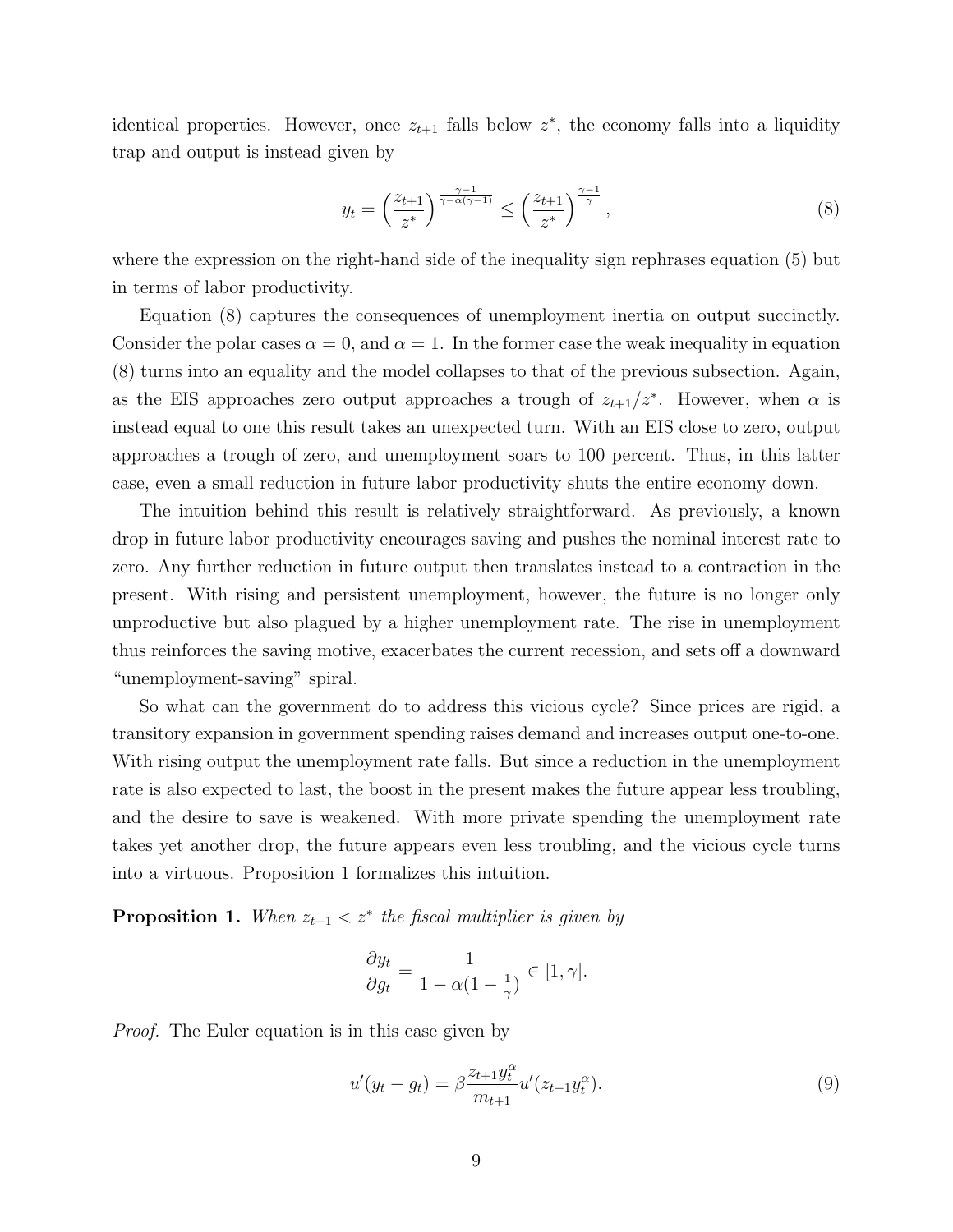A straightforward application of the implicit function theorem around  $g_t = 0$  gives the result.  $\Box$ 

Consider again the polar opposites  $\alpha = 0$ , and  $\alpha = 1$ . In the former case the fiscal multiplier is precisely equal to one. This should come as no surprise given the results of the previous subsection. In the latter case however, the fiscal multiplier is instead equal to  $\gamma$ ; the reciprocal of the EIS. The reason is that a rise in current government spending raises output in the present and in the future. Since the rise in future output reduces the future price level, the real interest rate increases and suppresses current demand. When the EIS is very large, the dampening effect from a higher real interest rate is substantial, and the multiplier is therefore quite small. However, when the EIS is instead small, current consumption demand is largely insensitive to intertemporal price changes and the multiplier is instead much larger.

Before I turn to the full model, three remarks are in order. First, and in contrast to Eggertsson (2011) and Christiano et al. (2011), the above mechanism does not rely on the government setting off an inflationary spiral. In fact, a rise in government spending tends to lead to less inflation, not more. If a central bank would not tolerate these variations in the future price level, output in period  $t$  and the associated multiplier are instead given by

$$
y_t = \left(\frac{z_{t+1}}{z^*}\right)^{\frac{1}{1-\alpha}}, \qquad \frac{\partial y_t}{\partial g_t} = \frac{1}{1-\alpha},
$$

with  $z^*$  given as  $z^* = (\pi/\beta)^{\frac{1}{1-\gamma}}$ , and  $\pi$  denoting some inflation target.<sup>19</sup> Thus, the cash-inadvance structure introduces a counteracting, rather than amplifying, force.

Second, since the effect of current spending on output lasts for several periods into the future the possibility of a cumulative multiplier arises.<sup>20</sup> In particular, notice that  $y_{t+j} = y_t^{\alpha^j}$  $\overset{\alpha^{\jmath}}{t}$  . Thus,

$$
\frac{\partial y_{t+j}}{\partial g_t} = \alpha^j y_t^{\alpha^j - 1} \frac{\partial y_t}{\partial g_t} = \alpha^j \frac{y_{t+j}}{y_t} \frac{\partial y_t}{\partial g_t} \ge \alpha^j \frac{\partial y_t}{\partial g_t}.
$$

A lower bound for the cumulative multiplier is therefore given by

$$
\sum_{j=0}^T \frac{\partial y_{t+j}}{\partial g_t} \ge \frac{1 - \alpha^{T+1}}{1 - \alpha} \frac{\partial y_t}{\partial g_t},
$$

<sup>&</sup>lt;sup>19</sup>In fact, the assumption of  $1/\gamma < 1$  is redundant in this case.

<sup>&</sup>lt;sup>20</sup>Although this section uses the narrative of a two-period model, there is nothing inherently two-period about it. In fact, as long as the economy is not in a liquidity trap in period  $t+1$ , the model can be interpreted as cast in an infinite horizon. See Rendahl (2014) for more details.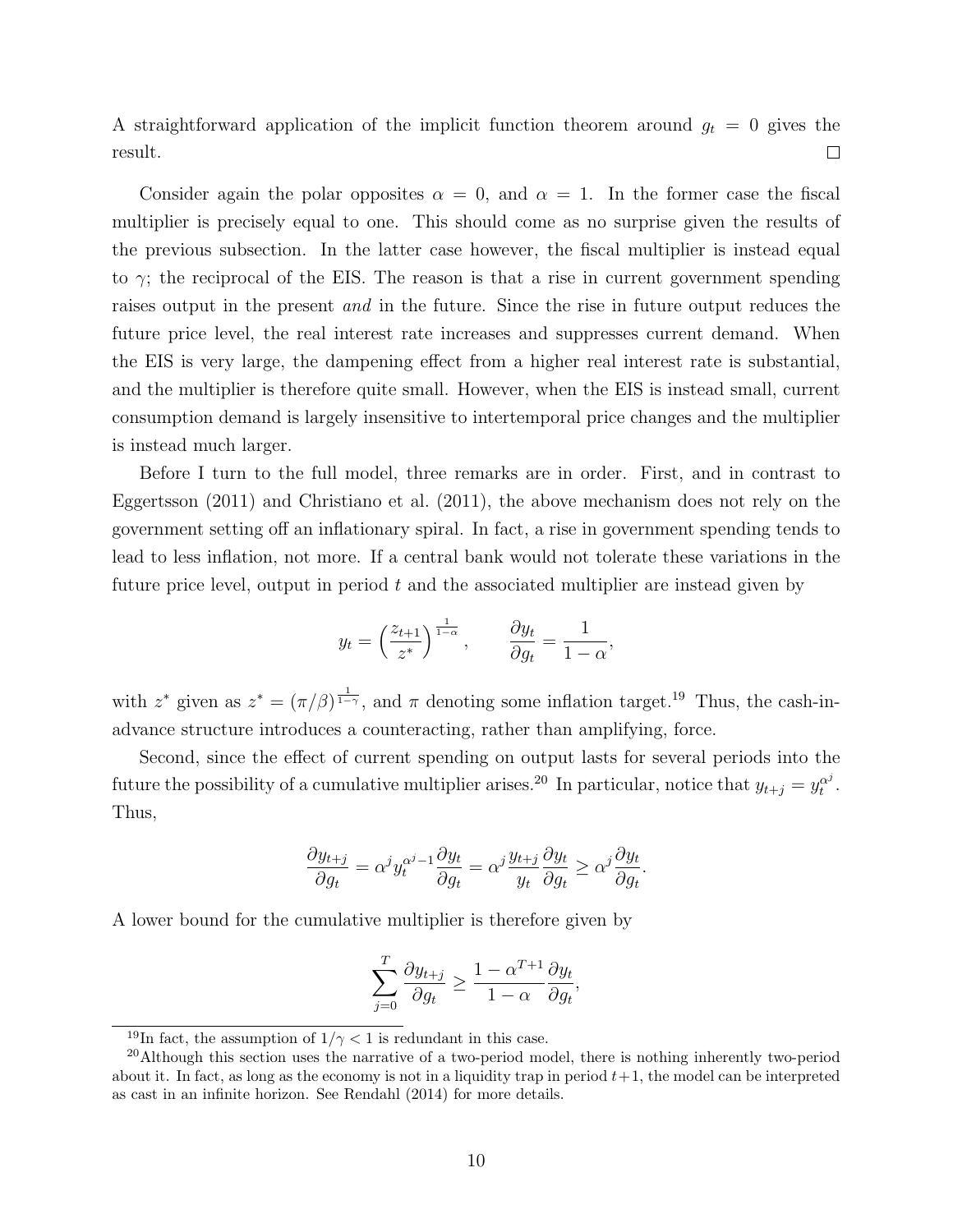which can be many times larger than the impact multiplier itself.

Lastly, while government spending is welfare improving it can never attain the social optimum. Since private consumption is monotonically decreasing in the output gap, the optimal level of spending is determined by the minimum amount necessary to bring the economy back to its full potential. Private consumption is then given by

$$
c_t = \left(\frac{z_{t+1}}{z^*}\right)^{\frac{\gamma-1}{\gamma}},
$$

which falls short of one. Thus an alternative policy which lowers the real interest rate – such as a temporary cut in sales taxes (Correia et al., 2013), or a commitment from the monetary authority "to act irresponsibly" (Krugman, 1998) – can bring the economy back to its potential at a consumption level possibly closer to the social optimum.<sup>21</sup> The underlying reason is that while government spending can indeed bring the economy back to its potential, it does so at the cost of wastefully consuming a non-negligible share of the additional resources it generates.

The simple framework analyzed above is cast in a deterministic setting. I will have reason to return to this model in Section 4.3.1, and then extend it to include a demand spell of stochastic duration. As we will see, this will provide a useful lens through which some of the richer dynamics in Section 4 can be understood.

# 3 Model

The economy is populated by a government, a large number of potential firms, and a unit measure of households. The planning horizon is infinite, and time is discrete. As in the previous section there are two types of commodities in the economy. Cash,  $m_t$ , which is storable, but not edible. And output,  $y_t$ , which is edible, but not storable. Cash assumes the role of the numeraire, and output trades at relative price  $p_t$ . In order to abstract from interaction effects with monetary policy, I assume that cash is in fixed supply, such that  $m_t = m$  for all time periods, t. The output good, however, is repeatedly produced in each period using labor,  $n_t$ , and labor productivity,  $z_t$ , according to  $y_t = z_t n_t$ . The labor market is frictional in the Mortensen-Pissarides tradition. There is no physical capital in the conventional sense, but there are investments.

 $^{21}$ I use the word "possibly" here as such policies may come with challenges and trade-offs of their own.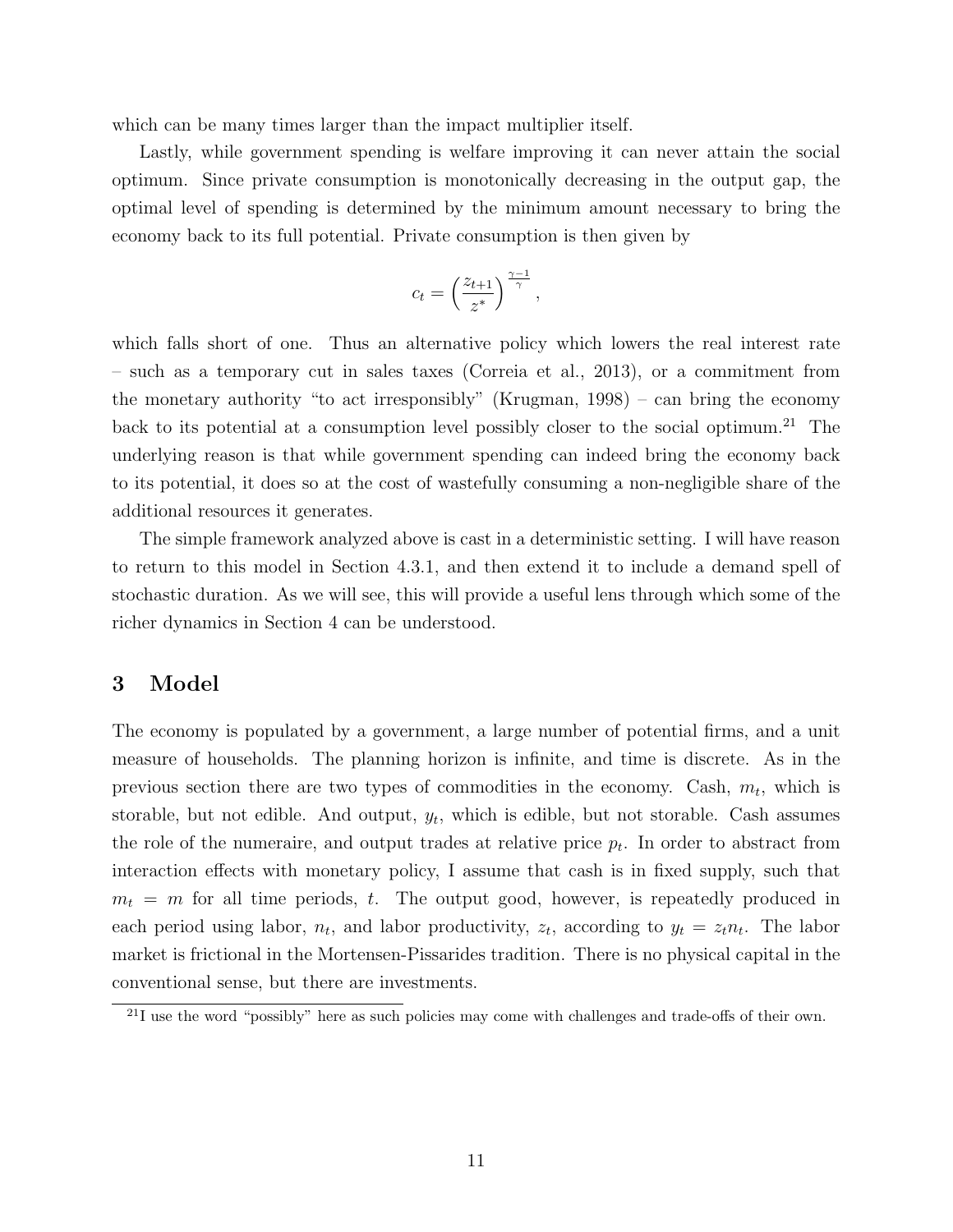#### 3.1 Households

Households initiate their lives in period zero. They supply labor inelastically and the timeendowment is normalized to one. Employment is denoted  $n_t$ , and the unemployment rate is therefore given by the difference in labor supplied and labor demanded,  $u_t = 1 - n_t$ . In a frictional labor market employment is beyond the control of the households and will, for the time being, be treated as given. The wage rate in the economy is denoted  $\tilde{w}_t$ .

Each household owns firm equity. I will let  $q_t^t$  denote the quantity of shares held in period t (subscript), and purchased in period t (superscript). As a fraction,  $\delta$ , of firms will exit the market in each period it follows that  $q_{t+1}^t = (1 - \delta)q_t^{t}$ .<sup>22</sup> Equity dividends are denoted  $\tilde{d}_t$ .

Total income, or simply *income*,  $w_t$ , constitutes both total labor income,  $n_t \times \tilde{w}_t$ , and dividends,  $q_t^t \times \tilde{d_t}$ . There are complete insurance markets across households, so each household earns income  $w_t$  irrespective of whether she is employed or not. Following Lucas (1982), income is received at the very end of a period – i.e. after any consumption decisions – and is therefore de facto disposable first in the ensuing period.

A representative household enters period t with bonds  $b_t$ , and equity  $q_t^{t-1}$ . She receives income  $w_{t-1}$ , as well as any unspent cash from the preceding period. Bonds are nominally riskless and pay net return  $i_t$ . The price of equity in terms of the output good is denoted  $J_t$ , so the total nominal equity value is given by  $p_t J_t q_t^{t-1}$ . Out of these nominal resources, the household pays lump-sum taxes  $T_t$ , and may spend the remainder on consumption,  $p_t c_t$ , or on purchases of new assets. Households are restricted to settle all consumption purchases in cash, such that  $M_t \geq p_t c_t$ . The sequence of budget constraints is therefore given by

$$
b_t(1+i_t) + p_t J_t(q_t^{t-1} - q_t^t) + (M_{t-1} - p_{t-1}c_{t-1}) + w_{t-1} - T_t = M_t + b_{t+1},
$$
(10)

$$
M_t \ge p_t c_t, \qquad t = 0, 1, \dots,
$$
\n<sup>(11)</sup>

where the term  $(M_{t-1} - p_{t-1}c_{t-1})$  refers to unspent cash in the preceding period.

To keep the analysis as clear as possible, it is useful to make the change of variables  $x_{t+1} = M_t - p_t c_t$ , and rewrite equations (10)-(11) as

$$
b_t(1+i_t) + p_t J_t(q_t^{t-1} - q_t^t) + x_t + w_{t-1} - T_t = p_t c_t + x_{t+1} + b_{t+1},
$$
\n(12)

$$
x_{t+1} \ge 0, \qquad t = 0, 1, \dots \tag{13}
$$

The variable  $x_{t+1}$  will be referred to as *excess cash* in period t.

Given a process of taxes, prices, and income,  $\{T_t, p_t, J_t, i_t, w_{t-1}\}_{t=0}^{\infty}$ , the household decides on feasible consumption, excess cash, and equity plans  $\{c_t, x_{t+1}, b_{t+1}, q_t^t\}_{t=0}^{\infty}$ , to maximize her

 $22$ Households therefore hold a diversified portfolio of otherwise identical firms/assets.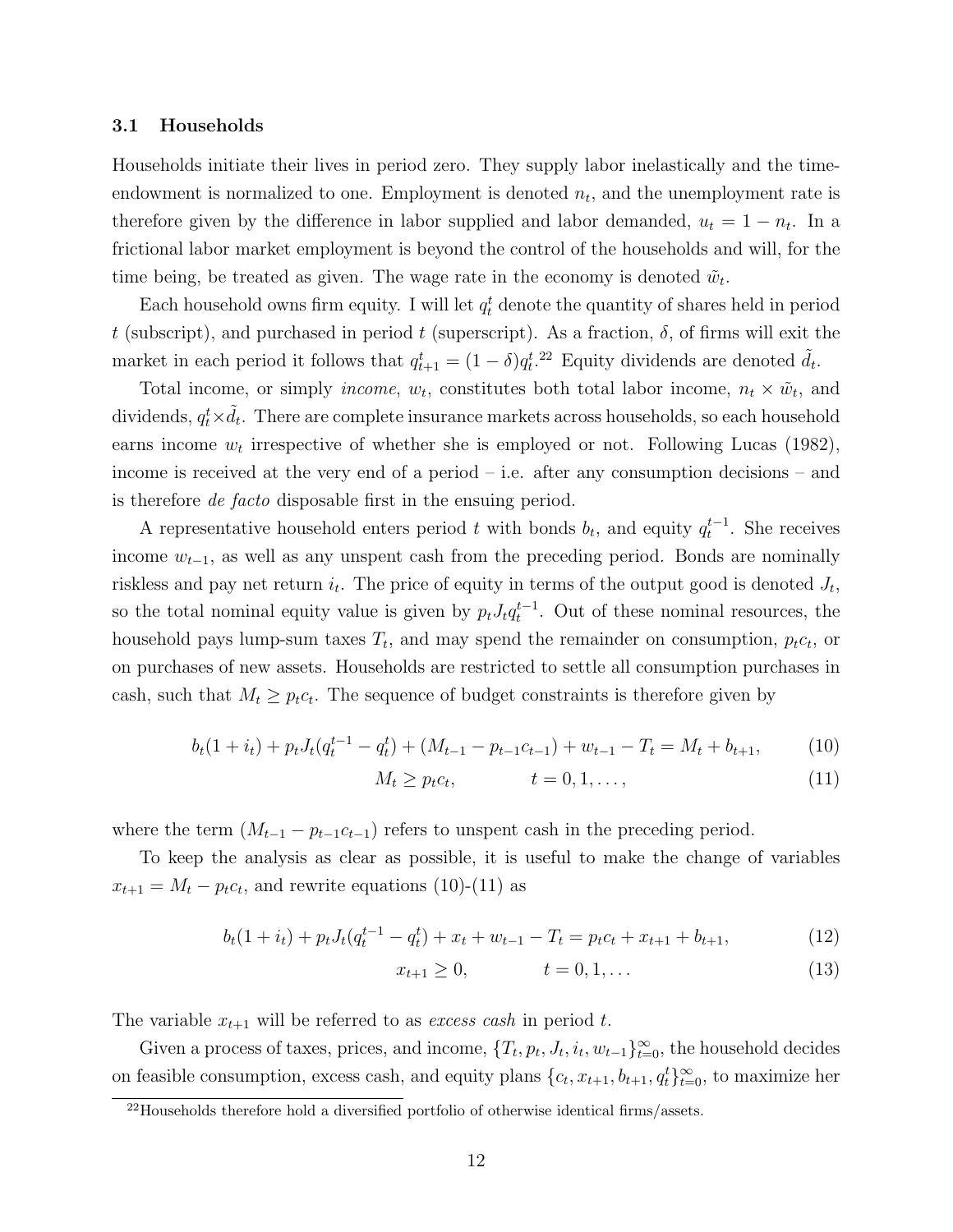expected net present value utility

$$
V(\{c_t\}_{t=0}^{\infty}) = E_0 \sum_{t=0}^{\infty} \beta^t u(c_t), \qquad (14)
$$

subject to constraints (12)-(13). As previously, the instantaneous utility function  $u(\cdot)$  displays constant relative risk aversion, such that  $u(c) = c^{1-\gamma}/(1-\gamma)$ , with  $1/\gamma < 1$ . The expectations operator denotes the mathematical expectation with respect to future processes, conditional on information available in period zero.

The first order conditions associated with the problem in (14) subject to (12)-(13) are given by the Euler equation for bond holdings,  $b_{t+1}$ ,

$$
u'(c_t) = \beta E_t[(1 + i_{t+1})\frac{p_t}{p_{t+1}}u'(c_{t+1})],
$$
\n(15)

the Euler equation for excess cash holdings,  $x_{t+1}$ ,

$$
u'(c_t) - \lambda_t p_t = \beta E_t[\frac{p_t}{p_{t+1}} u'(c_{t+1})],\tag{16}
$$

and the asset pricing equation for equity,  $q_t^t$ ,

$$
J_t = \beta E_t \left[ \frac{u'(c_{t+1})}{u'(c_t)} \left( \frac{\tilde{d}_t}{p_{t+1}} + (1 - \delta) J_{t+1} \right) \right].
$$
 (17)

The variable  $\lambda_t$  denotes the Lagrange multiplier associated with the cash in advance constraint (13). Thus,  $\lambda_t$  and  $x_{t+1}$  satisfy the complementary slackness conditions

 $\lambda_t \geq 0$ ,  $x_{t+1} \geq 0$ , and  $\lambda_t \times x_{t+1} = 0$ .

As a consequence, excess cash holdings are strictly positive only if the nominal interest rate is zero – i.e. when bonds and cash act as perfect substitutes. I will think of a liquidity trap as a situation in which  $x_{t+1}$  strictly exceeds zero.

#### 3.2 Government

Apart from lump-sum taxes, the government has access to two additional policy tools; government spending,  $G_t$ , and public debt,  $d_t$ . For ease of exposition, they are all denominated in terms of the numeraire. Because of Ricardian equivalence, it is possible to remain agnostic with respect to the timing of taxes. Thus, a *fiscal plan* is a process of taxes, spending, and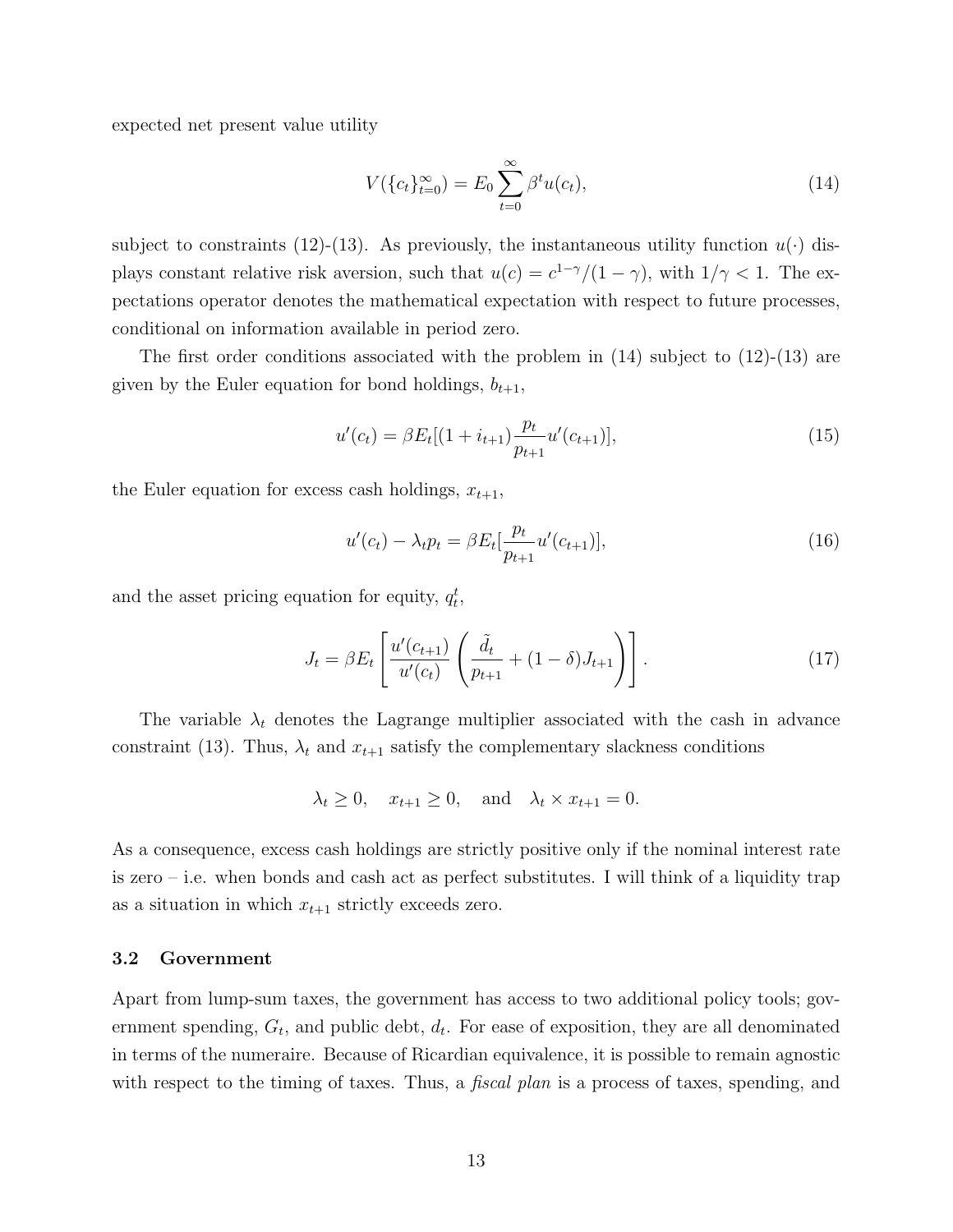debt  $\{T_t, G_t, d_t\}_{t=0}^{\infty}$ , which satisfies the sequence of budget constraints

$$
T_t + d_{t+1} = G_t + (1 + i_t)d_t, \quad t = 0, 1, \dots,
$$
\n(18)

as well as the no-Ponzi condition

$$
\lim_{n \to \infty} \frac{d_{n+1}/p_{n+1}}{\prod_{s=t}^n (1+i_{s+1})p_s/p_{s+1}} \le 0.
$$
\n(19)

#### 3.3 Firms

A potential firm opens up a vacancy at cost  $\kappa \geq 0$ . The vacancy cost is denominated in terms of the output good. Conditional on having posted a vacancy, the firm will instantaneously meet a worker with probability  $h_t$ . If not, the vacancy is void and the vacancy cost,  $\kappa$ , is sunk. A successfully matched firm-worker pair becomes immediately productive and produces  $z_t$ units of the output good in each period.<sup>23</sup> The employment relation may last for perpetuity, but workers and firms separate at rate  $\delta$ . Equity therefore pays nominal dividends  $\tilde{d}_t$  =  $p_t z_t - \tilde{w}_t.$ 

A representative entrepreneur seeks to maximize the share value of the firm,  $J_t$ . As a consequence, a vacancy is posted in period t if and only if the expected benefits,  $h_t J_t$ , (weakly) exceed the associated cost,  $\kappa$ . Free entry ensures that  $\kappa = h_t J_t$ , for  $t = 0, 1, \ldots$ 

#### 3.4 Matching Market

The labor market is frictional. Let  $\hat{u}_t$  denote the *beginning of period* unemployment rate. That is,  $\hat{u}_t = u_{t-1} + \delta n_{t-1}$ . And let  $\hat{v}_t$  denote the measure of vacancies in period t. Following the ideas underlying the Mortensen-Pissarides model (e.g. Diamond (1982); Mortensen and Pissarides (1994)), the measure of successful matches is given by

$$
H_t = H(\hat{v}_t, \hat{u}_t).
$$

The function  $H(\cdot, \cdot)$  exhibits constant returns to scale, and a firm posting a vacancy will therefore find a worker with probability

$$
h_t = \frac{H_t}{\hat{v}_t} = h(\theta_t), \quad \text{with} \quad \theta_t = \frac{\hat{v}_t}{\hat{u}_t}.
$$

<sup>&</sup>lt;sup>23</sup>To ensure that employment, and therefore also output, is elastic with respect to contemporaneous changes in demand, I follow Blanchard and Galí  $(2010)$  and assume that a vacancy posted in period t can be filled with a positive probability *within the same period*. This contrasts with, for instance, Hall (2005) in which it is assumed that a vacancy posted in period t can only be filled with a positive probability in period  $t + 1$ .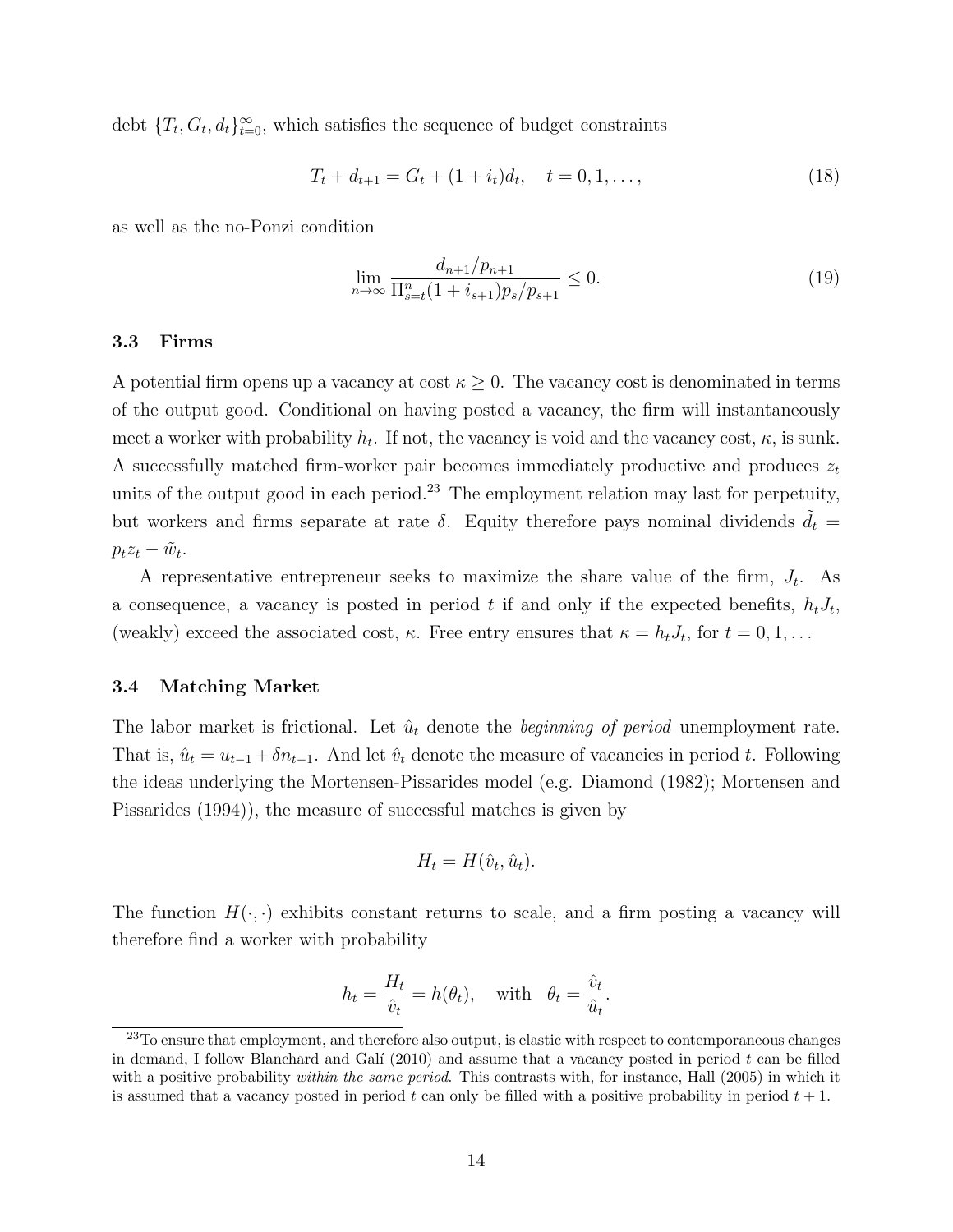As usual,  $\theta_t$  denotes the labor market tightness in period t. Analogously, a worker unemployed in the beginning of period  $t$  will find a job with probability

$$
f_t = \frac{H_t}{\hat{u}_t} = f(\theta_t)
$$
, with  $f_t = \theta_t h_t$ .

The law of motion for employment is then given by

$$
n_t = \hat{u}_t f_t + (1 - \delta)n_{t-1}.
$$

#### 3.4.1. Wage bargaining

Nominal wages,  $\tilde{w}_t$ , are determined by Nash bargaining. Nash bargaining seeks to maximize the Nash product of each party's surplus associated with a match. As there are complete insurance markets across households, however, unemployment has no financial meaning in the context of a household's surplus, which is therefore always zero. To circumvent this problem, I will follow Den Haan et al. (2000) and Gertler and Trigari (2009), and view workers as separate risk-neutral entities which are owned and traded by households like an asset. As a result there is a price tag attached to each worker. The market price for an employed worker,  $V_t$ , and an unemployed worker,  $U_t$ , are then given by

$$
V_t = \beta E_t \left[ \frac{u'(c_{t+1})}{u'(c_t)} \left( \frac{\tilde{w}_t}{p_{t+1}} + (1 - \delta(1 - f_{t+1})) V_{t+1} + \delta(1 - f_{t+1}) U_{t+1} \right) \right],
$$

and

$$
U_t = \beta E_t \left[ \frac{u'(c_{t+1})}{u'(c_t)} \left( \frac{\tilde{b}}{p_{t+1}} + f_{t+1} V_{t+1} + (1 - f_{t+1}) U_{t+1} \right) \right],
$$

respectively.<sup>24</sup> Here  $\tilde{b}$  denotes unemployment benefits. The cost of the unemployment insurance program is financed through lump-sum taxes levied on all households, and is therefore non-distortionary.

Wages are determined as

$$
\tilde{w}_t = \operatorname{argmax} \{ J_t^{1-\omega} (V_t - U_t)^{\omega} \},
$$

where the parameter  $\omega \in (0,1)$  governs the worker's relative bargaining power over the firm.

<sup>&</sup>lt;sup>24</sup>The asset value  $V_t$  also corresponds to the *marginal* value of an additional employed worker to the household. A similar interpretation applies for  $U_t$ .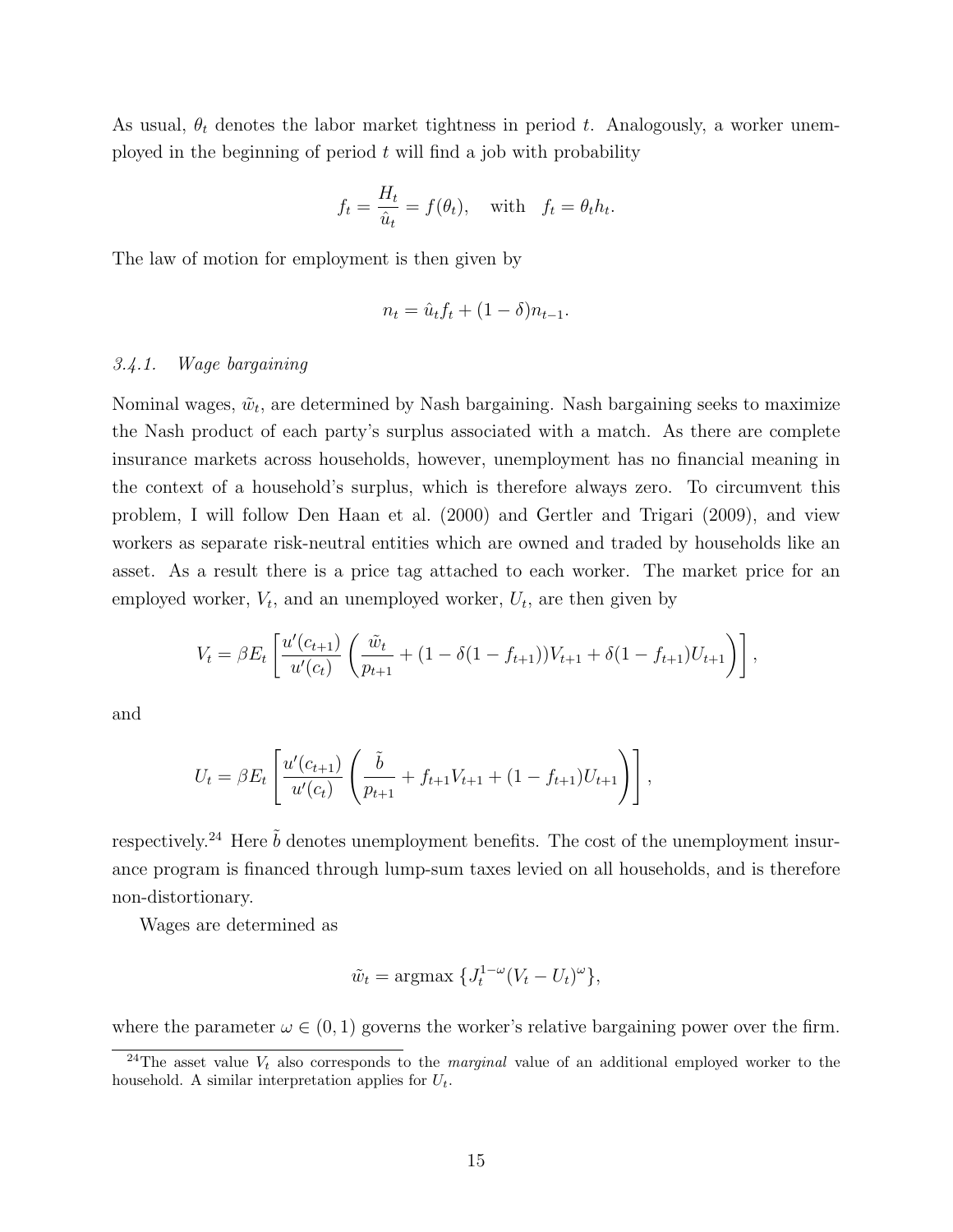#### 3.5 Equilibrium

We can now state the definition of a competitive equilibrium.

**Definition 1.** Given a fiscal plan, a **competitive equilibrium** is a process of prices,  ${p_t, i_{t+1}, \tilde{w}_t, J_t\}_{t=0}^{\infty}$ , and quantities,  ${c_t, q_t^t, b_{t+1}, x_{t+1}, \theta_t, y_t, n_t, I_t\}_{t=0}^{\infty}$ , such that,

- (i) Given prices,  $\{c_t, q_t^t, b_{t+1}, x_{t+1}\}_{t=0}^{\infty}$  solves the households' problem.
- (ii) Labor market tightness,  $\theta_t$ , satisfies the free-entry condition,  $\kappa = h(\theta_t)J_t$ .
- (iii) Employment,  $n_t$ , satisfies the law of motion

$$
n_t = (\delta n_{t-1} + (1 - n_{t-1}))f(\theta_t) + (1 - \delta)n_{t-1}
$$

- (iv) Output,  $y_t$ , is given by  $y_t = z_t n_t$ .
- (v) Investment,  $I_t$ , is given by  $I_t = p_t \hat{v}_t k$ .
- (vi) Wages satisfy  $\tilde{w}_t = \text{argmax} \{ J_t^{1-\omega} (V_t U_t)^{\omega} \}.$
- (vii) *Bond markets clear;*  $b_t = d_t$ .
- (viii) Equity markets clear;  $q_t^t = n_t$ .
- (ix) Goods markets clear;  $p_t y_t = p_t c_t + G_t + I_t$ .

The definition above omits money market clearing, which follows from Walras law. In particular, consolidating the households' and the government's budget constraints, and using the above equilibrium relations, gives

$$
x_t + w_{t-1} = p_t y_t + x_{t+1}.
$$
\n(20)

If the left hand side of (20) is equal to m in period t, it must still equal m in period  $t + 1$ , since nominal output,  $p_t y_t$ , is equal to nominal income,  $w_t$ . Thus, as an initial condition I set  $x_0 + w_{-1} = m$ , which implies that

$$
m = p_t y_t, +x_{t+1}, \quad t = 0, 1, \dots,
$$
\n<sup>(21)</sup>

That is, money supply, m, is equal to money demand,  $p_t y_t + x_{t+1}$ , for  $t = 0, 1, \ldots$  Money is therefore either used for the purchases of output and/or as cash hoardings in a liquidity trap.<sup>25</sup>

<sup>&</sup>lt;sup>25</sup>Notice that the money market equilibrium can be written as  $mv_t = p_t y_t$ , where  $v_t$  is the "velocity of money",  $v_t = (m - x_{t+1})/m$ . The velocity of money is therefore capped at one, and falls below one only in a liquidity trap.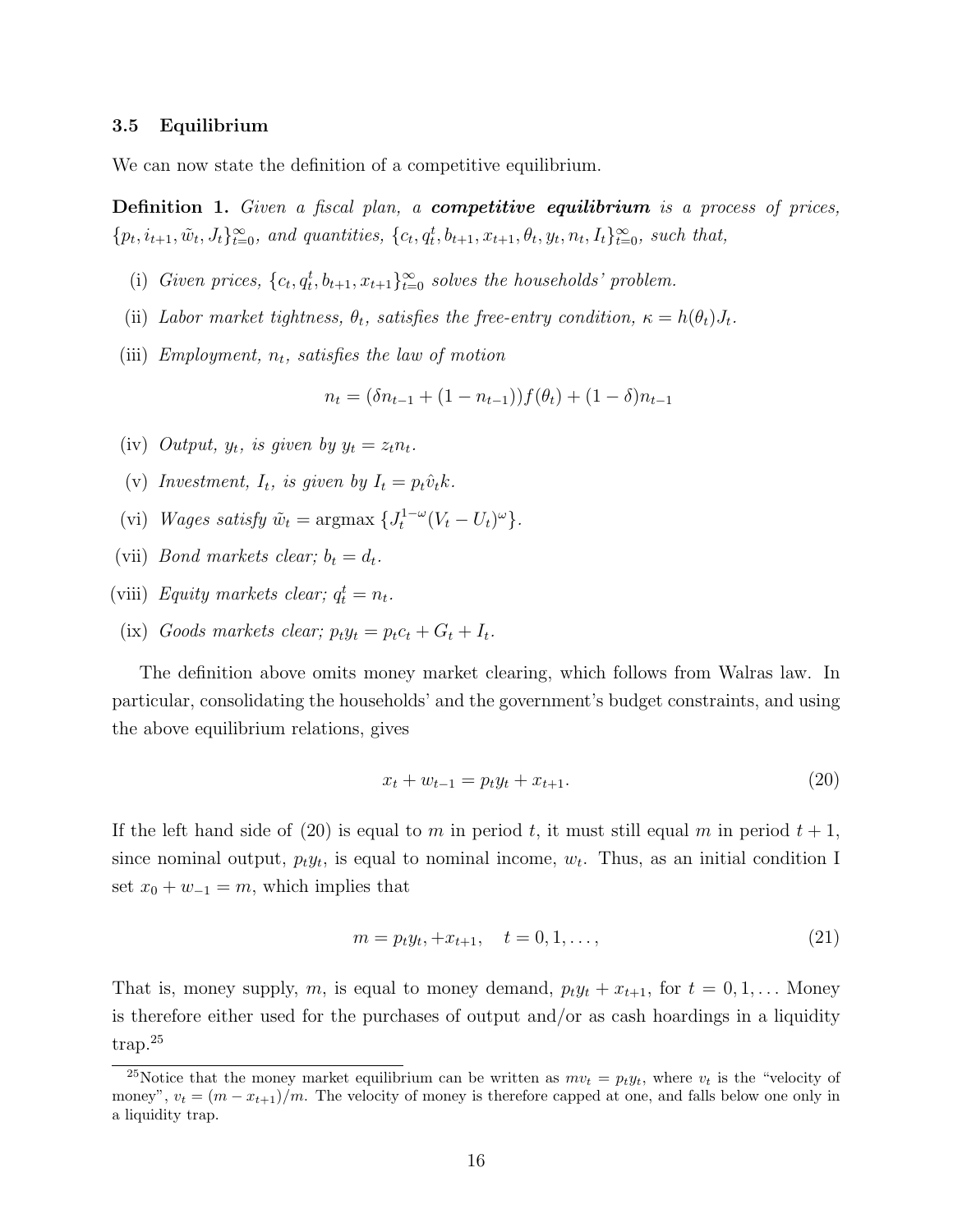One of the main reasons for introducing money using a cash-in-advance model is to avoid the multiplicity arising in the cashless limit.<sup>26</sup> The following proposition is therefore particularly pertinent.

**Proposition 2.** There exists a unique steady state competitive equilibrium.

Proof. In Appendix A

4 Results

This section provides a numerical analysis of the above model. The objective is to understand the mechanisms involved in the richer framework of Section 3, and to gauge the effect of fiscal policy in an equilibrium setting with endogenous labor market frictions. After laying out the calibration, I will describe the main experiments, and graphically illustrate the results. In the simplest case – which is largely similar to that of Section 2 – the impact multiplier is around two, and cumulates to about five over the course of eight quarters. The associated welfare implications are unambiguously positive, and a dollar spent by the government raises welfare by the equivalent of 4 dollars of private consumption. In more complicated experiments the impact multiplier can be smaller, and the welfare effects may even turn negative. When the economy is not in a liquidity trap the fiscal multiplier is always negative, as the associated rise in the real interest rate crowds out investments. The effect of government spending outside a liquidity trap is provided in Appendix B.

#### 4.1 Calibration

The model is calibrated to target the US economy at a quarterly frequency. The discount factor,  $\beta$ , is set to 1.03<sup>-1/4</sup> which corresponds to a 3 percent annual real interest rate. The steady state level of labor productivity,  $z$ , is normalized to unity, and cash,  $m$ , is set equal to the steady state employment rate, n. As a consequence, the steady state price level,  $p$ , equals one. The EIS is set to 1/2.

The matching function is of a standard Cobb-Douglas type, and given by  $H(\hat{v}_t, \hat{u}_t) =$  $\varphi \hat{v}_t^\eta \hat{u}_t^{1-\eta}$  $t_t^{-\eta}$ . Following Hall (2005), the elasticity of job finding with respect to labor market tightness,  $\eta$ , is set to 0.765.<sup>27</sup> The efficiency of the matching function,  $\varphi$ , is such that the

 $\Box$ 

 $26$ See Braun et al. (2012), Christiano and Eichenbaum (2012), Mertens and Ravn (forthcoming) and Cochrane (2013).

 $^{27}$ An elasticity of 0.765 is in the upper range of empirical estimates (see Petrongolo and Pissarides (2001) for a survey). Hagedorn and Manovskii (2008) use an elasticity of around 0.55, and Shimer (2005) of 0.28. The free entry condition implies that the elasticity of the job finding probability with respect to asset prices is equal to  $\eta/(1-\eta)$ . Thus, when  $\eta$  is relatively high, even small variations in the asset price translate to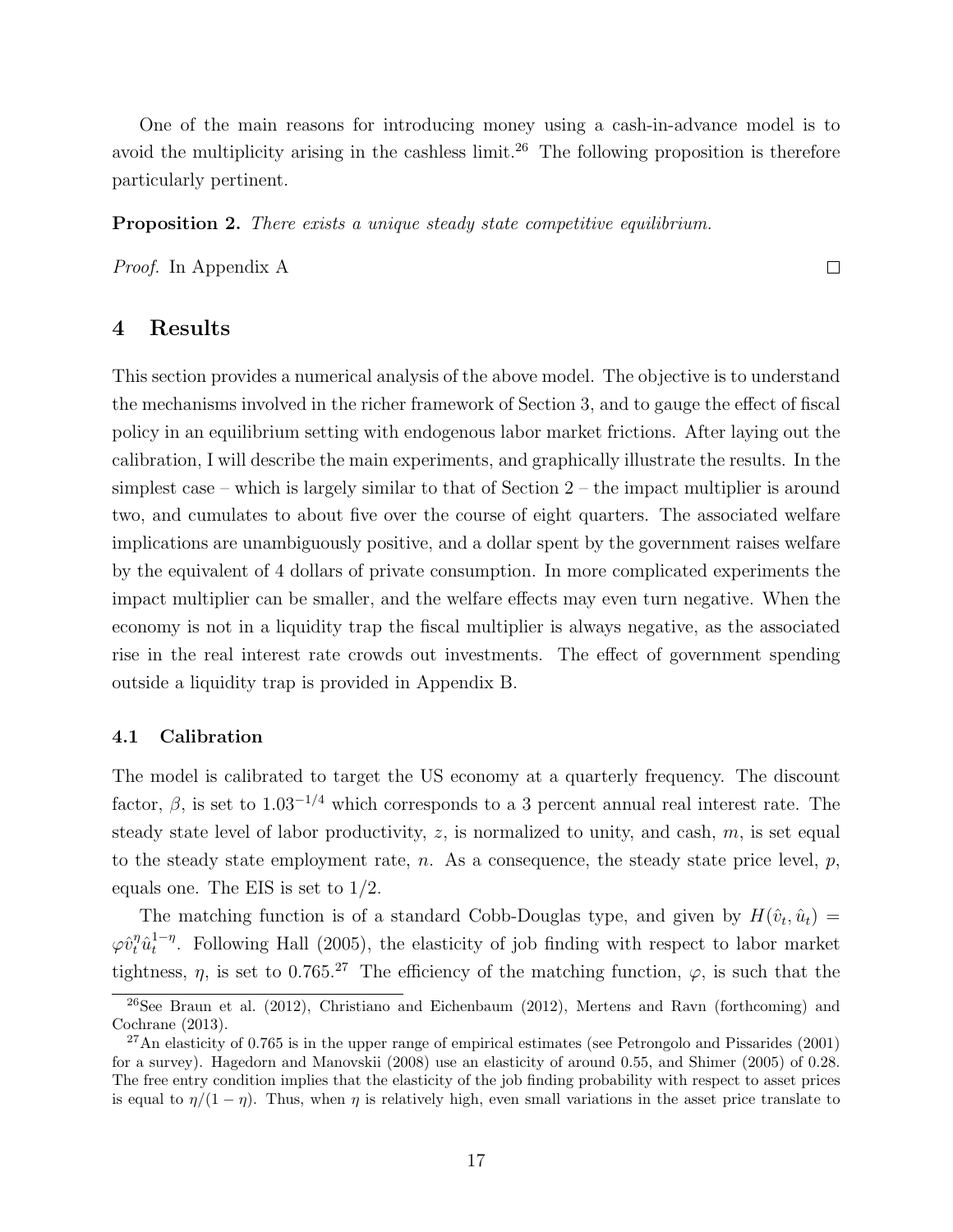steady state unemployment rate is 6 percent. As a consequence, the associated job finding probability is equal to 62 percent, implying an expected unemployment duration of around 7.5 weeks.<sup>28</sup> The separation rate,  $\delta$ , is equal  $4 \times 0.034$  which is in line with the average found in the data.<sup>29</sup>

Unemployment benefits are set to 0.5, which approximates a 50 percent replacement rate (Chetty, 2008). The workers' bargaining power,  $\omega$ , is set to 0.7. This is in line with Shimer's (2005) value of of 0.72, but higher than both Hall's (2005) value of 0.5 and Hagedorn and Manovskii's (2008) of 0.052. However, it should be noted that neither the bargaining power nor the replacement rate are, in isolation, important factors for the model properties. Rather it is their combined effect on firms' profit margins that matter. Here, the profit margin is around 3.3 percent, which can be compared to 3.4 percent in Hall (2005), 2.25 percent in Hagedorn and Manovskii (2008), 2 percent in Pissarides (2009), and 0.7 percent in Shimer  $(2005)$ .<sup>30</sup> In this dimension the calibration therefore lies on the conservative side.

Given a labor market tightness normalized to one, the cost of posting a vacancy  $\kappa$  is set to  $h(1)J^{31}$  Real non-discretionary government spending equals 20 percent of steady state output.

The calibrated parameter values are summarized in Table 1.

#### 4.2 Experiments

The economy is in the steady state at time  $t - 1$ . In period t agents are notified that labor productivity in  $t + 1$  will decline by 1 percent with probability q. The fall in productivity is temporary and reverts back to its steady state value from period  $t + 2$  onwards. However, with the complementary probability,  $(1-q)$ , there is no decline in labor productivity. Rather the threat continues, and with probability  $q$  productivity will instead fall by 1 percent in period  $t + 2$ , and so on. Under this scenario, the economy falls into a liquidity trap in period t with expected duration of  $1/q$  quarters. To keep the analysis as clear as possible, the productivity fall will never materialize. Thus, in the language of Lorenzoni (2009), the shock is more noise than news.

large variations in job finding, and therefore also in employment. Setting  $\eta$  to 0.5 scales down most results, including the efficacy of policy, to about half. The qualitative story, however, is left intact.

<sup>&</sup>lt;sup>28</sup>According to the Bureau of Labor Statistics, the median unemployment duration in the United States averages to 8.5 weeks over the years 1967 to 2014, and 7.1 weeks excluding the financial crisis.

 $^{29}$ The actual monthly average according to JOLTS 2001-2014 is around 0.035. Hall (2005) and Shimer (2005) use a value of 0.034. The results are entirely insensitive to the precise number used.

<sup>&</sup>lt;sup>30</sup>Setting  $\omega$  to 0.5 would imply a steady state wage of 0.929, and therefore to a profit margin of 7.1 percent.

<sup>&</sup>lt;sup>31</sup>Notice that it is possible to multiply the steady state value of  $\theta$  with a factor of 2 and  $\varphi$  with a factor of  $2^{\omega}$  without altering the steady state values of f and n. The steady state value of h and  $\kappa$  are then halved. Thus, as in Shimer (2005), the steady state value of  $\theta$  is intrinsically meaningless and can be normalized.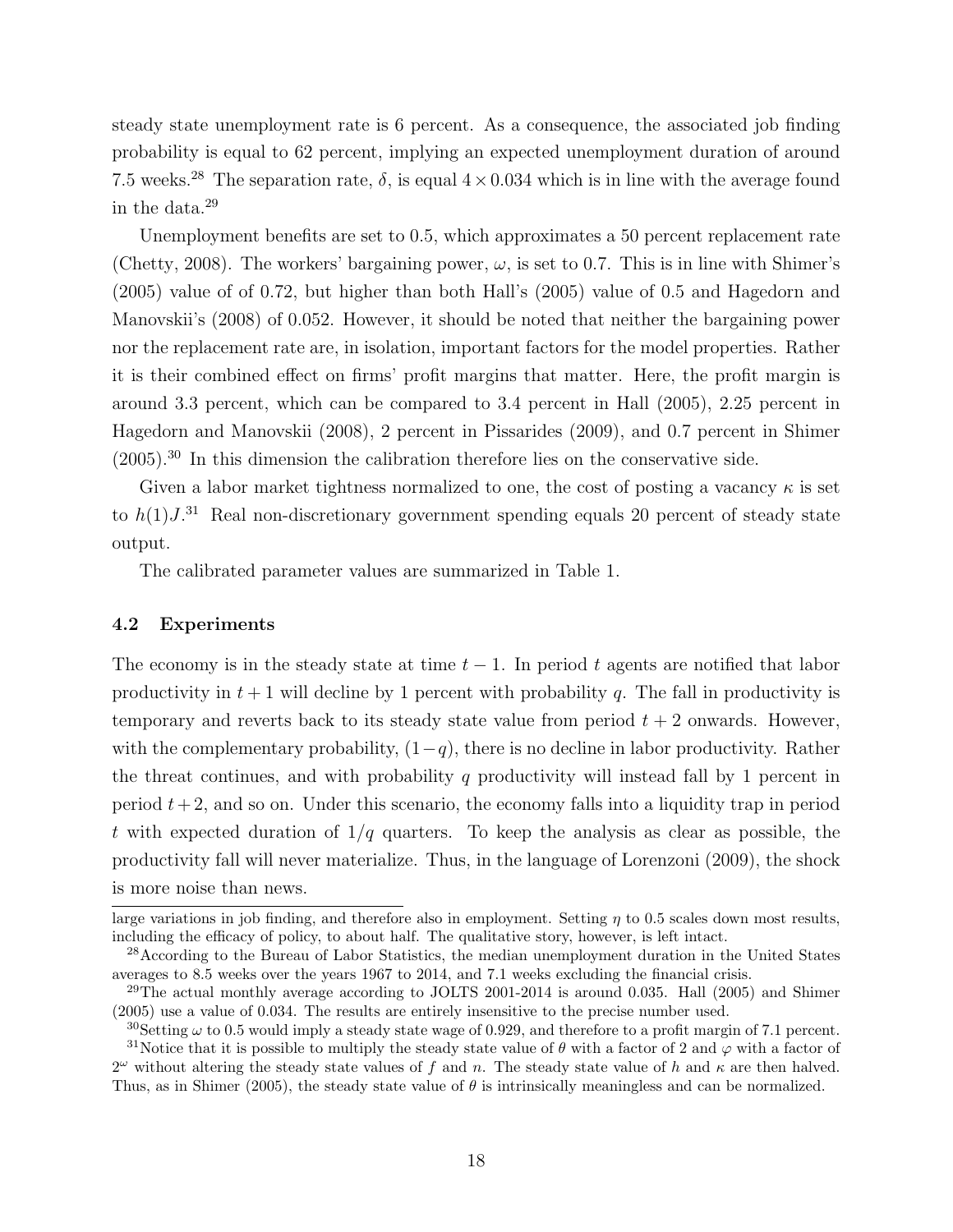| Parameter      | Interpretation               | Value | Source/steady state target              |
|----------------|------------------------------|-------|-----------------------------------------|
|                | Inverse of EIS               | 2     | Convention                              |
| В              | Discount factor              | 0.993 | Annual real interest rate of 3\%        |
| $\varphi$      | Efficiency of matching       | 0.615 | Unemployment rate of $6\%$              |
| $\delta$       | Separation rate              | 0.136 | Literature/JOLTS                        |
| $\omega$       | Workers bargaining power     | 0.7   | Steady state profit margin of $3.3\%$   |
| $\eta$         | Elasticity of $f(\theta)$    | 0.765 | Hall $(2005)$                           |
| $\kappa$       | Vacancy posting cost         | 0.19  | Steady state $\theta$ normalized to one |
| $\tilde{b}$    | Unemployment benefits        | 0.5   | Chetty $(2008)$                         |
| $\overline{g}$ | Steady state fiscal spending | 0.188 | $20\%$ of GDP                           |

Table 1: Calibrated parameters

Notes. This table lists the parameter values of the model. The calculations and targets are described in the main text. One period in the model corresponds to one quarter.

Nominal wages are downwardly rigid. In particular, I assume that wages are negotiated before the arrival of the first news shock, and are not renegotiated until the crisis is over. Wage stickiness has received mixed empirical support. Bewley (1999) and Barattieri et al. (2010), for instance, argue that downward nominal wage rigidity is prevalent. Others argue that wages for new hires show much more flexibility (e.g. Pissarides (2009) and Haefke et al.  $(2013)$ .<sup>32</sup> However, wage stickiness appears important for the transmission of monetary policy (Olivei and Tenreyro, 2007, 2010), and there are reasons to believe that the extent and empirical implications of nominal wage rigidity are not fully understood.<sup>33</sup> Thus, following, Bordo et al. (2000), Gertler and Trigari (2009), Schmitt-Grohé and Uribe (2013a,b), and many others, I will proceed under the assumption that nominal wages are downwardly rigid – at least for a short period of time.

I will consider two different strategies for government spending. The first is a one-shot burst in spending in period t followed by an immediate reversal to its steady state value in period  $t + 1$ . This is a standard Keynesian experiment. The second follows Christiano et al. (2011) and Eggertsson (2011) and considers the effect of a committed rise in government spending that lasts throughout the entire crisis, but not thereafter. Of course, when  $q$  is equal to one, these two policies coincide. The *fiscal multiplier* in the first policy experiment

<sup>&</sup>lt;sup>32</sup>Notice that wages of new hires dictate the dynamics of unemployment in most search-theoretic frameworks, including this study.

 $33$ Diamond (2011), pp. 1062-63, argues that a selection bias arises in observational data as only firms with flexible wage-setting may find it profitable to hire workers in a recession. What matters for job creation is "reservation wages at the marginal vacancy", which is not generally observed.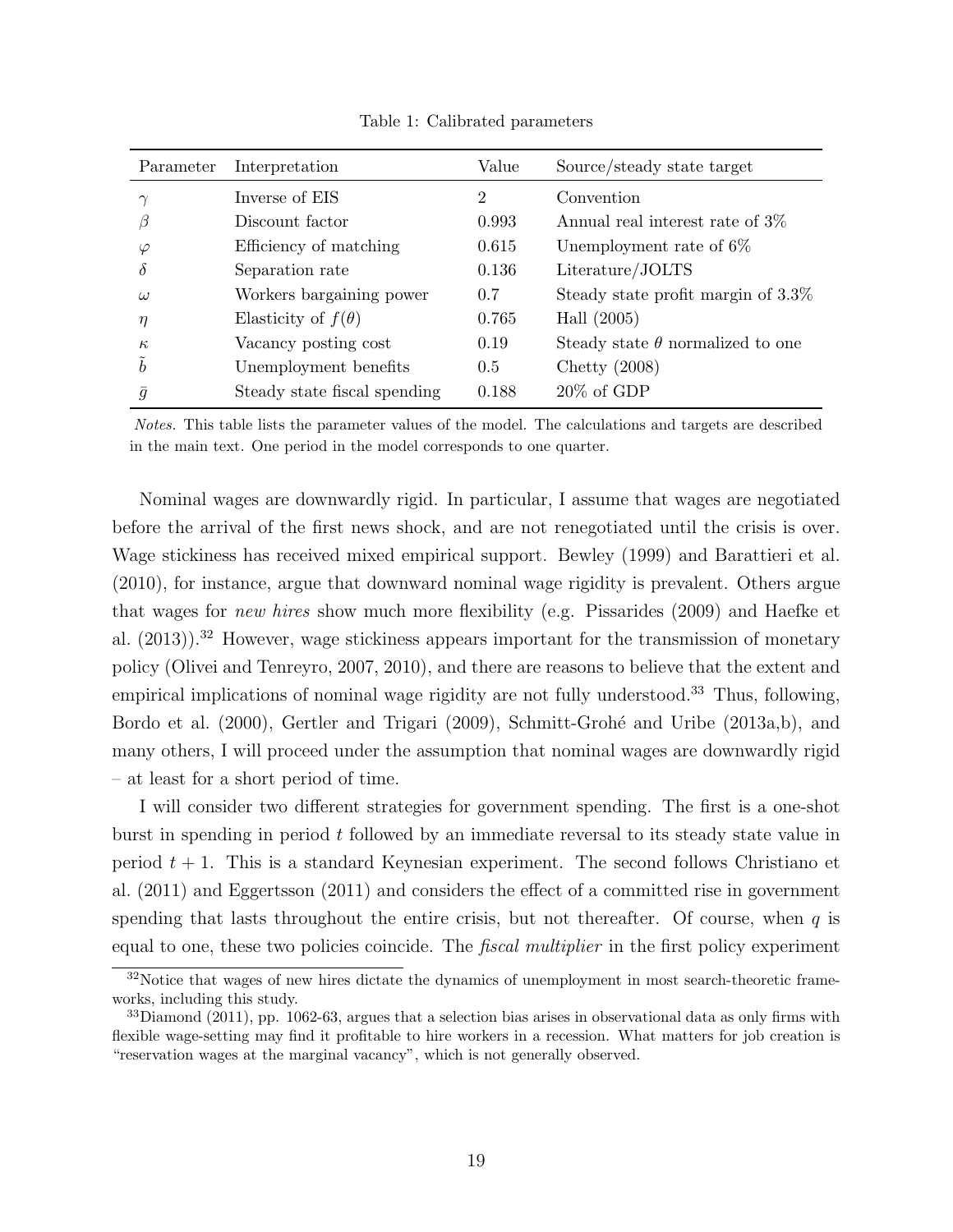is given by

$$
\chi_T = \frac{\sum_{j=0}^T E_t[\Delta y_{t+j}]}{\Delta y_t},\tag{22}
$$

with  $\chi_0$  denoting the *impact multiplier*, and  $\chi_n$ ,  $n = 1, \ldots, T$ , the *cumulative multiplier*. The fiscal multiplier in the second policy experiment is calculated identically to  $\chi_T$  above, but multiplied by  $q/(1-(1-q)^{T+1})$ .<sup>34</sup> The same terminology is used with respect to the effect on impact versus the cumulative response.

The systems of first order conditions inside and outside a liquidity trap are linearized around the steady state.<sup>35</sup> This has some important implications. The resulting linear policy functions imply that there are no interaction effects across variables. The effect of a deeper crisis, for instance, is therefore only a scaled version of the 1 percent benchmark. Similarly, conditional on the economy being in a liquidity trap, the effectiveness of fiscal policy is unrelated to both the depth of the crisis, the size of the stimulus package and the precise timing of spending. As a consequence, the economy can be fully analyzed through the impulse response functions with respect to shocks at various durations and with respect to the two different spending strategies. Lastly, a non-materialized news shock enters the linearized first order conditions identically to discount factor shock. Thus, the shock driving the economy is directly comparable to that of Christiano et al. (2011) and Eggertsson (2011), although perhaps slightly easier to calibrate.<sup>36</sup>

The impulse response of a variable  $x_t$  conditional on some shock  $s_t$  is, as usual, defined as  $E_t[x_{t+j}|s_t] - E_t[x_{t+j}|\neg s_t], j = 0, 1, \ldots, T$ . The computational details are described in Appendix C.

#### 4.3 Results

The solid line in Figure 1 illustrates the response of the economy to a known 1 percent decline in period  $t + 1$  labor productivity (i.e.  $q = 1$ ). Time is given on the x-axis, and the y-axis illustrates the percent deviation of a variable from its steady state value. Government spending is, however, given as a percent of steady state output. The associated dynamics display what is colloquially referred to as a Pigouvian cycle, in which output, consumption,

<sup>&</sup>lt;sup>34</sup>As  $\Delta g$  is assumed to be constant throughout the crisis, we have  $\sum_{j=0}^{T} E_t[\Delta g_{t+j}] = \Delta g_t \times (1 - (1 (q)^{T+1})/q.$ 

 ${}^{35}$ In an earlier version of this paper I solve the model using nonlinear methods (Rendahl, 2014). The main message is very similar.

 $36$ The standard deviation of detrended labor productivity in post-war US data is around 0.02 log points at a quarterly frequency (Shimer, 2005). Using an AR(1) the standard deviation of the forecast error is 0.01 log points. This standard deviation is robust to including  $k$  lags.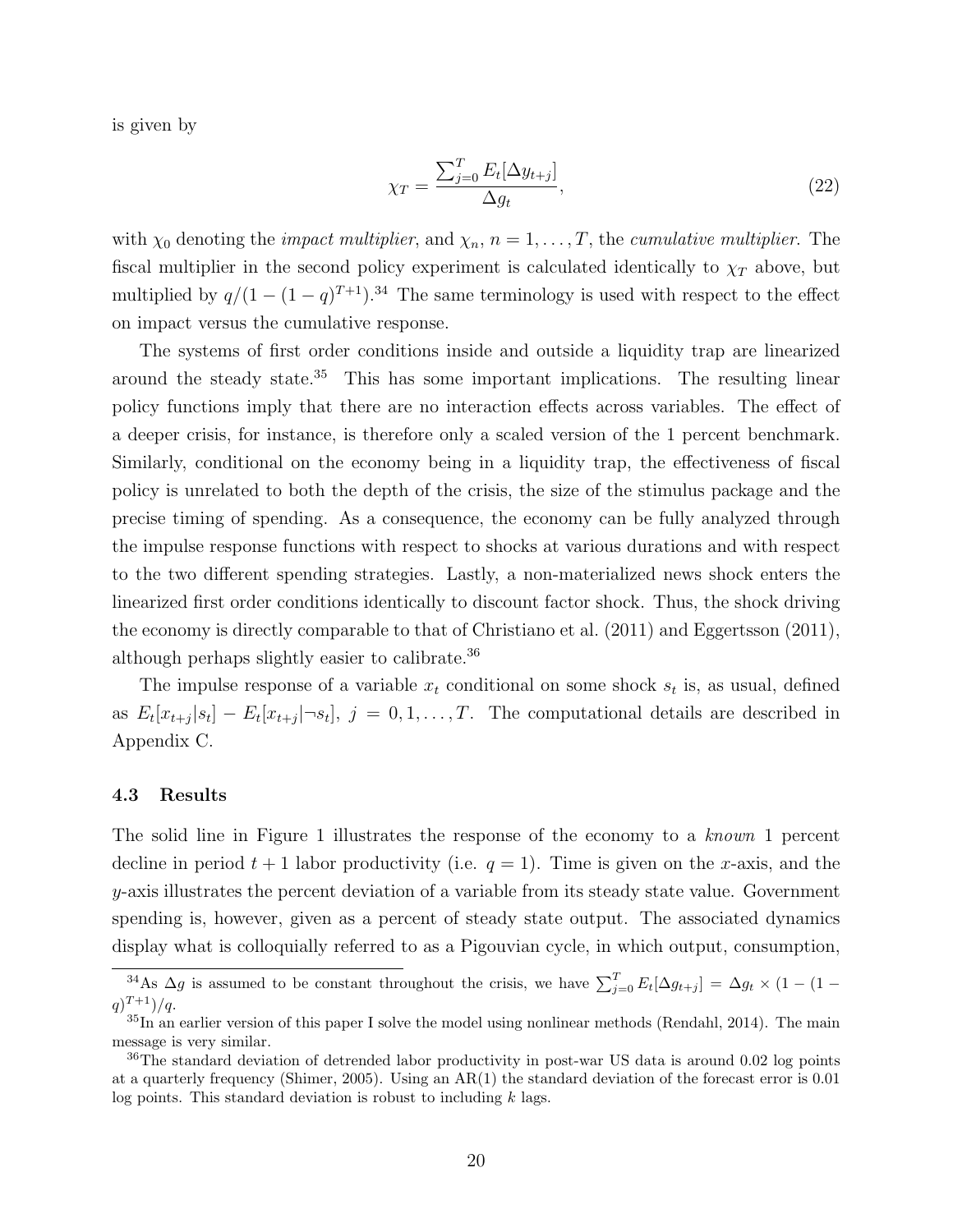and investment all fall together.<sup>37</sup>



Figure 1: Impulse responses of macroeconomic aggregates to a news shock  $(q = 1)$ , with (solid line), and without (dashed line), a temporary rise in government spending.

The causal mechanism runs as follows. When news arrives, asset prices fall and the vacancy to unemployment ratio declines. Money dominates equity in return, and agents favor excess cash holdings above investments. The ensuing fall in prices raises real wages and provokes a further drop in the share value of a firm. With rising and persistent unemployment, the future looks even bleaker. Excess cash holdings take yet another leap, the price level takes another fall, and there is a further rise in the level of unemployment, and so on.

Where does this process end? As can be seen in Figure 1, investments fall with around 25 percent, which leads to a 1.9 percent decline in output (and roughly a 1.75 percentage point rise in unemployment). Consumption falls slightly less than output, as the reduction in investments helps to buffer the shortfall in income. Lastly there is a sharp rise in expected inflation because the price level in period  $t$  declines and is simultaneously expected to rise in period  $t + 1$  due to the anticipated negative supply shock.

The dashed line in Figure 1 illustrates the response to an identical shock, but now accompanied by a one-shot expansion in government spending equal to one percent of steady state output. Government spending soaks up excess cash holdings and bolsters demand. The

<sup>37</sup>Den Haan and Kaltenbrunner (2009) show that standard models with labor market frictions can display Pigouvian cycles even in a non-monetary framework.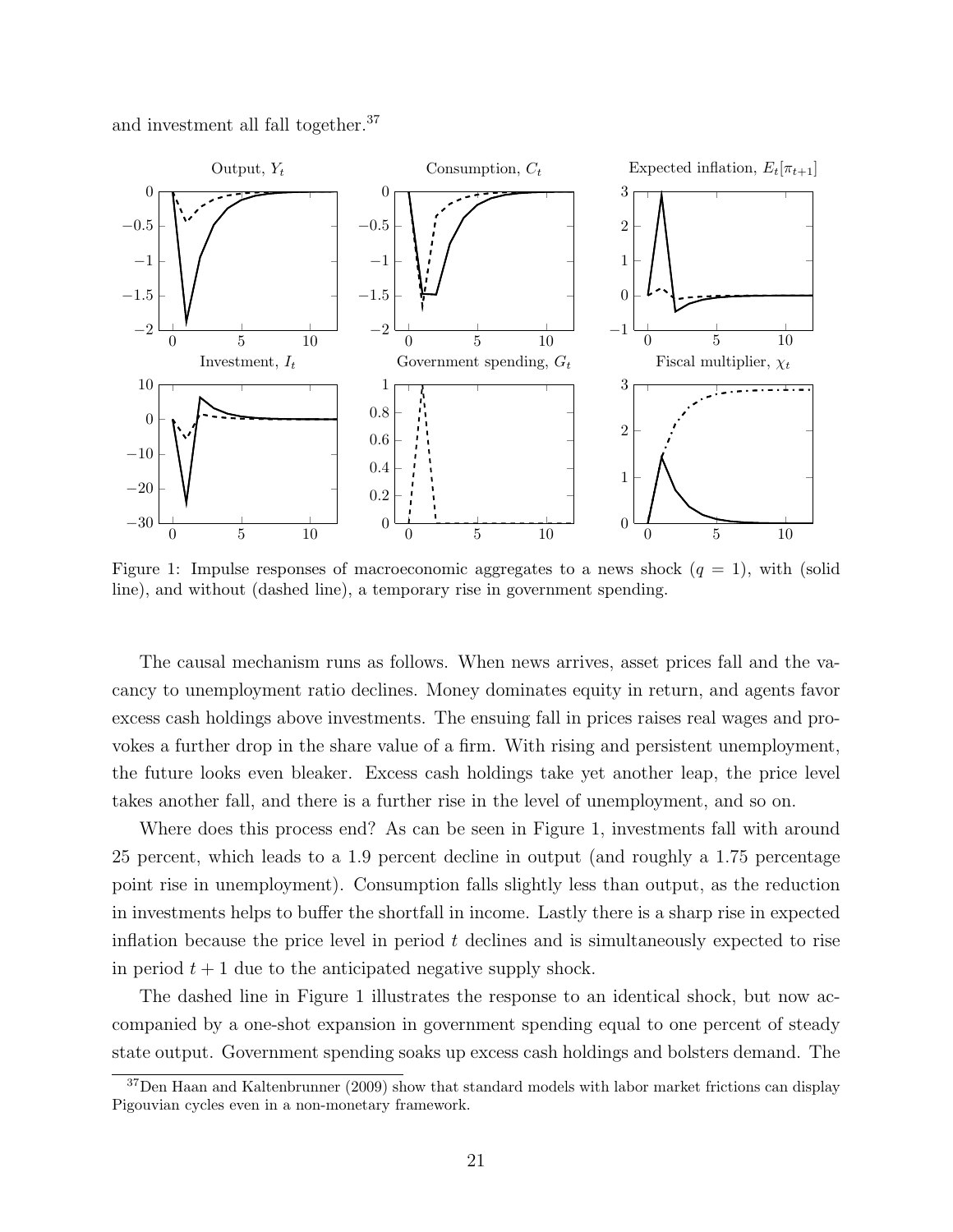associated rise in prices stalls the rise in real wages, and profits improve. More vacancies are posted, the unemployment rate declines, and output increases. An increase in government spending of 1 percent of steady state GDP staves off a 1.4 percent decline in output.

But more importantly, the effect on impact lingers. Output in period  $t+1$  is 0.9 percentage points higher than it would be if there was no fiscal expansion in period  $t$ . And output in period  $t+4$  is still 0.12 percentage points higher than in the absence of fiscal policy. Thus, an expansion in government spending does not only boost output and employment in the present, but also in the future. And as previously argued, it is precisely this interplay between the present and the future that has the capacity to substantially increase the efficacy of fiscal policy.

How powerful is this mechanism? The solid line in the lower right subplot of Figure 1 illustrates the the fiscal multiplier,  $\partial y_{t+j}/\partial g_t$ , j = 0, 1, 2, ... That is, the change in output in any given period divided by the change in government spending in period  $t$ . The fiscal multiplier is slightly above 1.4 on impact, and tapers off over time. The dash-dot line in the same subplot illustrates the cumulative multiplier, defined as the sum of the impact multiplier over time. The cumulative multiplier reaches about 2.9.

#### 4.3.1. Prolonged crises

Figure 2 illustrates the response of the economy to shocks with differing durations. The dotted line illustrates the effect of a liquidity trap expected to last for 8 quarters, and the dash-dot line the effect when the duration reaches 16 quarters. The solid line replicates the results in Figure 1 for ease of comparison

Unsurprisingly, macroeconomic aggregates follow a predictable pattern. With a longer expected duration, the recession is both deeper and longer, with severely depressed consumption and investment levels. What is surprising, however, is the economy's response to policy.

The two pairs of solid lines in the lower right subplot of Figure 2 show the impact and cumulative multiplier in the case of  $q = 1$ . That is, they repeat the equivalent subplot in Figure 1. The pairs of dotted and dash-dot lines illustrate instead the impact and the cumulative multiplier in the case of  $q = 8$  and  $q = 16$ , respectively. The lowest dotted and dash-dot line show the impact effect of a one-shot burst in government spending, while the highest show the cumulative effect of a committed rise in spending, lasting throughout the crisis.<sup>38</sup>

<sup>&</sup>lt;sup>38</sup>The cumulative effect of a one-shot burst in spending is not graphed to keep the figure readable. However, as the effect of a temporary rise in spending is so short-lived, the cumulative effect is indistinguishable from a straight line starting at the peak of the impact multiplier. In the committed case, the impact effect always coincides with the cumulative effect at  $t = 1$ .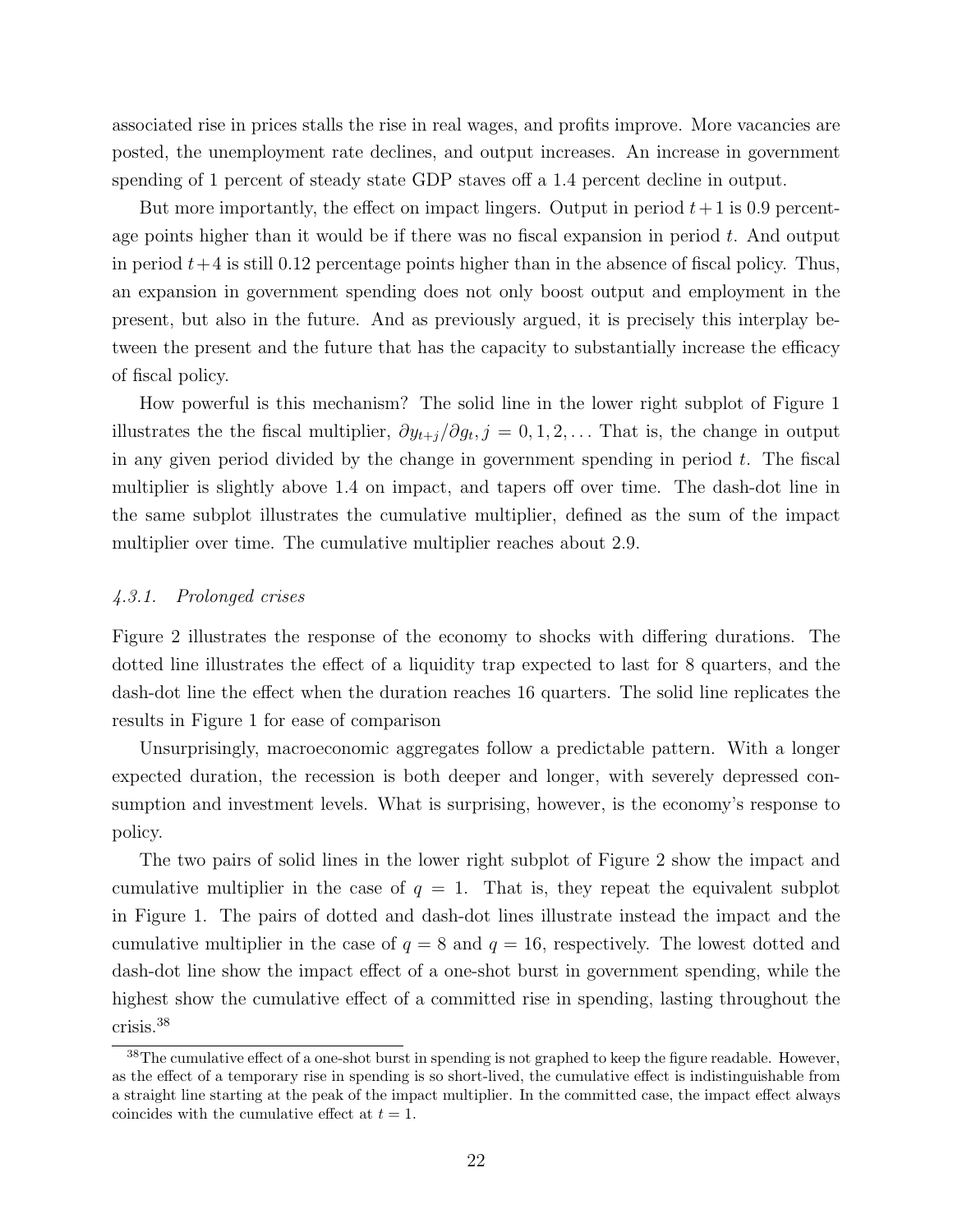

Figure 2: Impulse responses of macroeconomic aggregates to a news shock with duration of 1 (solid line), 8 (dotted line) and 16 (dash-dot line) quarters.

In the Keynesian experiment with a temporary burst in spending, the impact multiplier is relatively small – around 0.75 – and the effect dies out almost immediately. In contrast, the efficacy of policy is significantly larger in the situation in which the government embarks on a committed, long lasting, expansion. To put these numbers in perspective, it is illuminating to compare them to the benchmark experiment. When  $q$  is equal to one, the multiplier is 1.4 on impact and accumulates to 2.9. In contrast, at a duration of 8 quarters a committed rise in spending yields an impact multiplier of 1.92, which cumulates to 2.0. And when the duration reaches 16 quarters, the impact and cumulative multiplier coincide at about 1.9.

It is surprisingly easy to make sense of these results. Returning to the simple model of Section 2 – but extended to accommodate the uncertain structure analyzed here – the Euler equation in (7) can be rewritten as

$$
u'(\hat{y}) = \beta(qz_{t+1}\hat{y}^{\alpha}u'(z_{t+1}\hat{y}^{\alpha}) + (1-q)u'(\hat{y})),
$$
\n(23)

where  $i_{t+1}$  is zero,  $m_{t+1}$  is for simplicity set to one, and  $\hat{y}$  denotes the level of output that pertains throughout a liquidity trap absent government intervention. Thus  $\hat{y}$  appears on both the right- and the left-hand side of equation  $(23).^{39}$  In this setting, a committed rise

<sup>39</sup>As output is entirely demand driven it remains constant in a liquidity trap, and the same level of output appears on both the right- and the left-hand side of the Euler equation. The price level in a liquidity trap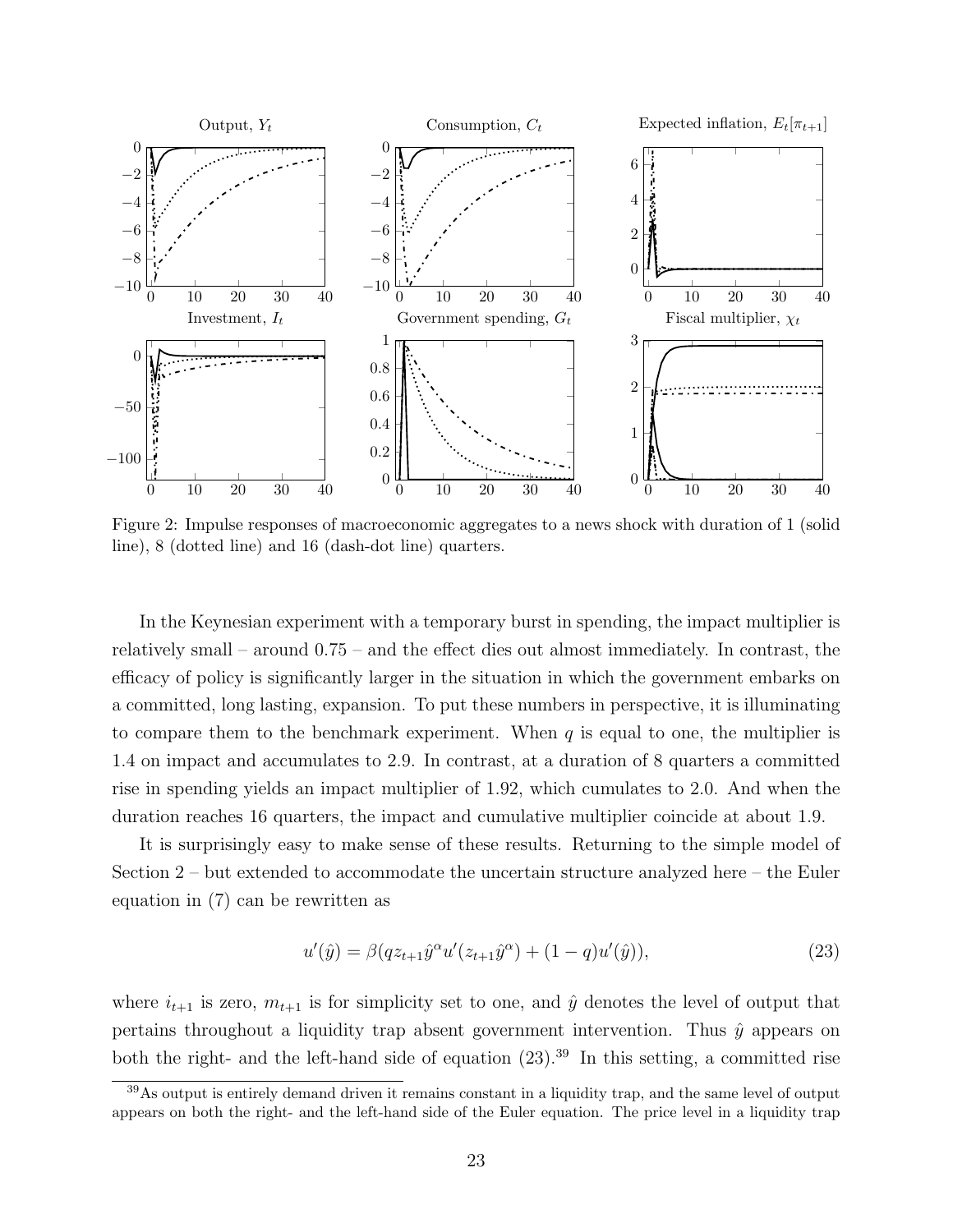in government spending would manifest itself as  $u'(\hat{y})$  being replaced by  $u'(y-g)$  in both the left- and the right-hand side of  $(23)$ . A one-shot burst would materialize as  $u'(\hat{y})$  being replaced by  $u'(y-g)$  in the left-hand side only.

Consider the case of commitment. By again applying the implicit function theorem, the impact multiplier is in fact identical to the one found in Proposition 1. The associated (expected) cumulative effect, however, is trickier to pin down precisely. Conditional on remaining in a liquidity trap – which appears a justifiable approximation when  $q$  is very small – the cumulative multiplier must coincide with the impact multiplier, and therefore appear as a straight line. Figure 2 largely confirms the logic behind both these two results.

With a temporary burst in spending, however, the multiplier falls short of that in Proposition 1, and is equal to

$$
\frac{\partial y_t}{\partial g_t} = \frac{1}{1 - (1 - \beta(1 - q))\alpha(1 - \frac{1}{\gamma})} \le \frac{1}{1 - \alpha(1 - \frac{1}{\gamma})},\tag{24}
$$

where the expression on the right-hand side of the inequality repeats Proposition 1 for convenience. Using the result on the right-hand side of the inequality we can match an impact multiplier of 1.4 from the baseline experiment by setting  $\alpha$  equal to 0.57. With  $1/q$ set to 8 and 16 respectively, the left-hand side of (24) then suggests a multiplier of 1.04 and 1.02. Thus, the potency of a one-shot burst in policy declines quite significantly with the duration of the crisis – again confirming the results in Figure 2.

What is the intuition underlying these results? A *transitory* expansion in government spending gains traction in a liquidity trap as the rise in present output echoes into the future, and vice versa. The future, however, refers to a period in which the economy has left the liquidity trap, and Say's law lets supply – and not demand – dictate economic activity. As the duration of the crisis lengthens, the "future" becomes ever more distant, and its interplay with the present is weakened; so too is the multiplier.

When the government commits to an *extended* rise in spending, however, there will, in contrast, always be some "present" in the instant right before the "future". Thus, in this period the efficacy of spending is once again high. But as this "present" is, itself, some earlier period's "future", policy remains effective even further back in time, and so on. Thus, in anticipation of future policy efficacy, policy efficacy increases already today.

is assumed to be constant and normalized to one.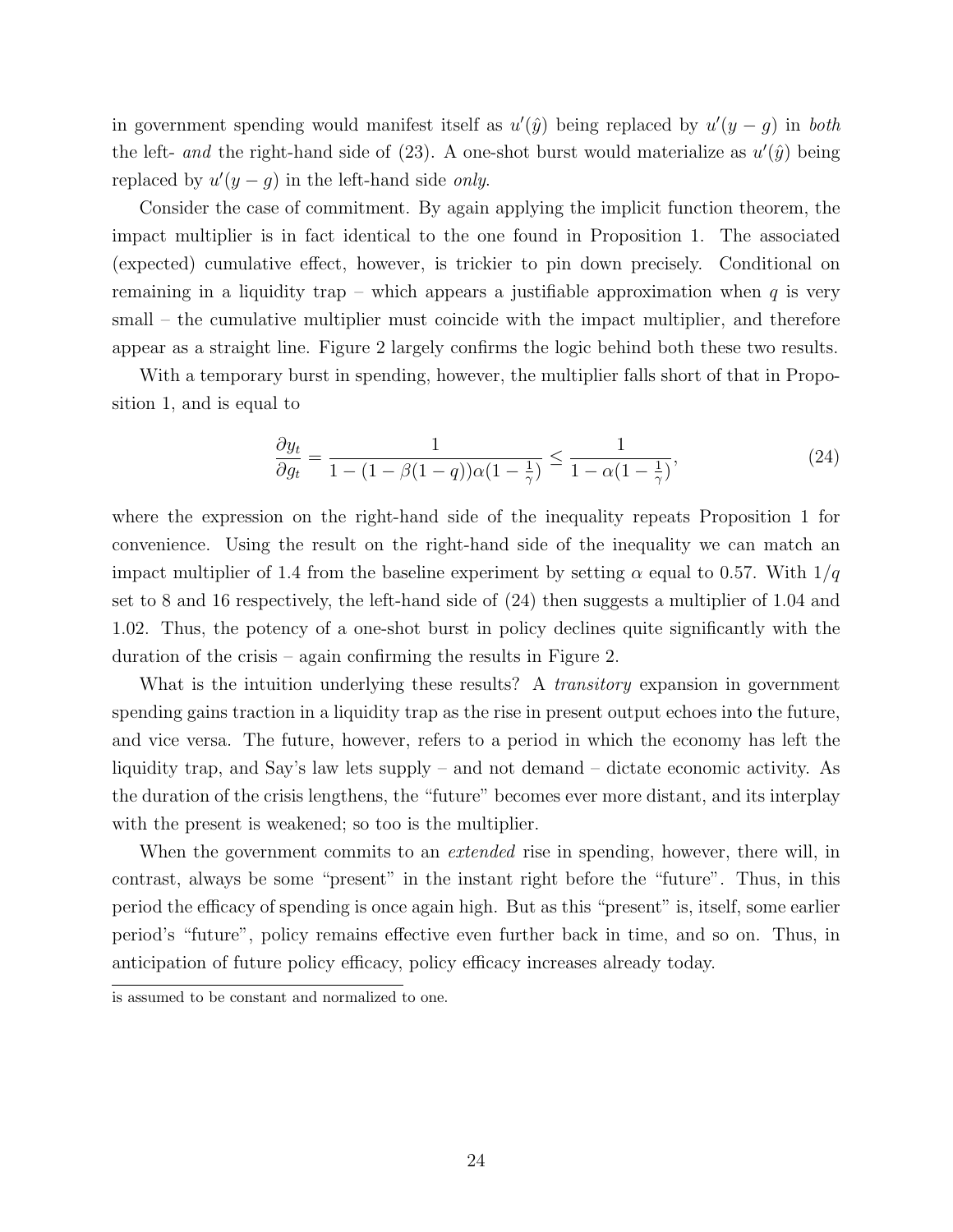#### 4.3.2. Welfare

While the previous section showed that fiscal policy can stimulate overall demand and raise output inside a liquidity trap, it is less obvious whether it may also increase overall welfare. This section explores this possibility, and shows that it often can. However, at a longer duration the effect of a temporary rise in spending weakens, and it becomes increasingly important for the government to commit to future policy actions, which, for time consistency reasons, becomes increasingly difficult.

Let  $\psi_1$  refer to the policy with a one-shot increase in spending, and  $\psi_2$  to the policy with commitment. To assess the implications on welfare, the value function associated with the crisis (ex-post news), conditional on a spending level g, and policy strategy  $\psi \in {\psi_1, \psi_2}$  is given by

$$
v(n, z; g, \psi, q) = u(c(n, z; g, \psi, q)) + \beta E[v(n', z'; g', \psi, q)],
$$
\n(25)

subject to the law of motion for n and z, and the law of motion for g dictated by  $\psi$ . The function  $c(n, z; g, \psi, q)$  denotes optimal consumption ex-post news, at state  $(n, z)$ , under government policy  $(g, \psi)$ , and crisis-duration  $1/q$ . As usual,  $v(\cdot)$  denotes the value function.

With n and z set equal to their steady state values, we can conduct a Lucas  $(1987)$  style welfare calculation according to

$$
c(g; \psi, q) = [(1 - \beta)(1 - \gamma)v(g, \psi, q)]^{\frac{1}{1 - \gamma}},
$$

where the dependency on  $(n, z)$  is suppressed as both are set at their steady state values. The consumption function  $c(g; \psi, q)$  can be interpreted as the level of consumption that leaves an agent indifferent between consuming  $c(\cdot)$  for perpetuity and experiencing a crisis with duration  $1/q$  under policy  $(g, \psi)$ . Thus, an easily interpretable measure of welfare under policies  $\psi_1$  and  $\psi_2$  is given by

$$
W(q; \psi_1) = \frac{\partial c(g; \psi_1, q)}{\partial g} \times \frac{1}{1 - \beta}, \qquad W(q; \psi_2) = q \frac{\partial c(g; \psi_2, q)}{\partial g} \times \frac{1}{1 - \beta}, \tag{26}
$$

evaluated around  $g = 0$ . The partial derivative in  $W(q; \psi_1)$  can be interpreted as the marginal, perpetual, consumption equivalent change in utility stemming from a one-shot rise in contemporaneous government spending. To convert this perpetual stream of consumption into a present value, the derivative is divided by  $(1 - \beta)$ . Thus  $W(q; \psi_i)$ ,  $i = 1, 2$ , captures the welfare associated with policy  $\psi_i$  measured as the dollar gained in consumption equivalents per dollar spent by the government. Notice that  $W(q; \psi_2)$  contains the factor q,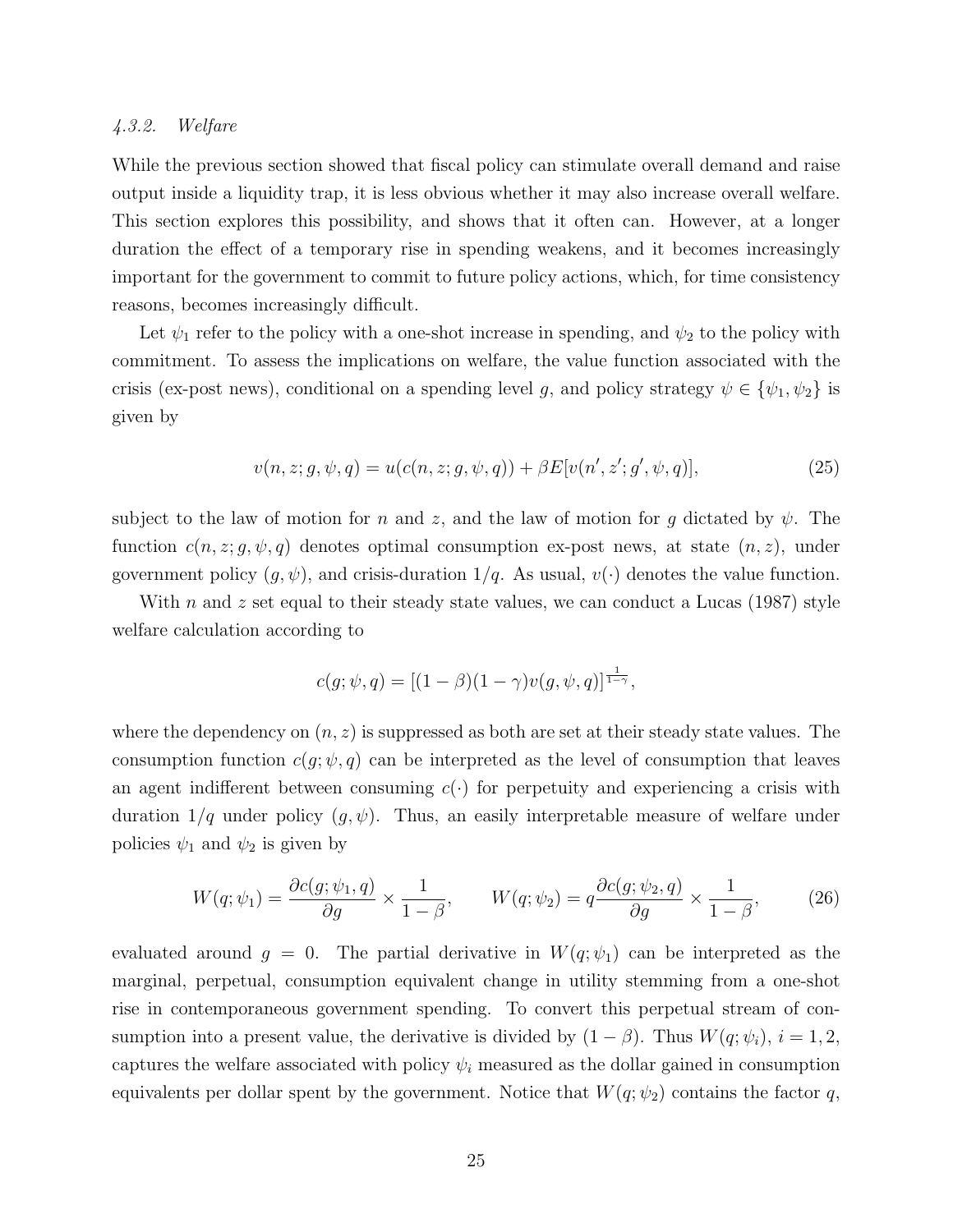since  $\sum_{j=0}^{\infty} E_t[\Delta g_{t+j}] = \Delta g/q$ .



Figure 3: Welfare and output multipliers with respect to the duration of the crisis,  $1/q$ . The solid line illustrates the committed strategy, and the dashed line the temporary strategy.

The left graph in Figure 3 illustrates the welfare measures  $W(q; \psi_1)$  (dashed line) and  $W(q; \psi_2)$  (solid line) with respect to the duration of the crisis,  $1/q$ . The right graph shows the associated maximal fiscal multipliers. Three results stand out.

First, welfare effects can be sizable. For a short duration, a dollar spent by the government raises welfare by the equivalent of 1.6 dollars of private consumption. For longer durations the welfare effects are smaller and, in the case of commitment, plateaus at around 0.8 dollars of private consumption per dollar of public consumption. With a one-shot burst in spending, however, the welfare effect eventually turns negative.

Second, commitment may be very important. Once the marginal benefit of an additional temporary burst in spending turns negative, policy  $\psi_2$  is time inconsistent. Thus, when the economy is hit by a shock of expected duration longer than 2.7 quarters, commitment is vital from a welfare perspective.

Lastly, the results in Figure 3 lend support to the traditional view that fiscal multipliers in excess of one are welfare improving. Once the one-shot multiplier slightly exceeds unity, the welfare measure reaches its break-even value of zero.<sup>40</sup>

What is the intuition underlying these implications on welfare? It would be tempting, but erroneous, to conclude that theses results stem from the absence of any disutility from work. While working – or searching – does indeed not cause any disutility per se, creating jobs demands resources; and fewer resources means, ceteris paribus, less consumption. This is not a ceteris paribus experiment, however. When the economy is in a sufficiently dire liquidity

 $^{40}$ Welfare is zero at an expected duration of 2.7 quarters, at which the one-shot multiplier is equal to 1.1.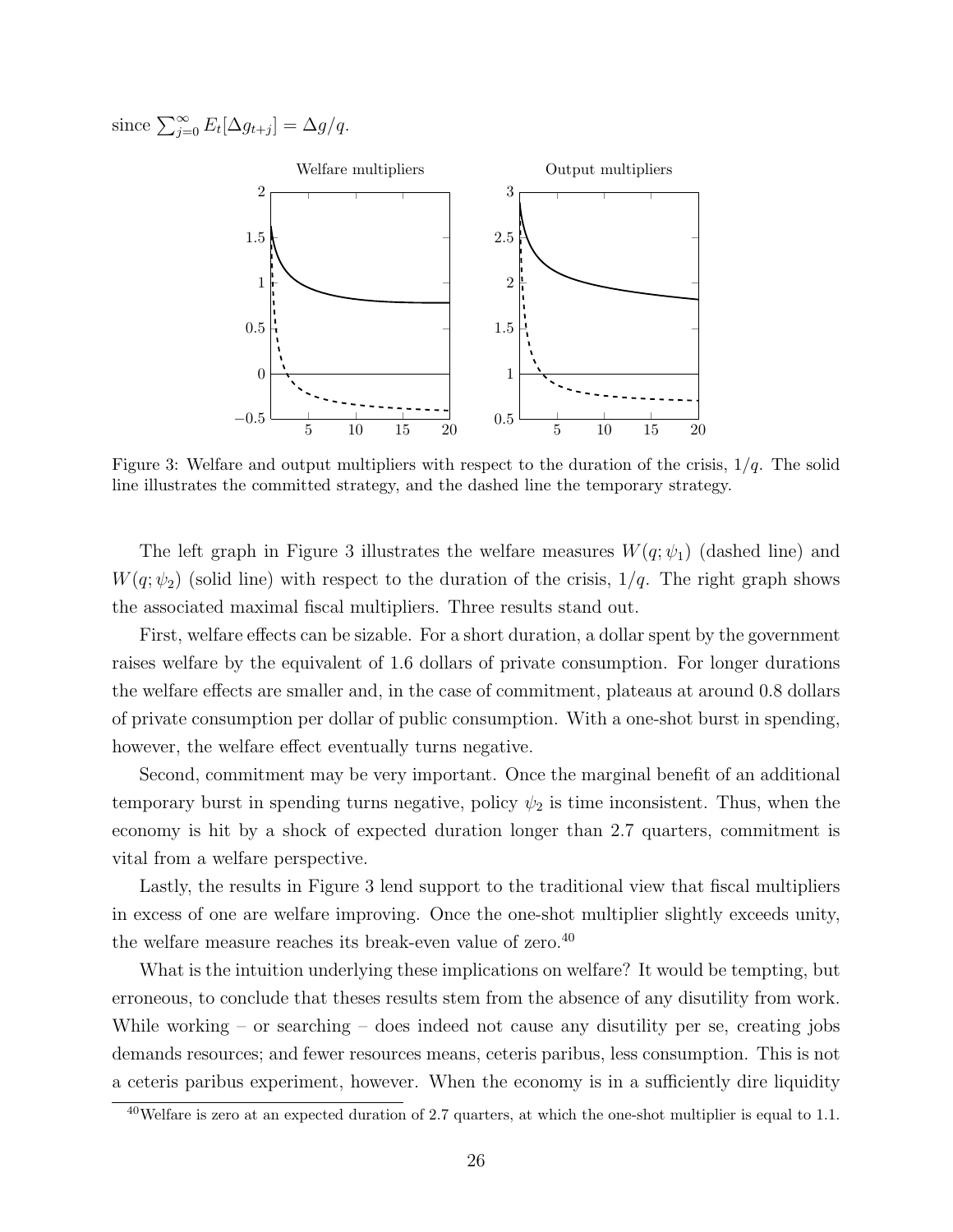trap more resources can be produced using less, and a rise in investments can deliver enough yield to cover its own cost, and more. Thus an increase in government spending increases investment sufficiently to finance both itself and the rise government consumption, and to leave some additional spare resources to be consumed by the private sector. As a consequence, the welfare implications of spending can be large.

# 5 Concluding Remarks

This paper has shown that large fiscal multipliers can emerge naturally from equilibrium unemployment dynamics. With nominal interest rates stuck at zero, output is largely determined by demand. Forward-looking agents may therefore pass their expectations of future consumption onto current demand, and thus affect contemporaneous economic activity. But with persistent unemployment, changes in current economic activity can similarly affect expectations about future consumption.

This intertemporal propagation mechanism, which is at the core of this paper, amplifies the efficacy of demand stimulating policies many times over. In a stylized framework displaying unemployment hysteresis, the fiscal multiplier is equal to the reciprocal of the elasticity of intertemporal substitution. In a more realistic setting, the effect is somewhat dampened and varies with both the duration of the crisis and the government's commitment to future spending. Yet in most cases the marginal impact of fiscal spending on output is around two, with significant improvements in welfare.

However, the very mechanisms that cause the multiplier to be large also bear on the conduct of fiscal policy. Firstly, government spending should not create jobs for the sake of paying out income to workers. Letting idle workers dig a hole only to fill it up again is not an effective strategy since it is unlikely to deliver a persistent decline in the unemployment rate. On the contrary, spending must take the form of purchases of goods and services that would be provided in the economy under normal circumstances if the crisis had not interfered with the macroeconomic equilibrium.

Secondly, government policies must be directed towards economic slack, where the price elasticity of demand is high. Investing in infrastructure during a housing crisis may, for instance, pay a big dividend. However, while government purchases should be directed to sectors or time periods where private demand is temporarily low, public goods must not substitute for private consumption. If the private enjoyment of publicly purchased goods substitute for that of privately purchased goods, the stimulative properties of government spending vanish (cf. Eggertsson (2011)).

Lastly, it should not be forgotten that expansionary government spending may give rise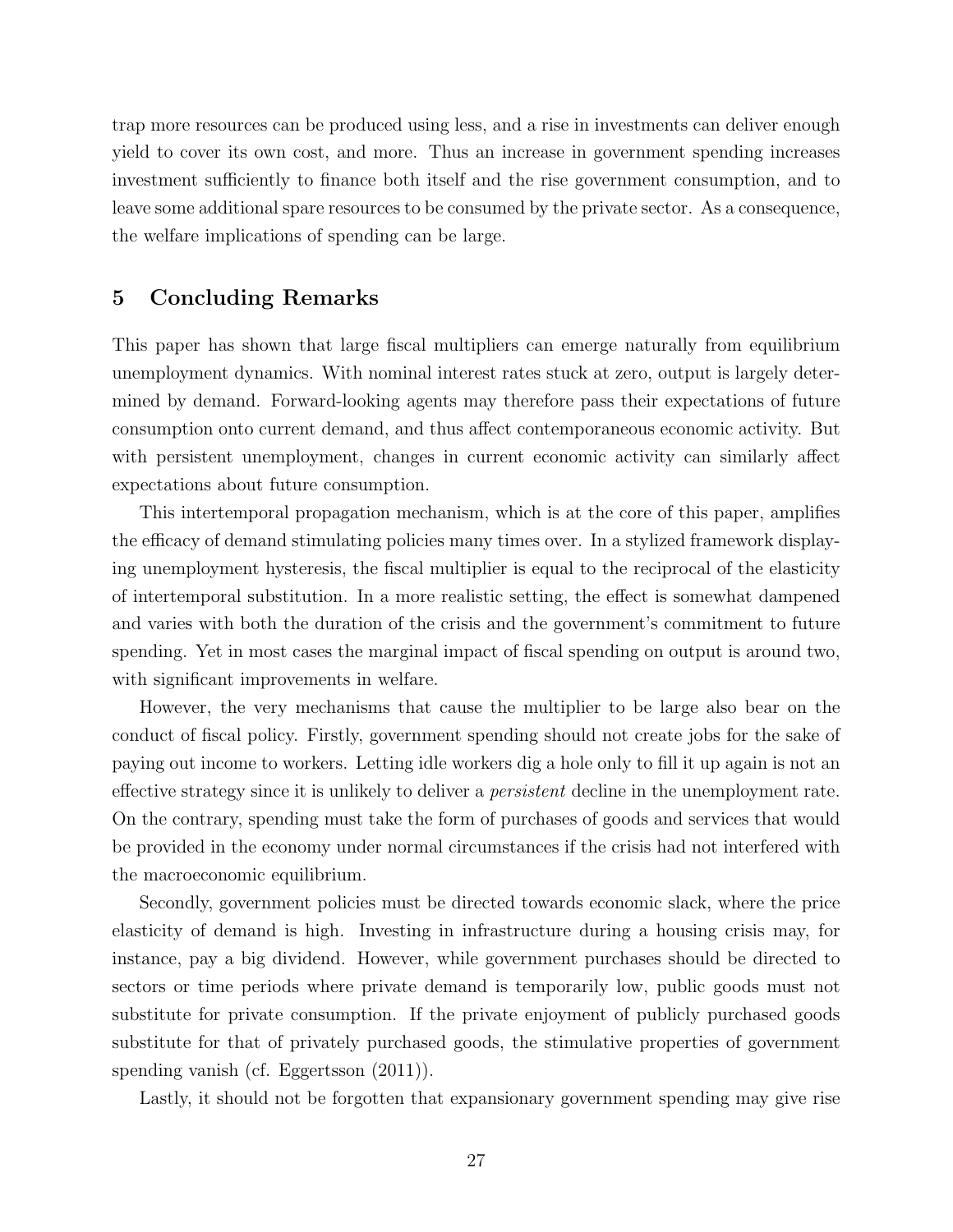to further trade-offs that are excluded from this study. High indebtedness can, in some cases, lead to rising risk premia, which would increase real interest rates and possibly dampen the efficacy of policy. Similarly, the anticipation of a future rise in distortive taxation could also cause a drag on the economy that may partly offset some of the beneficial effects of policy explored here.

Nevertheless, the main point of this paper still remains. The joint combination of low rates of nominal interest and persistent unemployment may provide a fertile ground in which accurately targeted fiscal policy can be a potent tool in combatting a deep, demand driven, recession.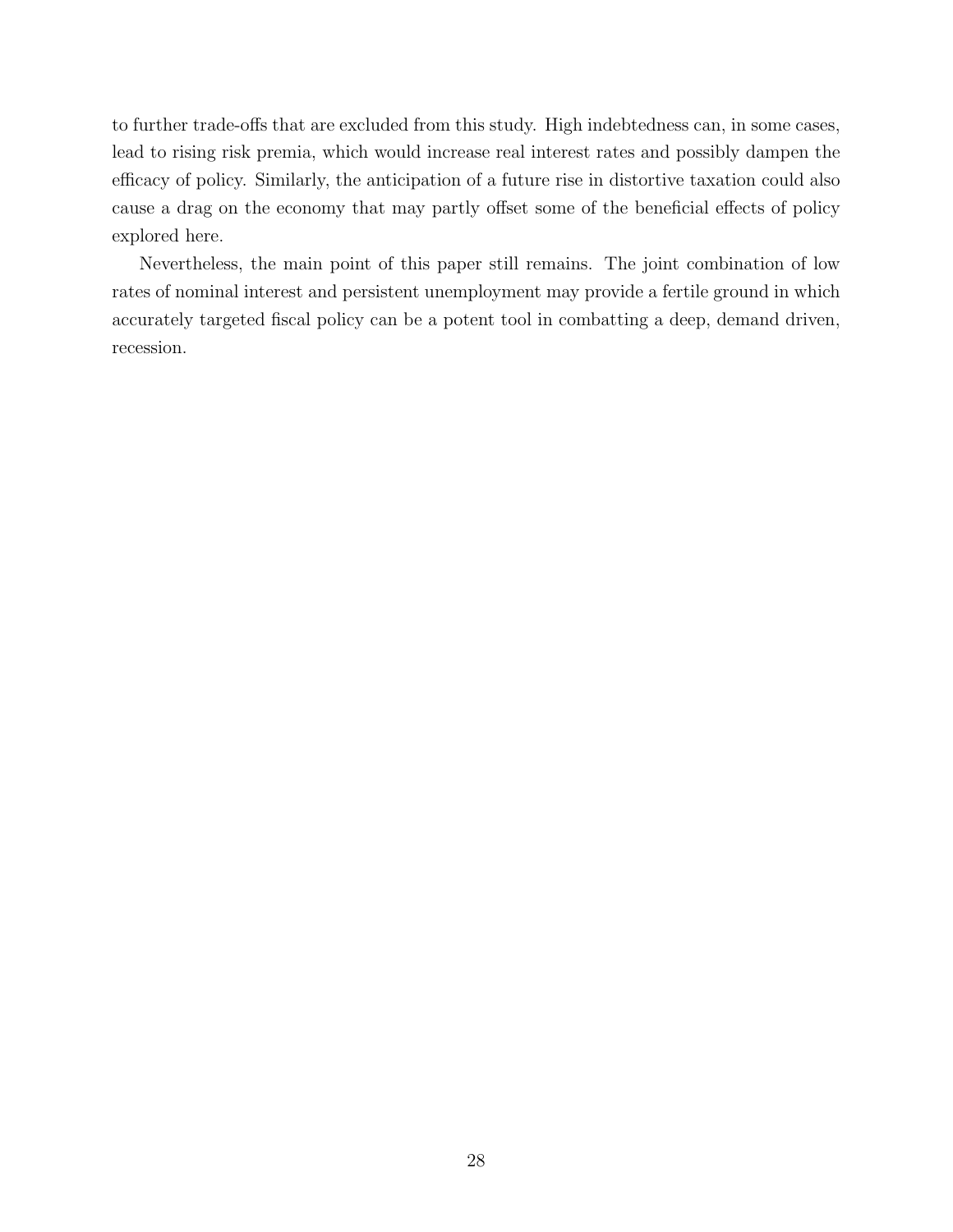# References

- Aiyagari, Rao, Lawrence Christiano, and Martin Eichenbaum, "The Output, Employment and Interest Rate Effects of Government Consumption," Journal of Monetary Economics, 1992, 30  $(1), 73-86.$
- Auerbach, Alan J. and Yuriy Gorodnichenko, "Measuring the Output Responses to Fiscal Policy," American Economic Journal: Economic Policy, 2012, 4 (2), 1–27.
- Bachmann, Rudiger and Eric R. Sims, "Confidence and the Transmission of Government Spending Shocks," Journal of Monetary Economics, 2012, 59 (3), 235–249.
- , Tim O. Berg, and Eric R. Sims, "Inflation Expectations and Readiness to Spend at the Zero Lower Bound: Cross-Sectional Evidence," American Economic Journal: Economic Policy, forthcoming.
- Barattieri, Alessandro, Susanto Basu, and Peter Gottschalk, "Some Evidence on the Importance of Sticky Wages," American Economic Journal: Macroeconomics, 2010, 6 (1), 70–101.
- Barro, Robert J., "Are Government Bonds Net Wealth?," Journal of Political Economy, 11 1974,  $82(6)$ , 1095–1117.
- $\Box$ , "Long-Term Contracting, Sticky Prices, and Monetary Policy," Journal of Monetary Economics. 1977, 3 (3), 305–316.
- and Robert G. King, "Time-Separable Preferences and Intertemporal-Substitution Models of Business Cycles," Quarterly Journal of Economics, 1984, 99 (4), 817–839.
- Barsky, Robert B. and Eric R. Sims, "Information, Animal Spirits, and the Meaning of Innovations in Consumer Confidence," American Economic Review, 2012, 102 (4), 1343–1377.
- Baxter, Marianne and Robert G. King, "Fiscal Policy in General Equilibrium," American Economic Review, 1993, 83 (3), 315–334.
- Beaudry, Paul and Franck Portier, "An Exploration into Pigou's Theory of Cycles," Journal of Monetary Economics, 2004, 51 (6), 1183–1216.
- \_ and \_, "Stock Prices, News, and Economic Fluctuations," American Economic Review, 2006, 96 (4), 1293–1307.
- Bewley, Truman F., Why Wages Don't Fall During a Recession, Cambridge, MA: Harvard University Press, 1999.
- Blanchard, Olivier and Jordi Gal´ı, "Labor Markets and Monetary Policy: A New Keynesian Model with Unemployment," American Economic Journal: Macroeconomics, 2010, 2 (2), 1–30.
- and Roberto Perotti, "An Empirical Characterization of the Dynamic Effects of Changes in Government Spending and Taxes on Output," Quarterly Journal of Economics, 2002, 117(4), 1329–1368.
- Bordo, Michael D., Christopher J. Erceg, and Charles L. Evans, "Money, Sticky Wages, and the Great Depression," American Economic Review, 2000, 90 (5), 1447–1463.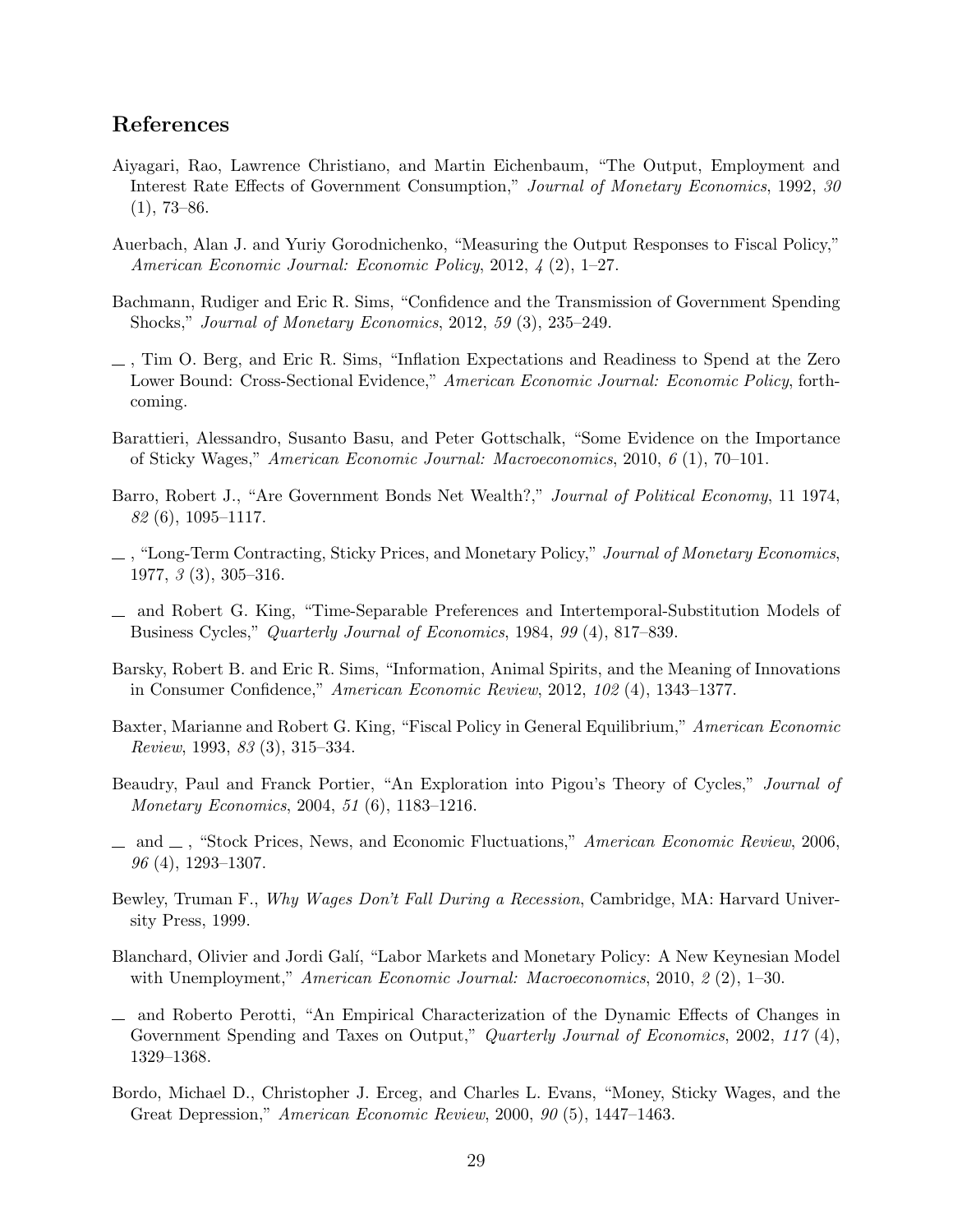- Braun, Anton R., Lena Mareen Koerber, and Yuichiro Waki, "Some Unpleasant Properties of Log-Linearized Solutions When the Nominal Rate Is Zero," Working Paper, No. 2012-5, Federal Reserva Bank of Atlanta 2012.
- Chetty, Raj, "Moral Hazard versus Liquidity and Optimal Unemployment Insurance," Journal of Political Economy, 2008, 116 (2), 173–234.
- Chodorow-Reich, Gabriel, Laura Feiveson, Zachary Liscow, and William Gui Woolston, "Does State Fiscal Relief During Recessions Increase Employment? Evidence from the American Recovery and Reinvestment Act," American Economic Journal: Economic Policy, 2012, 4 (3), 118–145.
- Christiano, Lawrence J. and Martin Eichenbaum, "Notes on Linear Approximations, Equilibrium Multiplicity and E-learnability in the Analysis of the Zero Lower Bound," Manuscript, Northwestern University 2012.
- Christiano, Lawrence, Martin Eichenbaum, and Sergio Rebelo, "When Is the Government Spending Multiplier Large?," Journal of Political Economy, 2011, 119 (1), 78–121.
- Cochrane, John H., "The New-Keynesian Liquidity Trap," Manuscript, University of Chicago 2013.
- Correia, Isabel, Emmanuel Farhi, Juan Pablo Nicolini, and Pedro Teles, "Unconventional Fiscal Policy at the Zero Bound," American Economic Review, 2013, 103 (4), 1172–1211.
- Den Haan, Wouter J. and Georg Kaltenbrunner, "Anticipated Growth and Business Cycles in Matching Models," Journal of Monetary Economics, 2009, 56 (3), 309–327.
- $\Box$ , Garey Ramey, and Joel Watson, "Job Destruction and Propagation of Shocks," American Economic Review, 2000, 90 (3), 482–498.
- Diamond, Peter, "Unemployment, Vacancies, Wages," American Economic Review, 2011, 101 (4), 1045–1072.
- Diamond, Peter A., "Aggregate Demand Management in Search Equilibrium," Journal of Political Economy, 1982, 90 (5), 881–894.
- Dupor, Bill and Rong Li, "The 2009 Recovery Act and the Expected Inflation Channel of Government Spending," Working Paper, 2013-026A, Federal Reserve Bank of St. Louis 2013.
- Eggertsson, Gauti B., "What Fiscal Policy Is Effective at Zero Interest Rates?," in Daron Acemoglu and Michael Woodford, eds., NBER Macroeconomics Annual, Vol. 25 2011, pp. 59–112.
- Fatas, Antonio and Ilian Mihov, "The Effects of Fiscal Policy on Consumption and The Effects of Fiscal Policy on Consumption and Employment: Theory and Evidence," Discussion Paper 2760, CEPR 2001.
- Feyrer, James and Bruce Sacerdote, "Did the Stimulus Stimulate? Effects of the American Recovery and Reinvestment Act," Manuscript, Dartmouth College 2012.
- Fisher, Jonas D. M. and Ryan Peters, "Using Stock Returns to Identify Government Spending Shocks," The Economic Journal, 2010, 120, 414–436.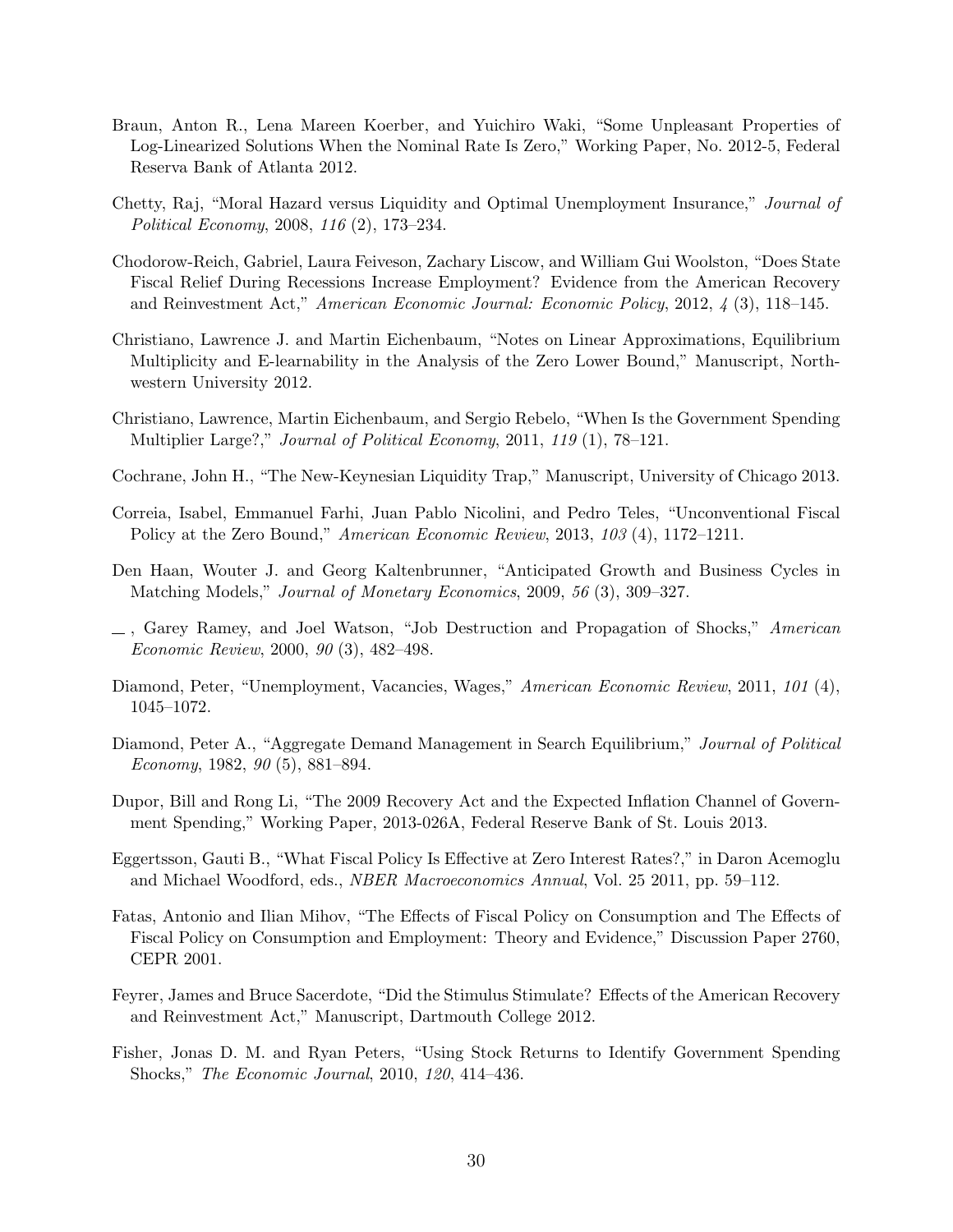- Galí, Jordi, J. David López-Salido, and Javier Vallés, "Understanding the Effects of Government Spending on Consumption," Journal of the European Economic Association, 2007, 5 (1), 227– 270.
- Gertler, Mark and Antonella Trigari, "Unemployment Fluctuations with Staggered Nash Wage Bargaining," Journal of Political Economy, 2009, 117 (1), 38–86.
- Haavelmo, Trygve, "Multiplier Effects of a Balanced Budget," Econometrica, 1945, 13 (4), 311–318.
- Haefke, Christian, Marcus Sonntag, and Thijs van Rens, "Wage Rigidity and Job Creation," Journal of Monetary Economics, 2013, 60 (8), 887–899.
- Hagedorn, Marcus and Iourii Manovskii, "The Cyclical Behavior of Equilibrium Unemployment and Vacancies Revisited," American Economic Review, 2008, 98 (4), 1692–1706.
- Hall, Robert E., "Employment Fluctuations with Equilibrium Wage Stickiness," American Economic Review, 2005, 95 (1), 50–65.
- , "By How Much Does GDP Rise If the Government Buys More Output?," Brookings Papers on Economic Activity, 10 2009, 2009, 183–231.
- Jaimovich, Nir and Sergio Rebelo, "Can News about the Future Drive the Business Cycle?," American Economic Review, 2009, 99 (4), 1097–1118.
- Keynes, John Maynard, The General Theory of Employment, Interest, and Money, London: Macmillan, 1936.
- Krugman, Paul R., "It's Baaack: Japan's Slump and the Return of the Liquidity Trap," Brookings Papers on Economic Activity, 1998, 29 (2), 137–206.
- Lorenzoni, Guido, "A Theory of Demand Shocks," American Economic Review, 2009, 99 (5), 2050– 2084.
- Lucas, Robert E., "Interest Rates and Currence Prices in a Two-country World," Journal of Monetary Economics, 1982, 10 (3), 335–359.
- , Models of Business Cycles, New York: Blackwell, 1987.
- Mertens, Karel and Morten O. Ravn, "Fiscal Policy in an Expectations Driven Liquidity Trap," Review of Economic Studies, forthcoming.
- Monacelli, Tommaso and Roberto Perotti, "Fiscal Policy, Wealth Effects, and Markups," Working Paper 14584, NBER 2008.
- $\ldots$ , and Antonella Trigari, "Unemployment Fiscal Multipliers," *Journal of Monetary Economics*, 2010, 57 (5), 531–553.
- Mortensen, Dale T. and Christopher A. Pissarides, "Job Creation and Job Destruction in the Theory of Unemployment," Review of Economic Studies, 1994, 61 (3), 397–415.
- Nakamura, Emi and Jon Steinsson, "Fiscal Stimulus in a Monetary Union: Evidence from U.S. Regions," American Economic Review, 2014, 104 (3), 753–792.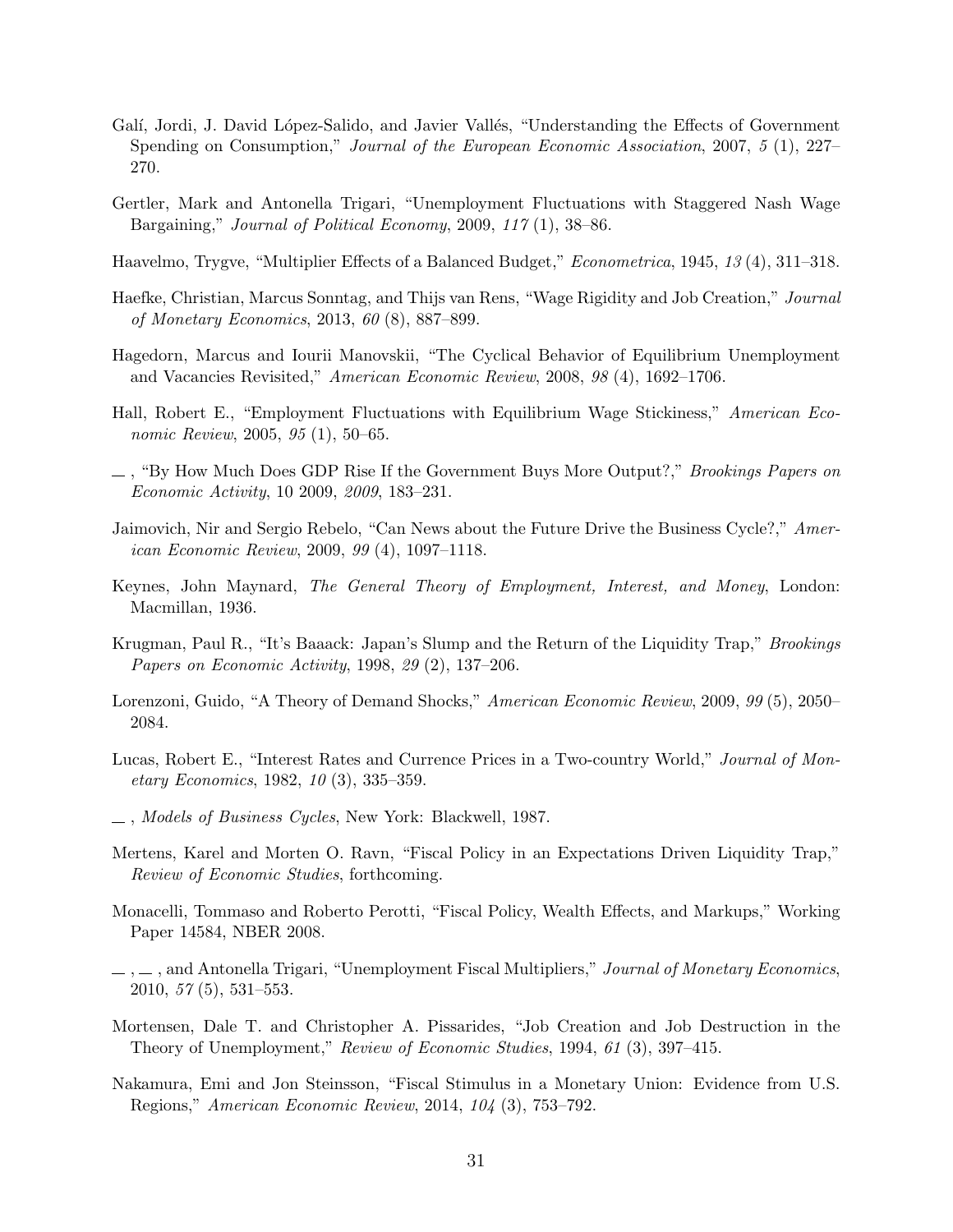- Olivei, Giovanni and Silvana Tenreyro, "The Timing of Monetary Policy Shocks," American Economic Review, 2007, 97 (3), 636–663.
- $\Box$  and  $\Box$ , "Wage-setting Patterns and Monetary Policy: International Evidence," *Journal of* Monetary Economics, 2010, 57 (7), 785–802.
- Perotti, Roberto, NBER Macroeconomics Annual 2007, MIT Press, 2008.
- Petrongolo, Barbara and Christopher A. Pissarides, "Looking into the Black Box: A Survey of the Matching Function," Journal of Economic Literature, 2001, 39 (2), 390–431.
- Pigou, Arthur C., Industrial Fluctuations, London: Macmillan, 1927.
- Pissarides, Christopher A., "The Unemployment Volatility Puzzle: Is Wage Stickiness the Answer?," Econometrica, 2009, 77 (5), 1339–1369.
- Ramey, Valerie A., "Can Government Purchases Stimulate the Economy?," Journal of Economic Literature, 2011, 49 (3), 673–685.
- and Matthew D. Shapiro, "Costly Capital Reallocation and the Effects of Government Spending," Carnegie-Rochester Conference Series on Public Policy, 1998, 48, 145–194.
- Rendahl, Pontus, "Fiscal Policy in an Unemployment Crisis," Manuscript, University of Cambridge 2014.
- Schmitt-Grohé, Stephanie and Martín Uribe, "Managing Currency Pegs," American Economic Review: Papers & Proceedings, 2012, 102 (3), 192–197.
- $\mu$  and  $\mu$ , "Downward Nominal Wage Rigidity and the Case for Temporary Inflation in the Eurozone," Journal of Economic Perspectives, 2013, 27 (3), 193–212.
- $\equiv$  and  $\equiv$ , "Downward Nominal Wage Rigidity, Currency Pegs, and Involuntary Unemployment," Manuscript, Columbia University 2013.
- Shimer, Robert, "The Cyclical Behavior of Equilibrium Unemployment and Vacancies," American Economic Review, 2005, 95 (1), 25–49.
- $\ldots$ , "Wage Rigidities and Jobless Recoveries," *Journal of Monetary Economics*, 2012, 59, S65–S77.
- Shoag, Daniel, "Using State Pension Shocks to Estimate Fiscal Multipliers since the Great Recession," American Economic Review: Papers & Proceedings, 2013, 103 (3), 121–124.
- Simsek, Alp and Anton Korinek, "Liquidity Trap and Excessive Leverage," Manuscript, MIT 2014.
- Suárez Serrato, Juan Carlos and Philippe Wingender, "Estimating Local Fiscal Multipliers," Manuscript, University of California, Berkeley 2011.
- Wilson, Daniel J., "Fiscal Spending Job Multipliers: Evidence from the 2009 American Recovery and Reinvestment Act," American Economic Journal: Economic Policy, 2012, 4 (3), 251–282.
- Woodford, Michael, "Simple Analytics of the Government Expenditure Multiplier," American Economic Journal: Macroeconomics, 2011, 3 (1), 1–35.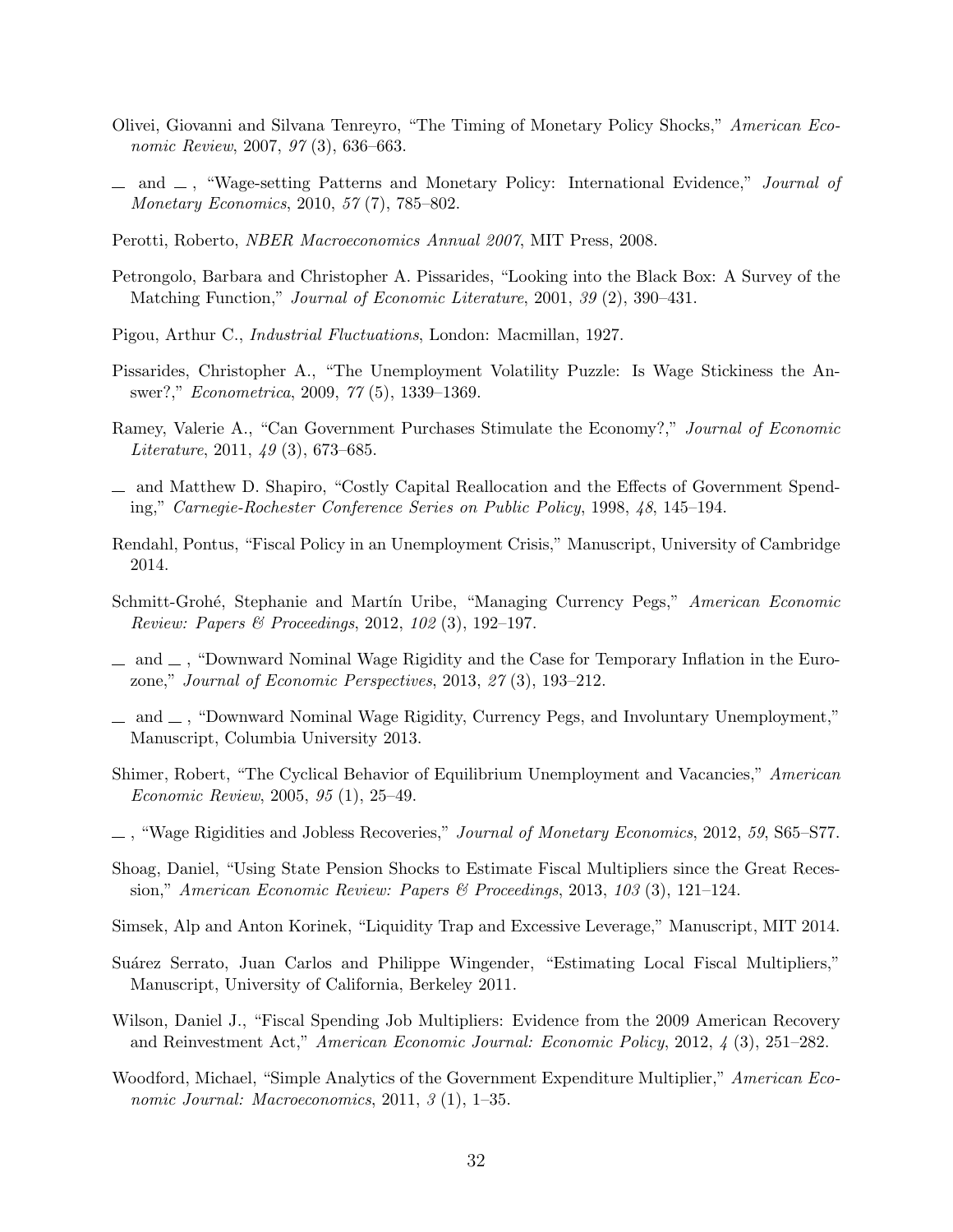# A Proof of Proposition 2

In a steady state all (real) quantities are constant. As a consequence an equilibrium allocation of prices and quantities must satisfy the following collection of equations for all time periods,  $t$ 

$$
\beta(1 + i_{t+1})\frac{p_t}{p_{t+1}} = 1,\tag{A.1}
$$

$$
p_t y + x_{t+1} = m,\tag{A.2}
$$

$$
i_{t+1} \ge 0,\tag{A.3}
$$

$$
x_{t+1} \ge 0,\tag{A.4}
$$

$$
x_{t+1}i_{t+1} = 0,\t\t(A.5)
$$

where equations  $(A.3)-(A.5)$  capture the complementary slackness conditions in terms of the nominal interest rate. Suppose that  $x_{t+1} > 0$  for some t. Then  $i_{t+1} = 0$ , and equation (A.1) suggests that  $p_{t+n} = \beta^n p_t$  for  $n = 1, 2, \ldots$  The transversality condition with respect to  $x_{t+1}$  is given by

$$
\lim_{n \to \infty} \beta^n u'(c) \frac{x_{t+n+1}}{p_{t+n}} \le 0.
$$
\n(A.6)

Using the fact that  $x_{t+n+1} = m - p_{t+n}y$ , and that  $p_{t+n} = \beta^n p_t$ , the transversality condition in (A.6) can be rewritten as

$$
\lim_{n \to \infty} u'(c) \frac{m - \beta^n p_t y}{p_t} \le 0. \tag{A.7}
$$

Thus, there exists an N such that  $\frac{m-\beta^np_ty}{n}$  $\frac{\beta^n p_t y}{p_t} > 0$  for all  $n \geq N$ . Since this violates the transversality condition,  $x_{t+1}$  must equal zero for all t. Prices are thus constant and given as  $p_t = m/y$ , for all t.

Given constant prices, the equilibrium conditions are summarized by

$$
J = \beta(1 - \eta)(z - \tilde{b}) + \beta J(1 - \delta)(1 - \eta f(\theta)),
$$
\n(A.8)

$$
\kappa = h(\theta)J,\tag{A.9}
$$

where the first equation describes the equilibrium steady state asset price at Nash bargained wages, and the second equation is the free-entry condition. Combining equations  $(A.8)$  with  $(A.9)$  we can define the function  $g(\theta)$  as

$$
g(\theta) = \frac{1 - \beta(1 - \delta)(1 - \eta f(\theta))}{\beta(1 - \eta)(z - \tilde{b})} - \frac{h(\theta)}{\kappa},
$$
\n(A.10)

which, in equilibrium, should equal zero. Under standard conditions imposed on the matching function,  $h(\cdot)$  is monotone, continuous, and satisfies  $\lim_{\theta \to 0} h(\theta) = -\infty$  and  $\lim_{\theta \to \infty} h(\theta) = \infty$ . Thus there exists a unique steady state equilibrium.  $\Box$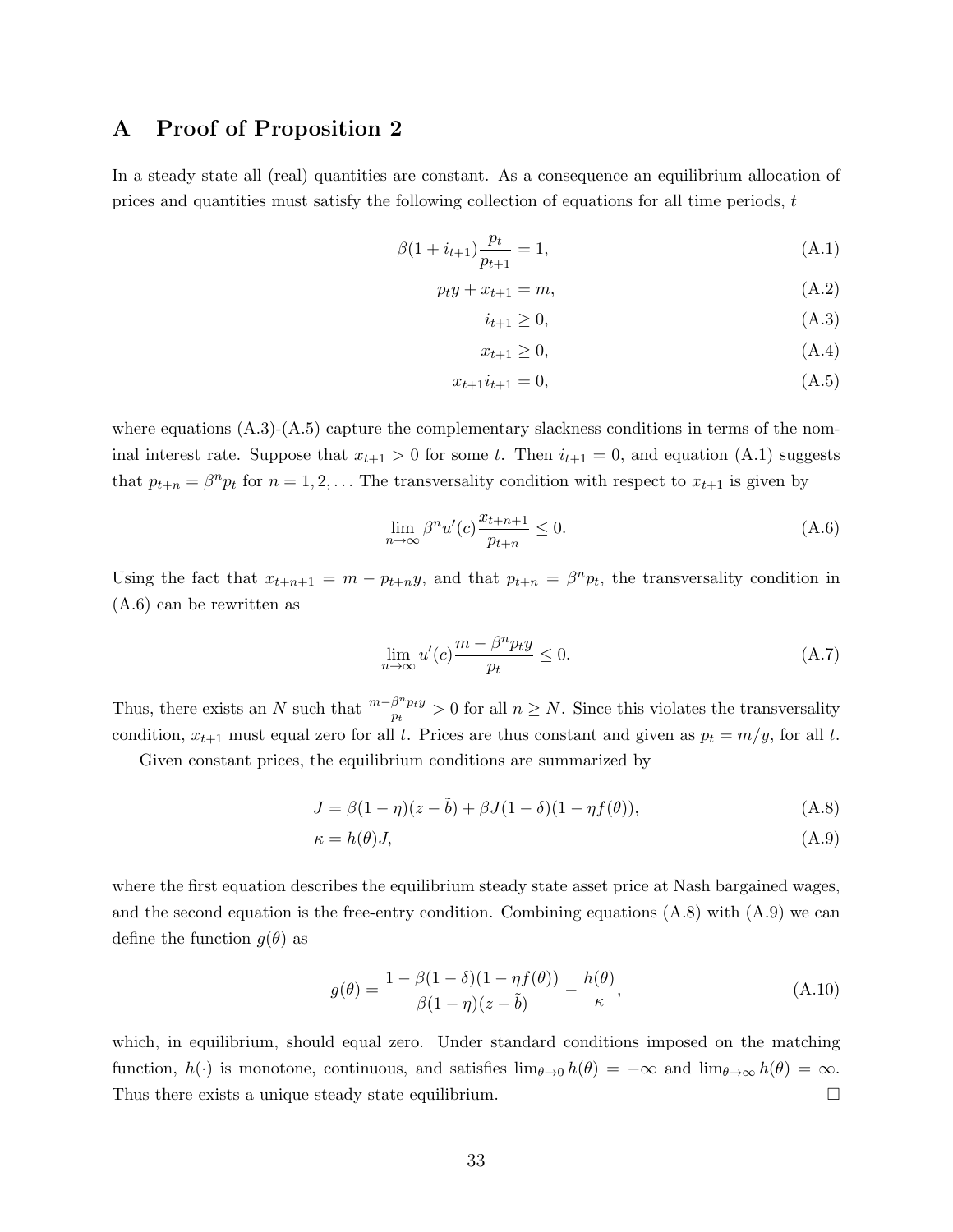# B The effect of government spending outside of a liquidity trap

Figure B.1 illustrates the effect of a temporary rise in government spending when the economy is not in a liquidity trap. As can be seen from the graph, a rise in government spending depresses



Figure B.1: Impulse responses of the economy to an unanticipated temporary rise in government spending outside of a liquidity trap. The welfare multiplier is -1.4.

both output, consumption and investment, and puts downward pressure on expected inflation. The underlying reason behind these results is that increasing spending raises the real interest rate and crowds out investment. With a higher unemployment rate, consumption takes yet another fall, and the real rate increases further, and so on. An increase in government spending of one dollar decreases welfare by the equivalent of 1.4 dollars of private consumption.

# C Computational Details

The economy is characterized by six equations, of which the first four are given by

$$
J_t = \beta E_t \left[ \frac{u'(c_{t+1})}{u'(c_t)} \left( \frac{p_t z_t - \tilde{w}_t}{p_{t+1}} + (1 - \delta) J_{t+1} \right) \right],
$$
 (C.1)

$$
n_t = ((1 - n_{t-1}) + \delta n_t)f(\theta_t) + (1 - \delta)n_{t-1},
$$
\n(C.2)

$$
\kappa = h(\theta_t)J_t,\tag{C.3}
$$

$$
z_t n_t = c_t + \kappa \theta_t ((1 - n_{t-1}) + \delta n_t) + g_t.
$$
\n(C.4)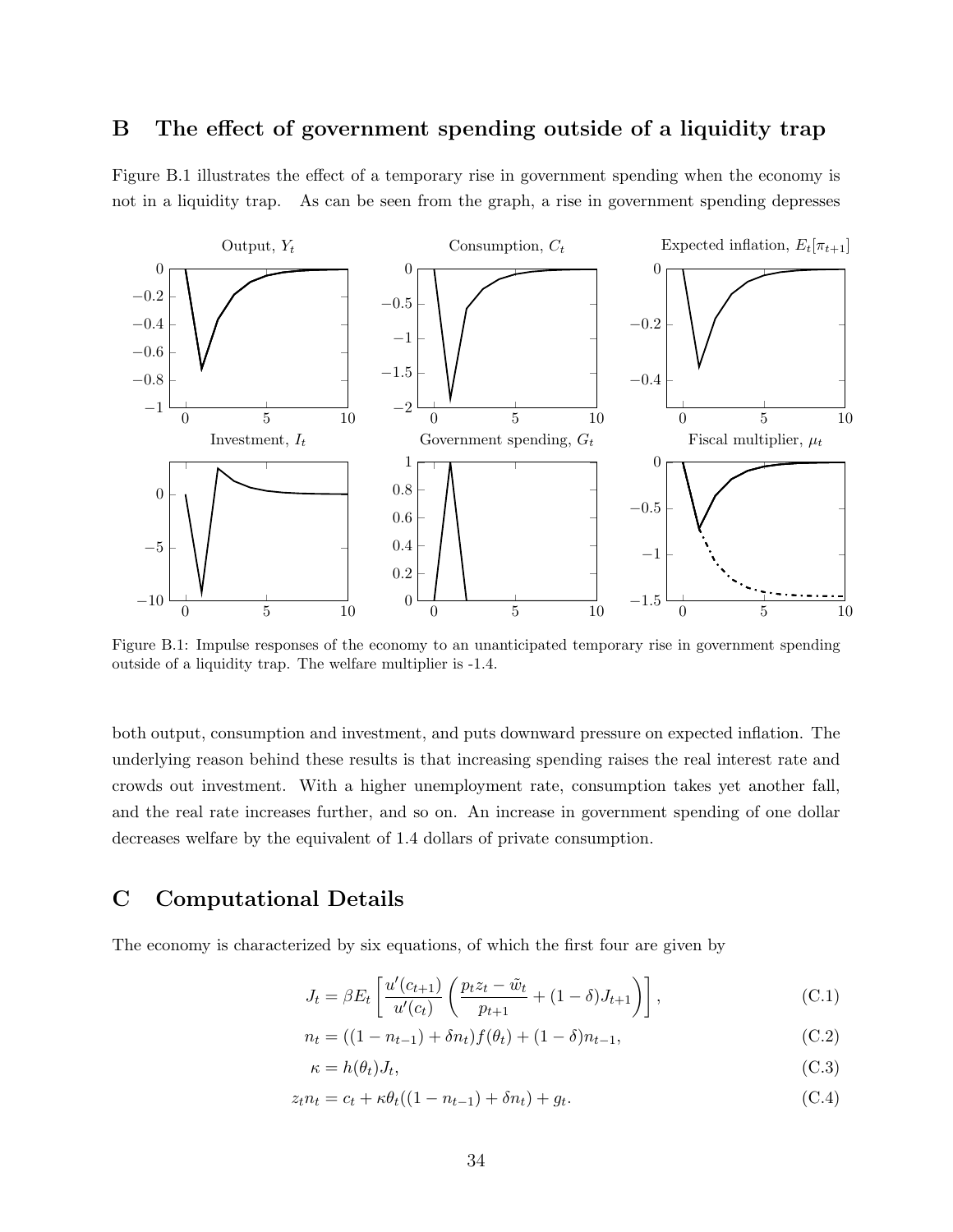Outside a liquidity trap, prices and wages are determined as

$$
p_t = \frac{m}{z_t n_t},\tag{C.5}
$$

$$
\tilde{w}_t = E_t[\eta p_t z_t + (1 - \eta)\tilde{b} + \eta p_{t+1} J_{t+1} (1 - \delta) f(\theta_{t+1})],
$$
\n(C.6)

and the nominal interest rate satisfies the bond Euler equation. Inside a liquidity trap, however, the nominal interest rate is zero and prices are determined by the Euler equation

$$
p_t = E_t \left[ \frac{u'(c_t)}{\beta u'(c_{t+1})} p_{t+1} \right].
$$
 (C.7)

Nominal wages are sticky and equal to their steady state value,  $\tilde{w}_t = w_{ss}$ . To solve the model I linearize systems  $(C.1)-(C.6)$  and  $(C.1)-(C.4)$  with  $(C.7)$  around the steady state. This gives policy functions,  $x_t = A(s) + B(s)x_{t-1}$ , where  $s \in S = \{0, 1\}$ , with a zero denoting that the economy is in a liquidity trap, and a one that it is not. For each  $s \in S$ ,  $A(s)$  is a  $5 \times 1$  vector,  $B(s)$  is a  $5 \times 5$ matrix, and  $x_t = (J_t, \tilde{w}_t, n_t, \theta_t, c_t, p_t)'$ .

To calculate the impulse responses, consider a generic policy function of the type  $x' = g(x, s)$ , where  $x$  refers to the endogenous state and  $s$  is the exogenous state. The probability mass function (pmf) of states in period  $t + n + 1$ ,  $\psi_{t+n+1}$ , is given by

$$
\psi_{t+n+1}(x',s') = \int_{\{(x,s)\in \Gamma(x')\}} \psi_{t+n}(x,s) P(s'|s),
$$

where the set  $\Gamma$  is defined as  $\Gamma(x') = \{X \times S : x' = g(x, s)\}\$ , and  $P(s'|s)$  denotes the probability of transitioning to state s' given that the current state is s. Given some initial pmf,  $\psi_t$ , it is then quite straightforward, although sometimes computationally tedious, to calculate the sequence  $\{\psi_{t+1}, \psi_{t+2}, \dots, \psi_{t+T}\}.$  The associated expected values,  $E_t[x_{t+n}|\psi_t]$ , can then easily be calculated in order to construct the impulse responses.

However, given the partly linear nature of the policy function this can be done in a computationally very efficient way. In particular, notice that

$$
E_t[x_{t+n+1}|s_{t+n+1} = s']P_{t+n+1}(s'|\psi_t) = \int_{x' \in X} x'\psi_{t+n+1}(x',s')dx',
$$

where  $P_{t+n+1}(s'|\psi_t)$  denotes the probability of state s' occurring in period  $t+n+1$ , given some